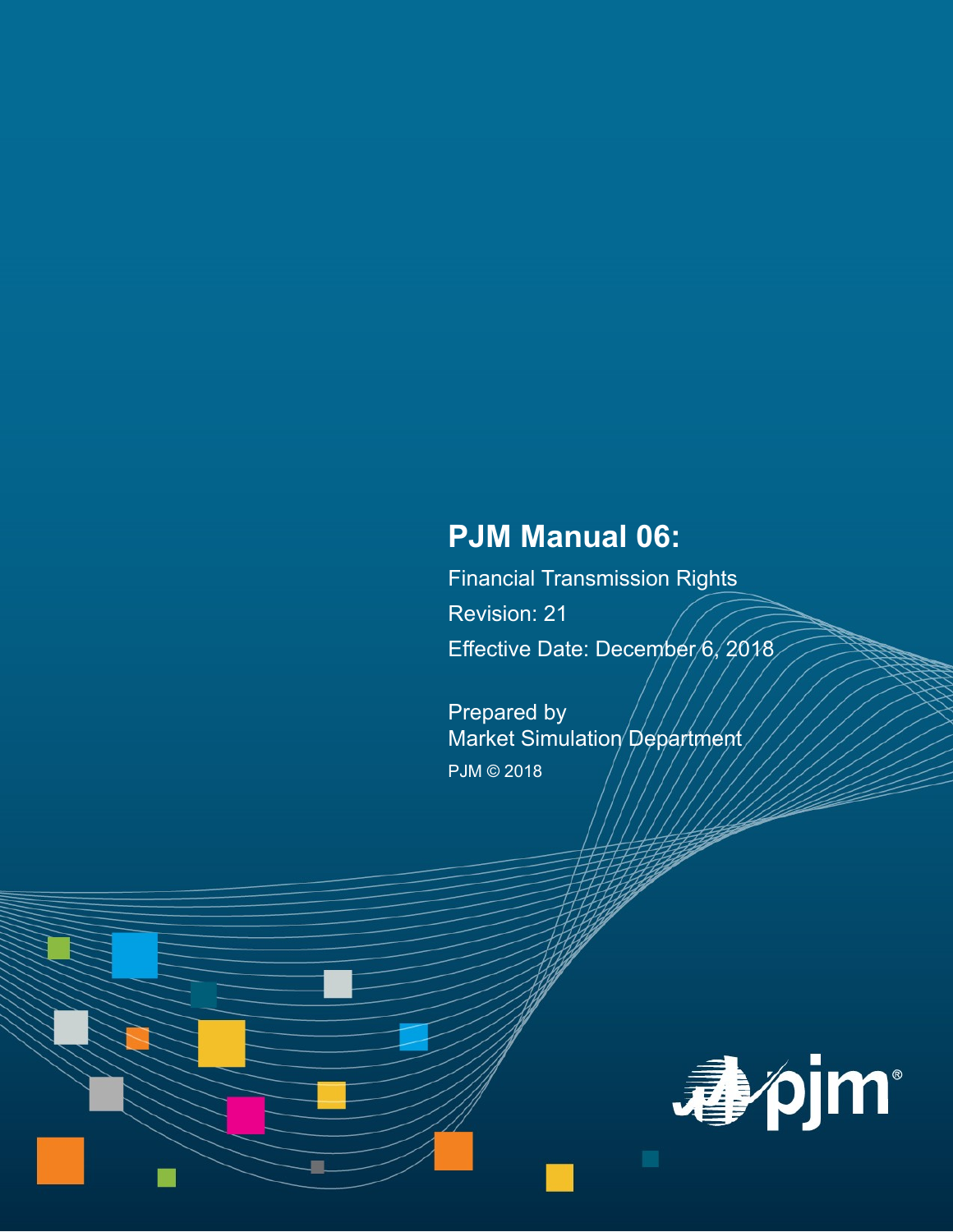

# **Table of Contents**

| Section 1: Financial Transmission Rights Overview 10                  |  |
|-----------------------------------------------------------------------|--|
|                                                                       |  |
|                                                                       |  |
|                                                                       |  |
|                                                                       |  |
|                                                                       |  |
|                                                                       |  |
|                                                                       |  |
|                                                                       |  |
|                                                                       |  |
|                                                                       |  |
|                                                                       |  |
|                                                                       |  |
|                                                                       |  |
| Section 3: Auction Revenue Rights Request and Approval Process 16     |  |
|                                                                       |  |
|                                                                       |  |
| 3.2 Firm Point-to-Point Transmission Auction Revenue Rights (ARRs) 16 |  |
|                                                                       |  |
|                                                                       |  |
|                                                                       |  |
| 4.2 Annual Allocation of Auction Revenue Rights (ARRs) - Stage 1A20   |  |
| 4.3 Annual Allocation of Auction Revenue Rights (ARRs) - Stage 1B24   |  |
|                                                                       |  |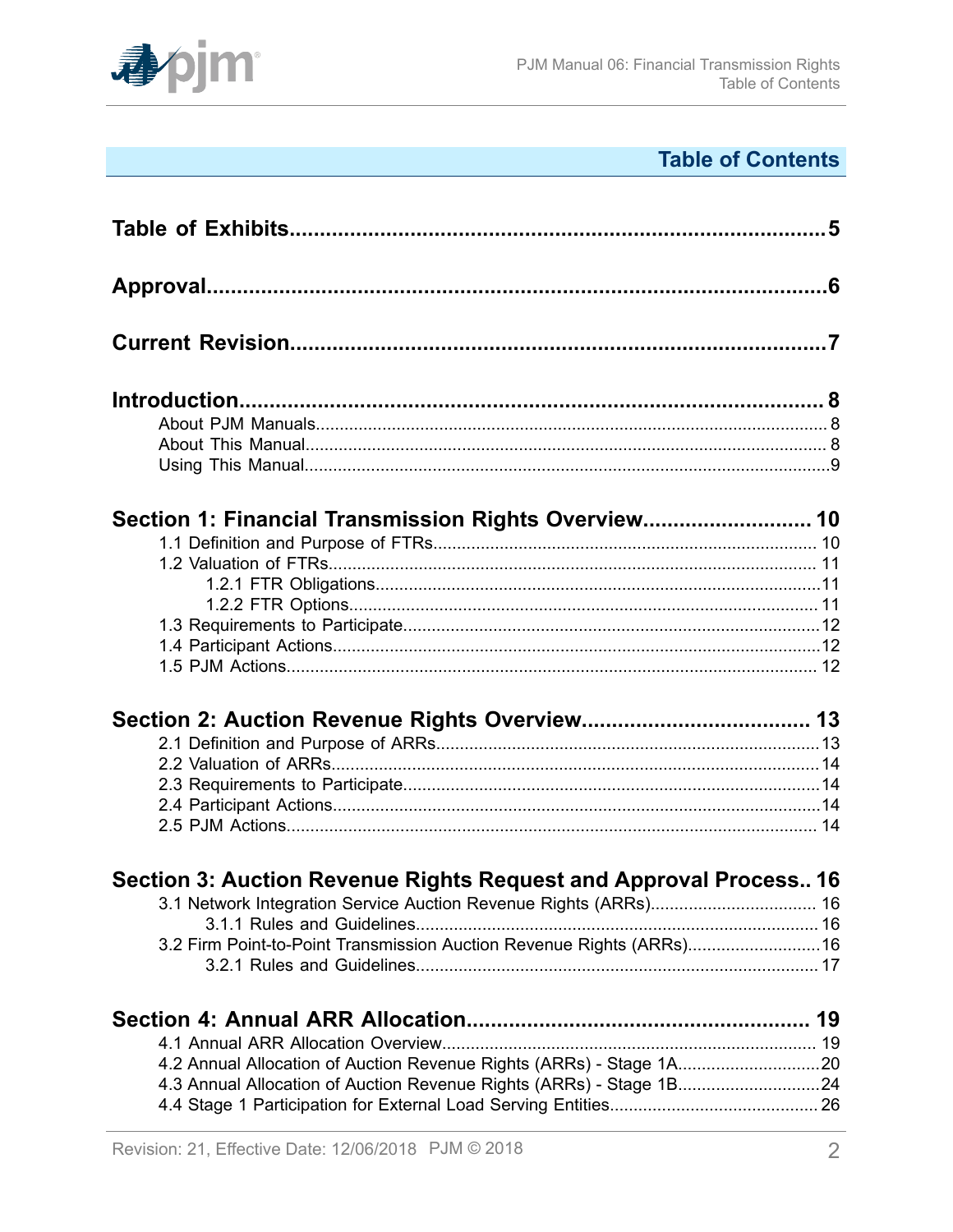

| 4.9.2 Regional Transmission Expansion Plan (RTEP) IARRs33 |  |
|-----------------------------------------------------------|--|
|                                                           |  |
|                                                           |  |
|                                                           |  |
|                                                           |  |

### **Section 5: Financial [Transmission](#page-35-0) Rights (FTRs) for New Load in [Zones Associated with Market Growth..............................................](#page-35-0) 36**

| 8.3 FTR Settlement – Calculating Transmission Congestion Credit Target Allocations 54 |  |
|---------------------------------------------------------------------------------------|--|
| 8.4 FTR Settlement - Calculating Day-Ahead Transmission Congestion Credits55          |  |
|                                                                                       |  |
|                                                                                       |  |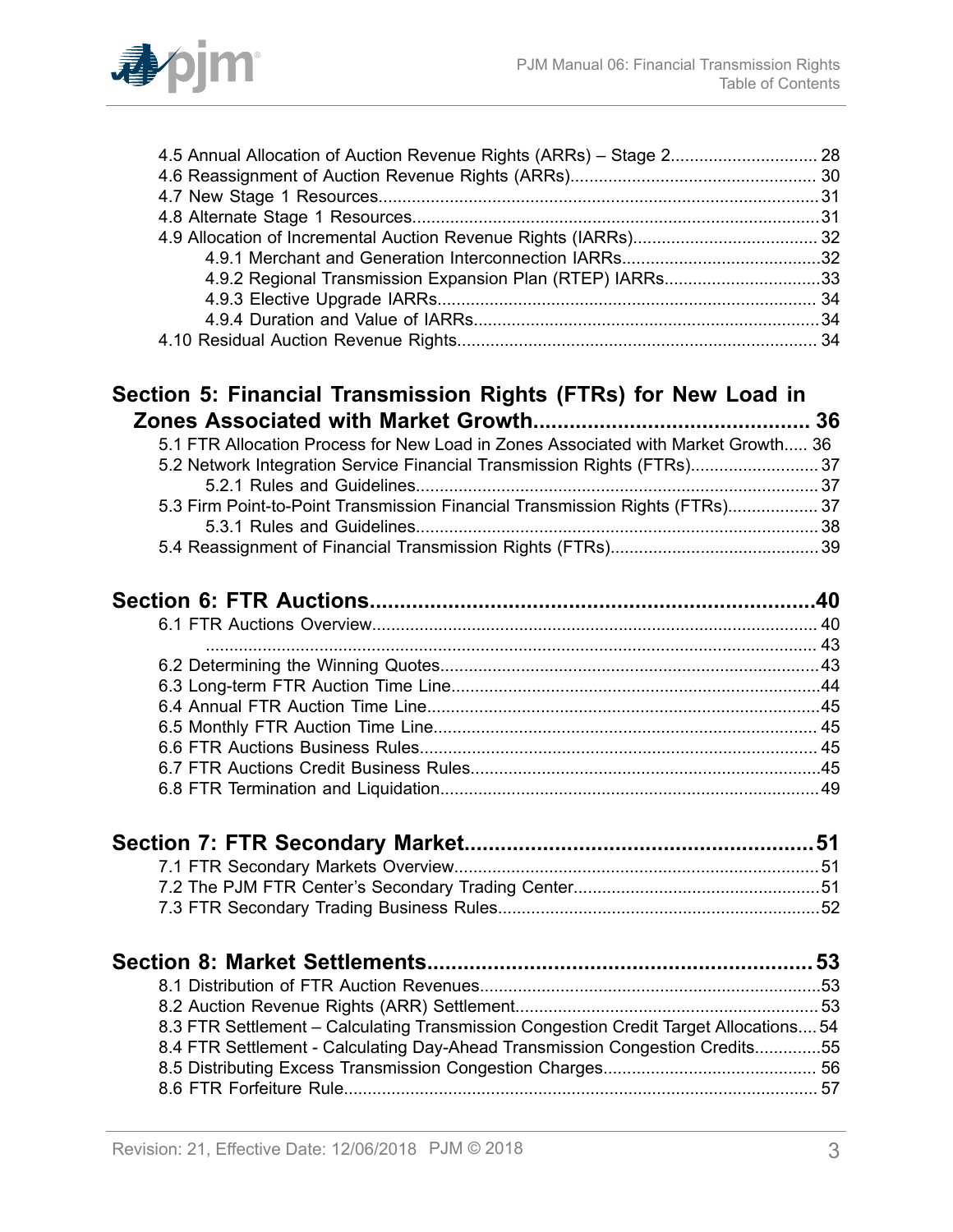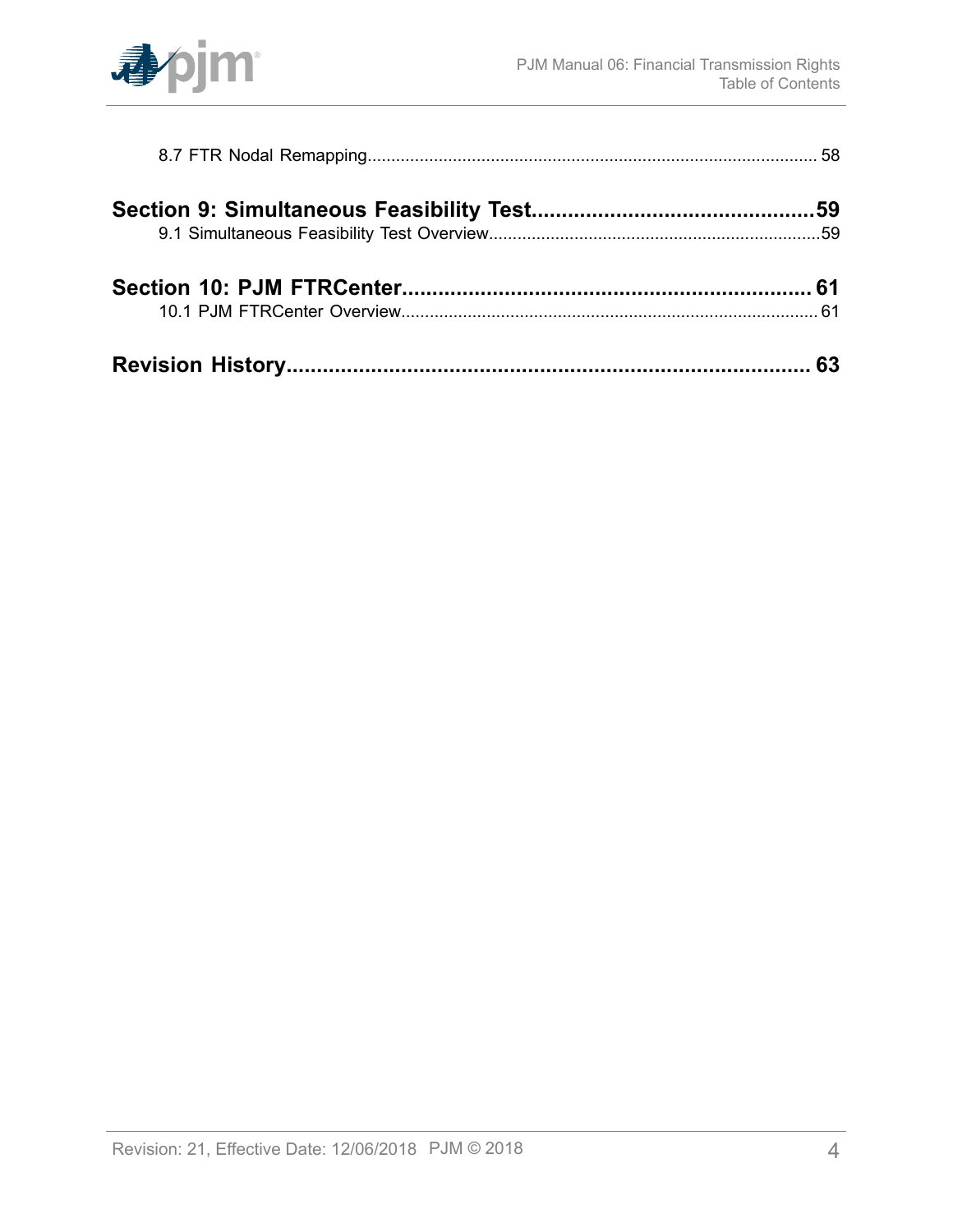

# **Table of Exhibits**

<span id="page-4-0"></span>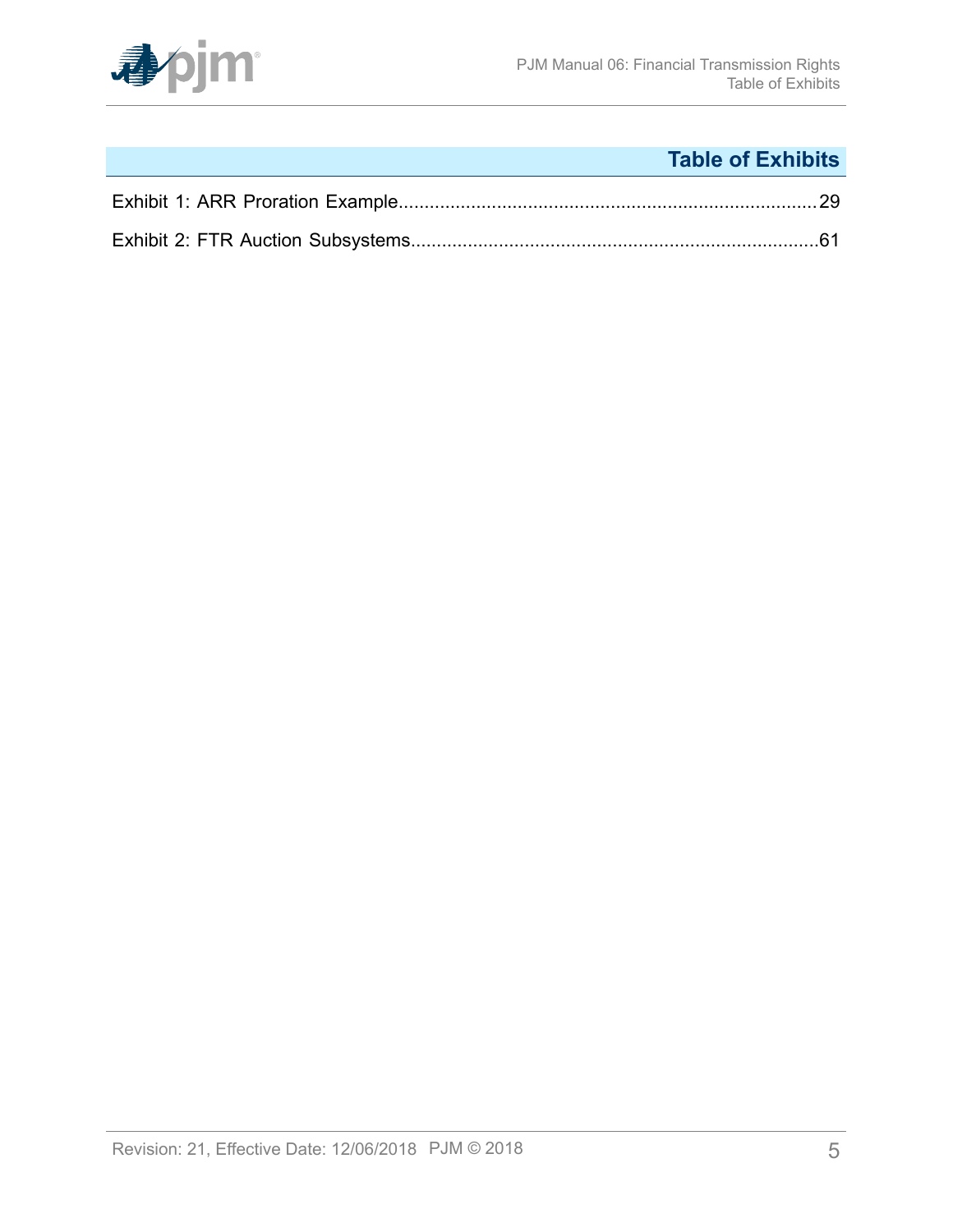

## <span id="page-5-0"></span>**Approval**

Approval Date: 12/06/2018 Effective Date: 12/06/2018

Brian Chmielewski, Manager

Market Simulation Department

Ray Fernandez, Manager Market Settlements Development Department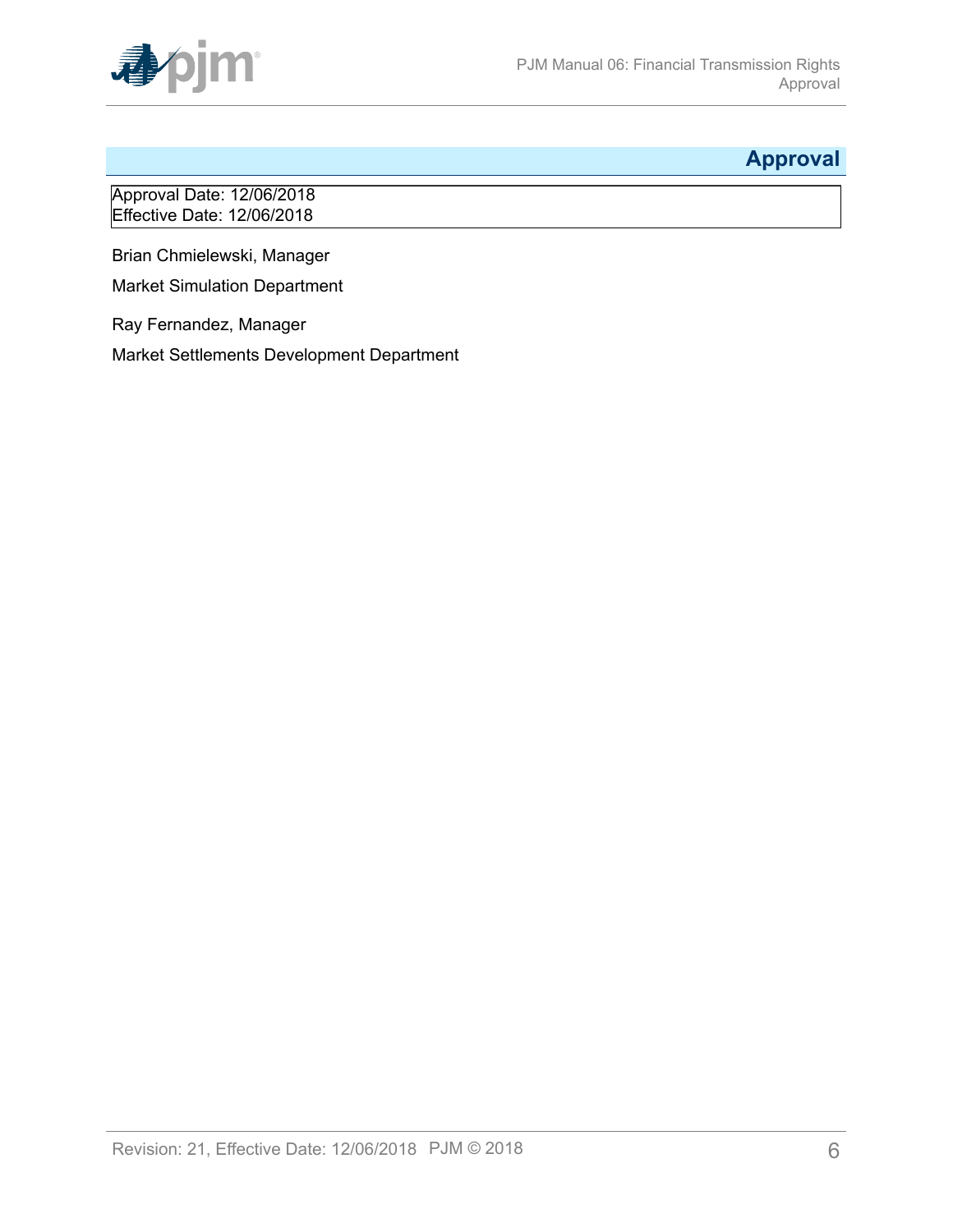

# <span id="page-6-0"></span>**Current Revision**

### **Revision 21 (12/06/2018):**

- Cover to Cover Periodic Review
- Updated Manual owner to Brian Chmielewski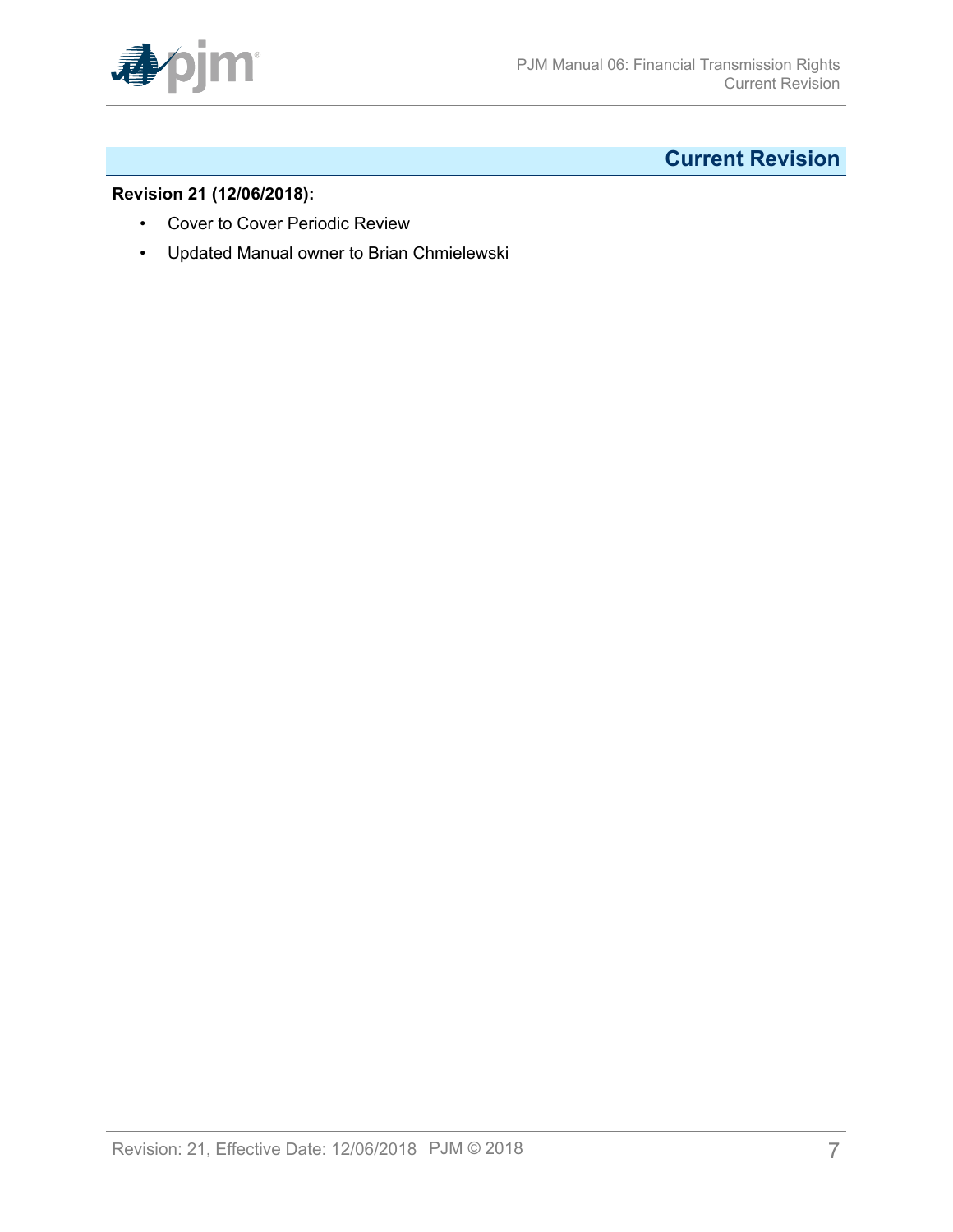

### <span id="page-7-0"></span>**Introduction**

Welcome to the *PJM Manual for Financial Transmission Rights*. In this Introduction, you will find the following information:

- What you can expect from the PJM Manuals in general (see "About PJM Manuals").
- What you can expect from this PJM Manual (see "About This Manual").
- How to use this manual (see "Using This Manual").

### <span id="page-7-1"></span>**About PJM Manuals**

The PJM Manuals are the instructions, rules, procedures, and guidelines established by PJM for the operation, planning, and accounting requirements of PJM and the PJM Energy Market.

- **Transmission**
- PJM Energy Market
- Generation and transmission interconnection
- Reserve
- Accounting and Billing
- PJM administrative services

For a complete list of all PJM manuals, go to the Library section on PJM.com.

### <span id="page-7-2"></span>**About This Manual**

The PJM Manual for *Financial Transmission Rights* is one of a series of manuals within the Transmission Owners group. This manual focuses on how Auction Revenue Rights (ARRs) are acquired, how Financial Transmission Rights (FTRs) are traded, in the FTR auctions or the secondary market, and on how the value of ARRs and FTRs are determined.

The *PJM Manual for Financial Transmission Rights* consists of ten sections. These sections are listed in the table of contents beginning on page 2.

#### **Intended Audience**

The intended audiences for the PJM Manual for Financial Transmission Rights are:

- Transmission Customers Transmission Customers submit requests to PJM for ARRs, and buy/sell FTRs in the FTR auctions and secondary market.
- PJM Members PJM Members buy and sell FTRs in the FTR auctions and secondary market.
- PJM Market Settlement Department The PJM Market Settlement Department uses information from the FTR database to calculate transmission congestion credits for the monthly billing statements and to settle the FTR auctions including ARR Credits.
- PJM Market Services Division The PJM Market Services Division processes requests for ARRs from Transmission Customers, facilitates the Annual ARR Allocation, runs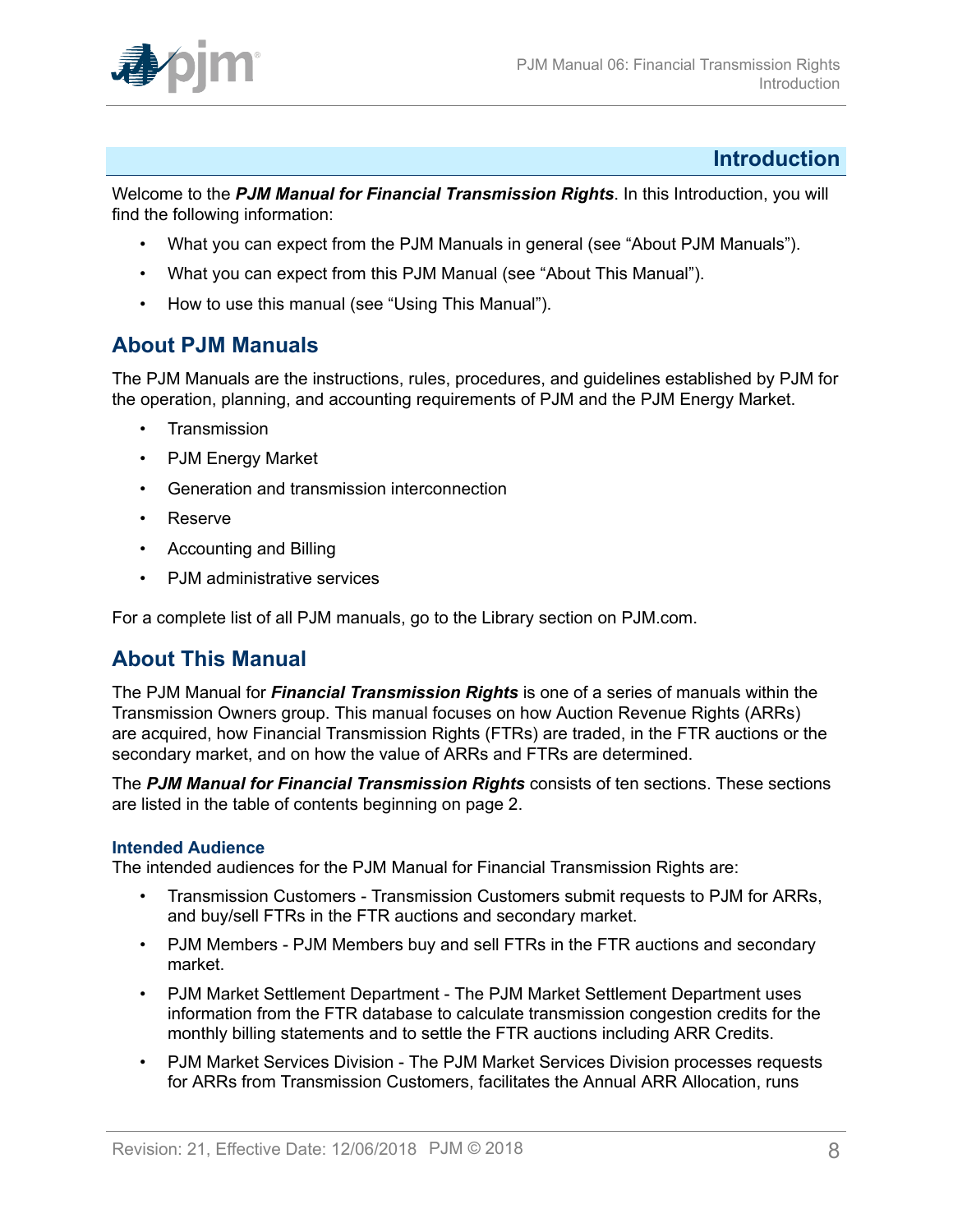

Simultaneous Feasibility Tests to verify that the Transmission System can support the requested set of ARRs and FTRs, and conducts the FTR auctions.

#### **References**

The references to other documents that provide background or additional detail directly related to the *PJM Manual for Financial Transmission Rights* are:

- PJM Manual for *[Transmission](http://www.pjm.com/~/media/documents/manuals/m02.ashx) Service Request (M-02)*
- PJM OASIS Users Guide
- PJM Manual for *[Operating Agreement Accounting \(M-28\)](http://www.pjm.com/~/media/documents/manuals/m28.ashx)*
- PJM Manual for *[Billing \(M-29\)](http://www.pjm.com/~/media/documents/manuals/m29.ashx)*
- FTR Auction User's Guide
- FTRCenter

### <span id="page-8-0"></span>**Using This Manual**

We believe that explaining concepts is just as important as presenting the procedures. This philosophy is reflected in the way we organize the material in this manual. We start each section with an overview. Then, we present details, procedures or references to procedures found in other PJM manuals.

#### **What You Will Find In This Manual**

- A table of contents that lists two levels of subheadings within each of the sections
- An approval page that lists the required approvals and a brief outline of the current revision
- Sections containing the specific guidelines, requirements, or procedures including PJM actions and PJM Member actions
- A section at the end detailing all previous revisions of this PJM manual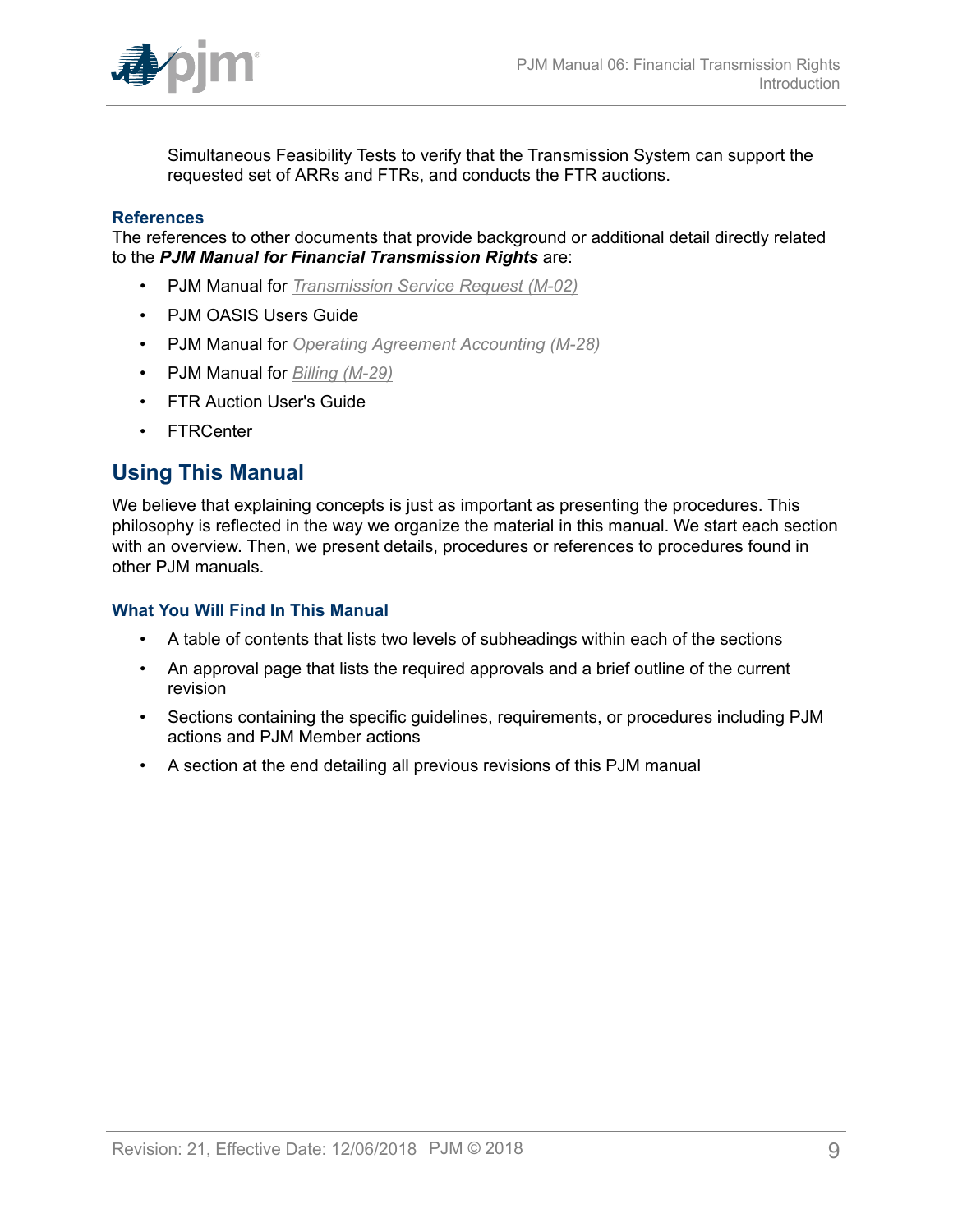

### <span id="page-9-0"></span>**Section 1: Financial Transmission Rights Overview**

Welcome to the *Financial Transmission Rights Overview* section of the *PJM Manual for Financial Transmission Rights*. In this section, you will find the following information:

- A definition of Financial Transmission Rights (FTRs) and their purpose (see "Definition and Purpose of FTRs").
- How the economic value of FTRs is calculated (see "Valuation of FTRs").
- Requirements to participate in buying/selling of FTRs in the FTR auctions or in the secondary market (see "Requirements to Participate").
- An overview of the FTR-related actions performed by Market Participants (see "Participant Actions").
- An overview of the FTR-related actions performed by PJM (see "PJM Actions").

### <span id="page-9-1"></span>**1.1 Definition and Purpose of FTRs**

A Financial Transmission Right (FTR) is a financial instrument that entitles the holder to receive compensation for Transmission Congestion Charges that arise when the transmission grid is congested in the Day-ahead Market and differences in Day-ahead Congestion Prices result from the dispatch of generators out of merit order to relieve the congestion. Each FTR is defined from a point of receipt (where the power is injected onto the PJM grid) to a point of delivery (where the power is withdrawn from the PJM grid). For each hour in which congestion exists on the Transmission System between the receipt and delivery points specified in the FTR, the holder of the FTR is awarded a share of the Transmission Congestion Charges collected from the Market Participants.

One purpose of FTRs is to protect Firm Transmission Service Customers from increased cost due to Transmission Congestion when their energy deliveries are consistent with their firm reservations. Essentially, FTRs are financial instruments that entitle the holder to rebates of congestion charges paid by the Firm Transmission Service Customers. Market Participants are able to acquire financial transmission rights in the form of options or obligations. They do not represent a right for physical delivery of power.

The holder of the FTR is not required to deliver energy in order to receive a congestion credit. If a constraint exists on the Transmission System in the Day-ahead Market, the holders of FTRs receive a credit based on the FTR MW reservation and the Congestion Price difference between point of delivery and point of receipt. This credit is paid to the holder regardless of who delivered energy or the amount delivered across the path designated in the FTR.

You can acquire FTRs in four market mechanisms: the Long-term FTR Auction, Annual FTR Auction, the Monthly FTR Auction or the FTR Secondary market.

• *Long-term FTR Auction* – PJM conducts a Long-term FTR process of selling and buying FTRs through a multi-round process for FTRs for three consecutive planning periods immediately subsequent to the planning period during which the Long-term FTR Auction is conducted. The capacity offered for sale in Long-term FTR Auctions shall be the residual system capability after the assumption that all Auction Revenue Rights allocated in the immediately prior Annual Auction Revenue Rights allocation process are self-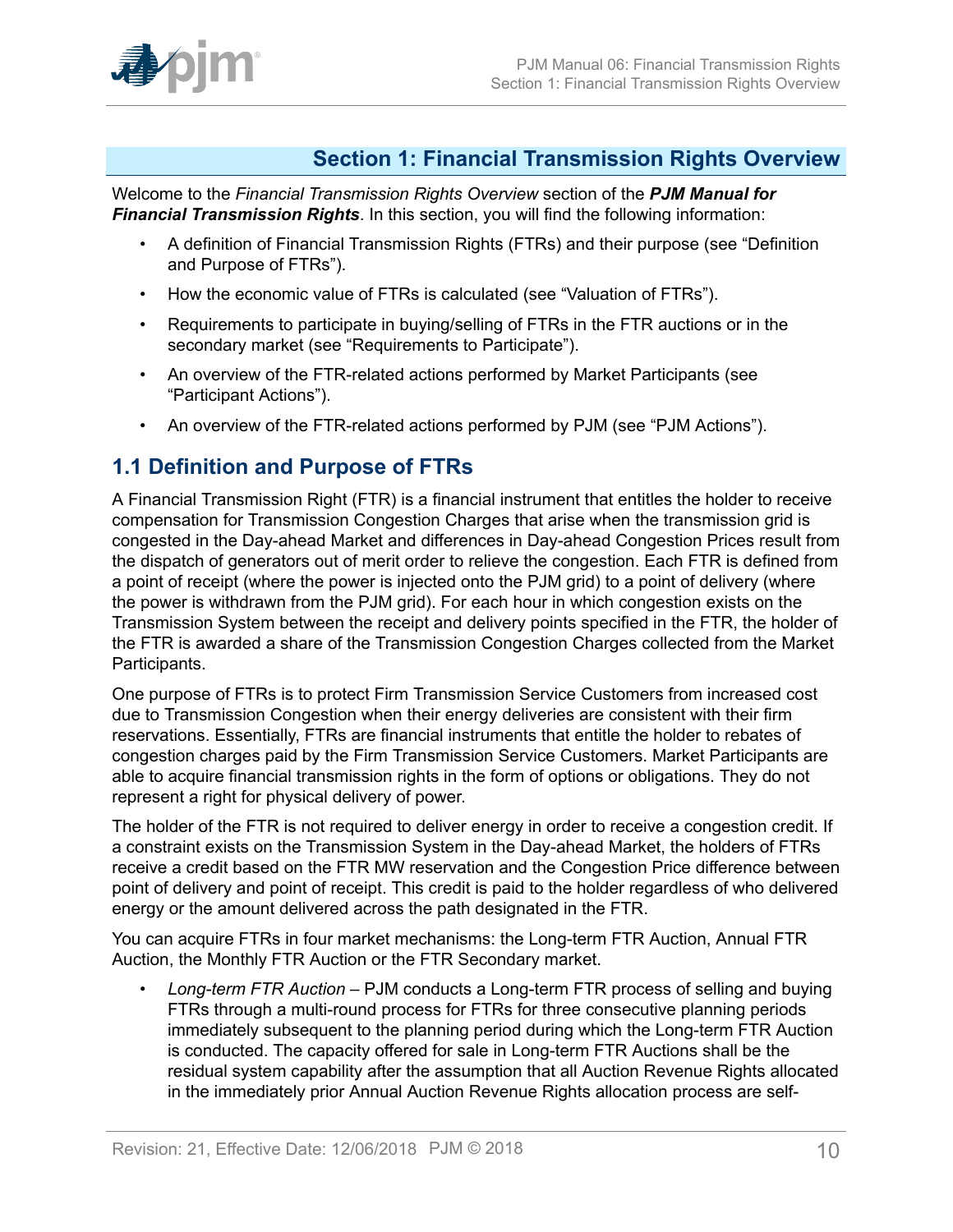

scheduled into FTRs, which shall be modeled as fixed injections and withdrawals in the Long-term FTR Auction, as further described in Section 6 of this manual

- *Annual FTR Auction –* PJM conducts an annual process of selling and buying FTRs through a multi-round auction. The Annual FTR Auction offers for sale the entire transmission entitlement that is available on the PJM system on an annual basis. The clearing mechanism of the Annual FTR Auction will maximize the quote-based value of FTRs awarded in the auction. Auction Revenue Rights (ARRs) are the mechanism by which the proceeds from the Annual FTR Auction are allocated.
- *Monthly FTR Auction –* PJM conducts a monthly process of selling and buying FTRs through an auction. The FTR auction offers for sale any residual transmission entitlement that is available after FTRs are awarded from the Annual and Long-term FTR Auctions. The auction also allows Market Participants an opportunity to sell FTRs that they are currently holding. Market Participants offer to sell or request to buy FTRs through an Internet computer application called *FTRCenter*.
- *Secondary Market –* The FTR secondary market is a bilateral trading system that facilitates trading of existing FTRs between PJM Members through an Internet computer application called *FTRCenter*.

## <span id="page-10-0"></span>**1.2 Valuation of FTRs**

The hourly economic value of an FTR is based on the FTR MW reservation and the difference between Day-ahead Congestion Prices at the sink point (point of delivery) and the source point (point of receipt) designated in the FTR. Therefore, it is important to note that an FTR can provide financial benefit, but it can also be a financial liability resulting in a charge to the holder.

### <span id="page-10-1"></span>**1.2.1 FTR Obligations**

- The hourly economic value of an FTR Obligation is based on the FTR MW reservation and the difference between Day-ahead Congestion Prices at the sink point (point of delivery) and the source point (point of receipt) designated in the FTR.
- The hourly economic value of an FTR Obligation is positive (a benefit) when the path designated in the FTR is in the same direction as the congested flow. (The Day-ahead Congestion Price at the sink point (point of delivery) is higher than the Day-ahead Congestion Price at the source point (point of receipt).)
- The hourly economic value of an FTR Obligation is negative (a liability) when the designated path is in the direction opposite to the congested flow. (The Day-ahead Congestion Price at the point of receipt is higher than the Day-ahead Congestion Price at the point of delivery.); however, if the holder were to actually deliver energy along the designated path, they would receive a congestion credit that would offset the FTR charge.

### <span id="page-10-2"></span>**1.2.2 FTR Options**

• The hourly economic value of an FTR Option is based on the FTR MW reservation and the difference between Day-ahead Congestion Prices at the sink point (point of delivery)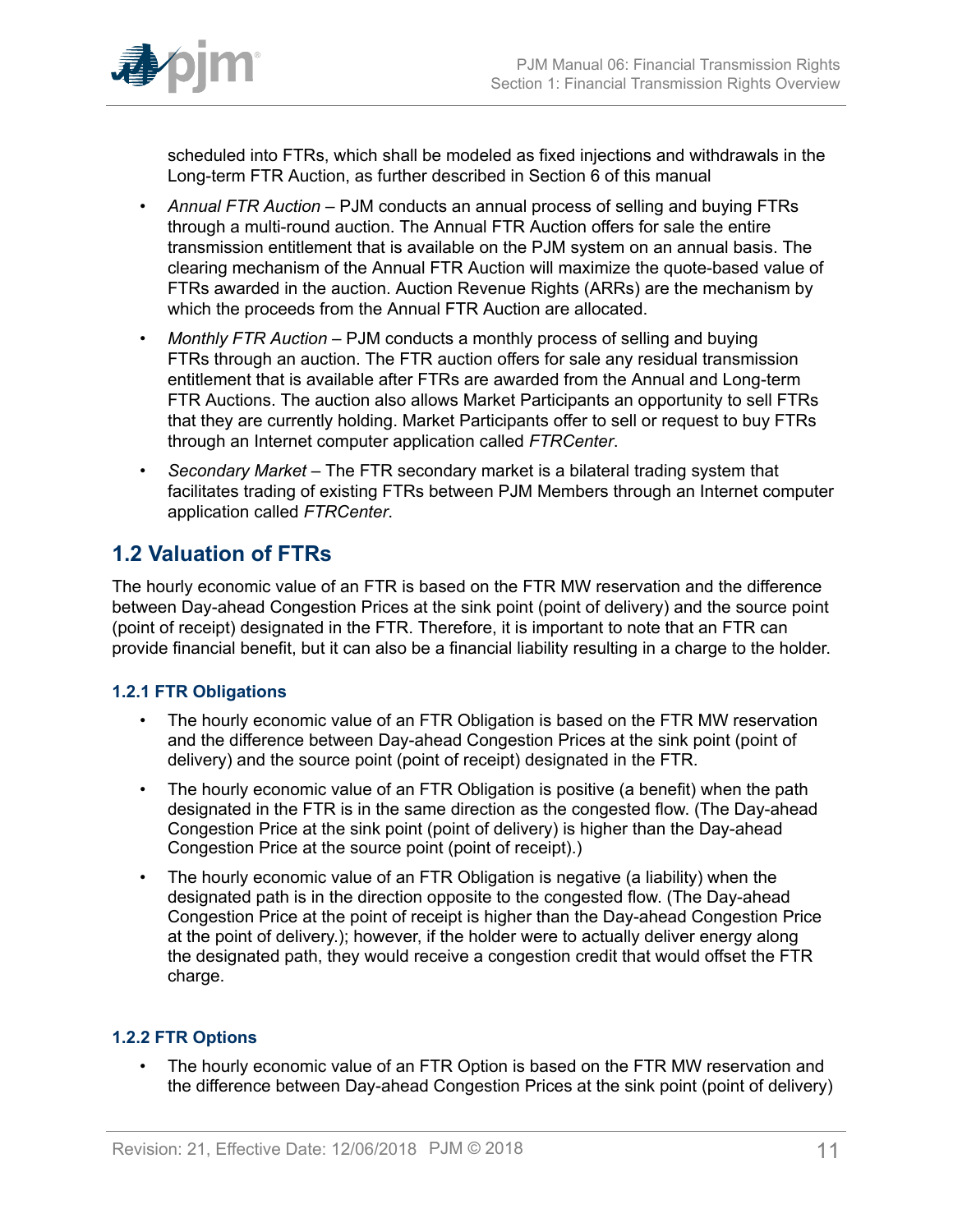

and the source point (point of receipt) designated in the FTR when that difference is positive.

- The hourly economic value of an FTR Option is positive (a benefit) when the path designated in the FTR is in the same direction as the congested flow. (The Day-ahead Congestion Price at the sink point (point of delivery) is higher than the Day-ahead Congestion Price at the source point (point of receipt).)
- The hourly economic value of an FTR Option is zero (neither a benefit nor a liability) when the designated path is in the direction opposite to the congested flow. (The Dayahead Congestion Price at the source point (point of receipt) is higher than the Dayahead Congestion Price at the sink point (point of delivery).)

## <span id="page-11-0"></span>**1.3 Requirements to Participate**

To be able to buy and sell FTRs in the PJM FTR Auctions, or in FTR secondary trading, you must be a PJM Member. Anyone may buy and sell FTRs on the secondary market outside of FTRCenter, however, PJM Market Settlements makes the proper billing adjustments only for FTRCenter transactions.

# <span id="page-11-1"></span>**1.4 Participant Actions**

As a participant in the FTR process, you are required to perform the following actions:

- for those FTRs you wish to sell in any of the auctions through FTRCenter, enter the required information and submit offers for sale
- for those FTRs you wish to buy in any of the auctions through FTRCenter, enter the required information and submit the bids to purchase
- if you are an FTR trader in the secondary market, post, accept or reject quotes made through FTRCenter

# <span id="page-11-2"></span>**1.5 PJM Actions**

PJM performs the following actions:

- conducts Simultaneous Feasibility Tests (SFTs) on FTRs
- notifies customers of SFT results and FTRs awarded in the FTR Auctions
- initiates, directs, and oversees the FTR Auctions
- incorporates FTRs into market settlements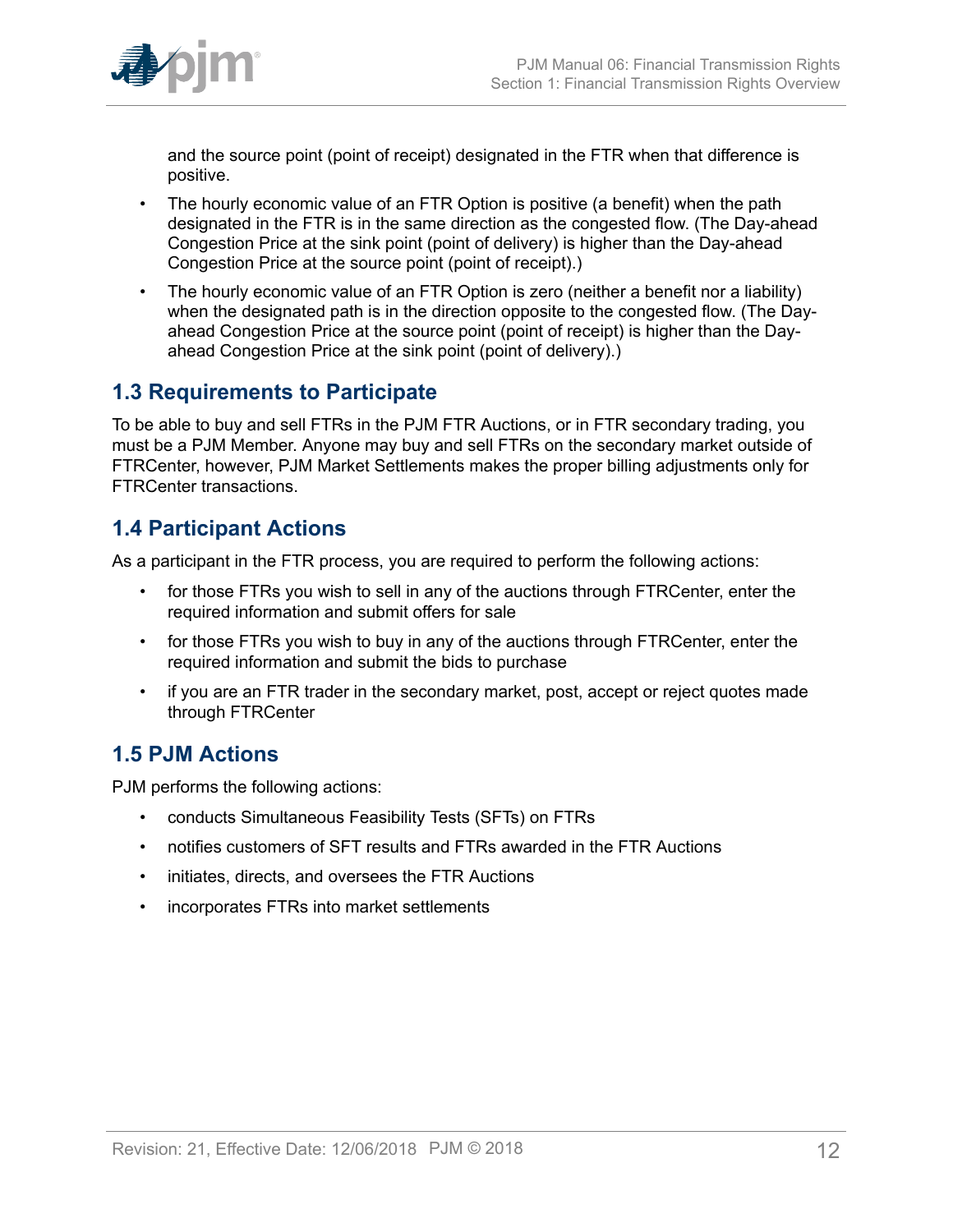

### <span id="page-12-0"></span>**Section 2: Auction Revenue Rights Overview**

Welcome to the *Auction Revenue Rights Overview* section of the *PJM Manual for Financial Transmission Rights*. In this section, you will find the following information:

- A definition of Auction Revenue Rights (ARRs) and their purpose (see "Definition and Purpose of ARRs").
- How the economic value of ARRs is calculated (see "Valuation of ARRs").
- Requirements to participate in the acquisition and allocation of ARRs (see "Requirements to Participate").
- An overview of the ARR-related actions performed by Market Participants (see "Participant Actions").
- An overview of the ARR-related actions performed by PJM (see "PJM Actions").

### <span id="page-12-1"></span>**2.1 Definition and Purpose of ARRs**

Auction Revenue Rights (ARRs) are the mechanism by which the proceeds from the Annual FTR Auction are allocated. Auction Revenue Rights are entitlements allocated annually to Firm Transmission Service Customers that entitle the holder to receive an allocation of the revenues from the Annual FTR Auction.

Auction Revenue Rights will be allocated to Network Transmission Service Customers and Firm Point-to-Point Transmission Customers. Market Participants will request ARRs, and PJM will approve all, part or none of the request based on the results of the Simultaneous Feasibility Test. At the beginning of each Annual Planning Period, ARRs are allocated to Network Transmission customers and to Firm Point to Point Transmission customers for the duration of the Annual Planning Period.

- Network Integration Service Network Integration Service ARRs are designated along paths from specific generation resource(s) to the customer's aggregated load. The Network Service Customer has the option to request ARRs for all or any portion of an active historic generation resource or Qualified Replacement Resource (QRR). A Network Service Customer's total ARR designation to a zone cannot exceed the customer's total network load in that zone. Network Service Customers make ARR requests through PJM eTools.
- Firm Point-to-Point Service PJM allocates ARRs to Firm Point-to-Point Service customers for approved service requests, subject to passing the Simultaneous Feasibility Test. The point of receipt is either a generation resource within the PJM RTO or the interconnection point with the sending Control Area. The point of delivery is the set of load buses designated in OASIS or the point of interconnection with the receiving Control Area. The duration of the ARR is the same as for the associated Transmission Service Request (TSR). The Point-to-Point Customer has the option to request ARRs consistent with the transmission reservation.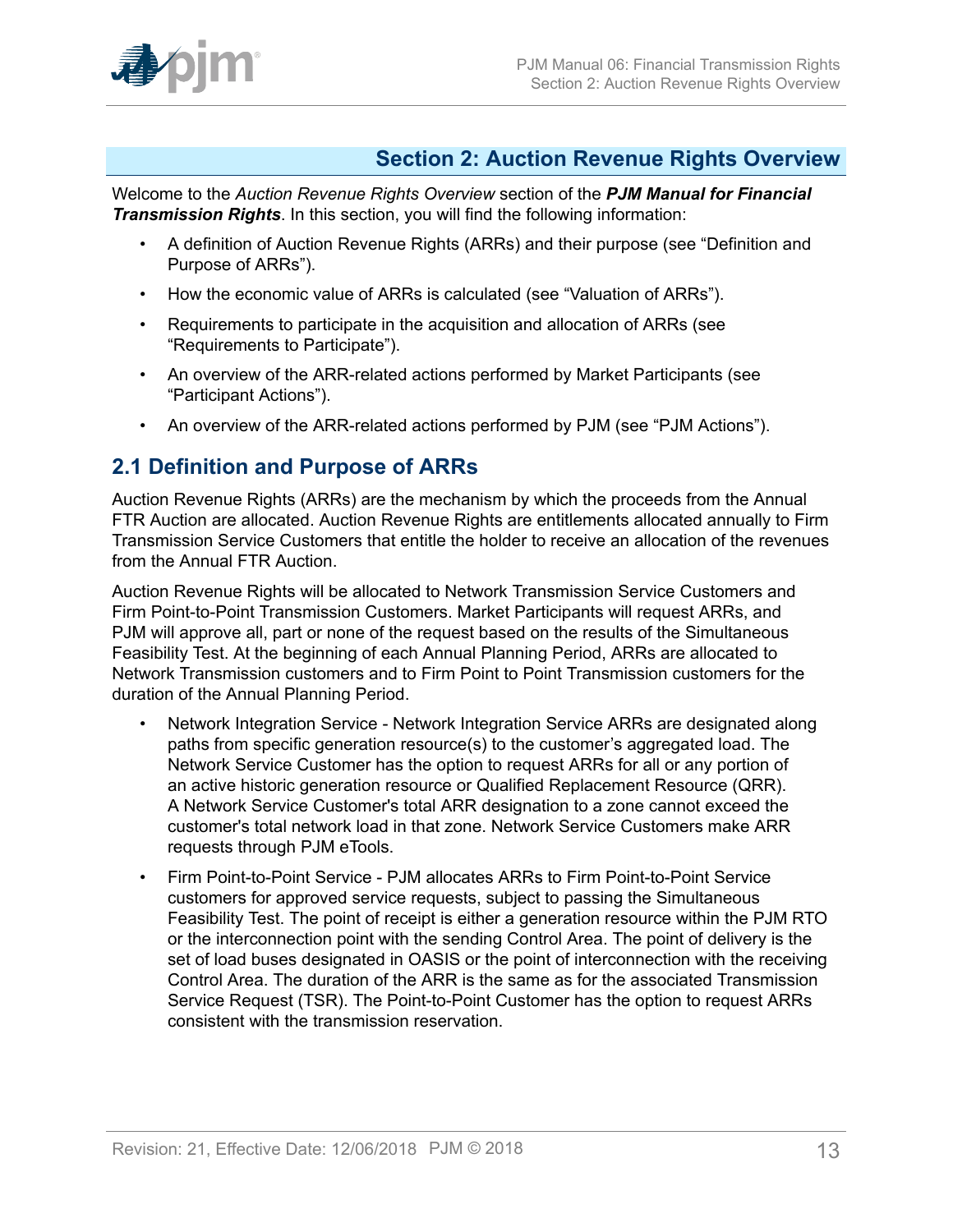

# <span id="page-13-0"></span>**2.2 Valuation of ARRs**

Auction Revenue Rights are defined from a source Price Node to a sink Price Node for a specific MW amount.

The economic value of each ARR is based on the MW amount and on the Locational Price differences between the source and sink node for FTR Obligations resulting from the Annual FTR Auction. The economic value of an Auction Revenue Right can either be positive (a benefit) or negative (a liability).

Annual FTR Auction revenue is distributed to Auction Revenue Rights holders in proportion to, but not to exceed, the economic value of the ARRs when compared to the clearing prices for FTR Obligations in each round of the Annual FTR Auction proportionally.

The settlements for Auction Revenue Rights will be based on the clearing prices from each round of the Annual FTR Auction. The amount of the credit that the ARR holder should receive for each round is equal to the MW amount of the ARR (divided by the number of rounds) times the price difference from the ARR sink point (delivery point) to the ARR source point as shown in the following formula:

ARR Target Allocation = (ARR MW/ # of rounds) \* (LMP<sub>Sink</sub> - LMP<sub>Source</sub>)

#### **Note:**

The LMP values in the above equation are results for FTR Obligations from the appropriate round of the Annual FTR auction.

Holders of Auction Revenue Rights may retain allocated ARRs, and receive associated allocations of revenues from the Annual FTR Auction. ARR holders may also utilize the revenues from allocated ARRs to purchase FTRs by "self-scheduling" an ARR into an FTR in the first round of the Annual FTR Auction. When "self-scheduled", an FTR must have the same path as the associated ARR. Additionally, holders of ARRs may bid into the Annual FTR Auction to acquire an FTR on an alternative path or for an alternative product.

### <span id="page-13-1"></span>**2.3 Requirements to Participate**

In order to be granted an ARR by PJM, you must be a PJM Firm Transmission Service customer – that is, you are using either Network Integration Service or Firm Point-to-Point Transmission Service. Network Integration Service and Firm Point-to-Point Transmission Service is available to Market Participants who have fulfilled the requirements defined in the *PJM Manual for Transmission Service Request (M-02)*.

# <span id="page-13-2"></span>**2.4 Participant Actions**

As a participant in the ARR process, you are required to perform the following actions:

- submit requests for Network Integration Service ARRs
- submit Transmission Service Requests (TSRs) for Firm Point-to-Point Service

# <span id="page-13-3"></span>**2.5 PJM Actions**

PJM performs the following actions: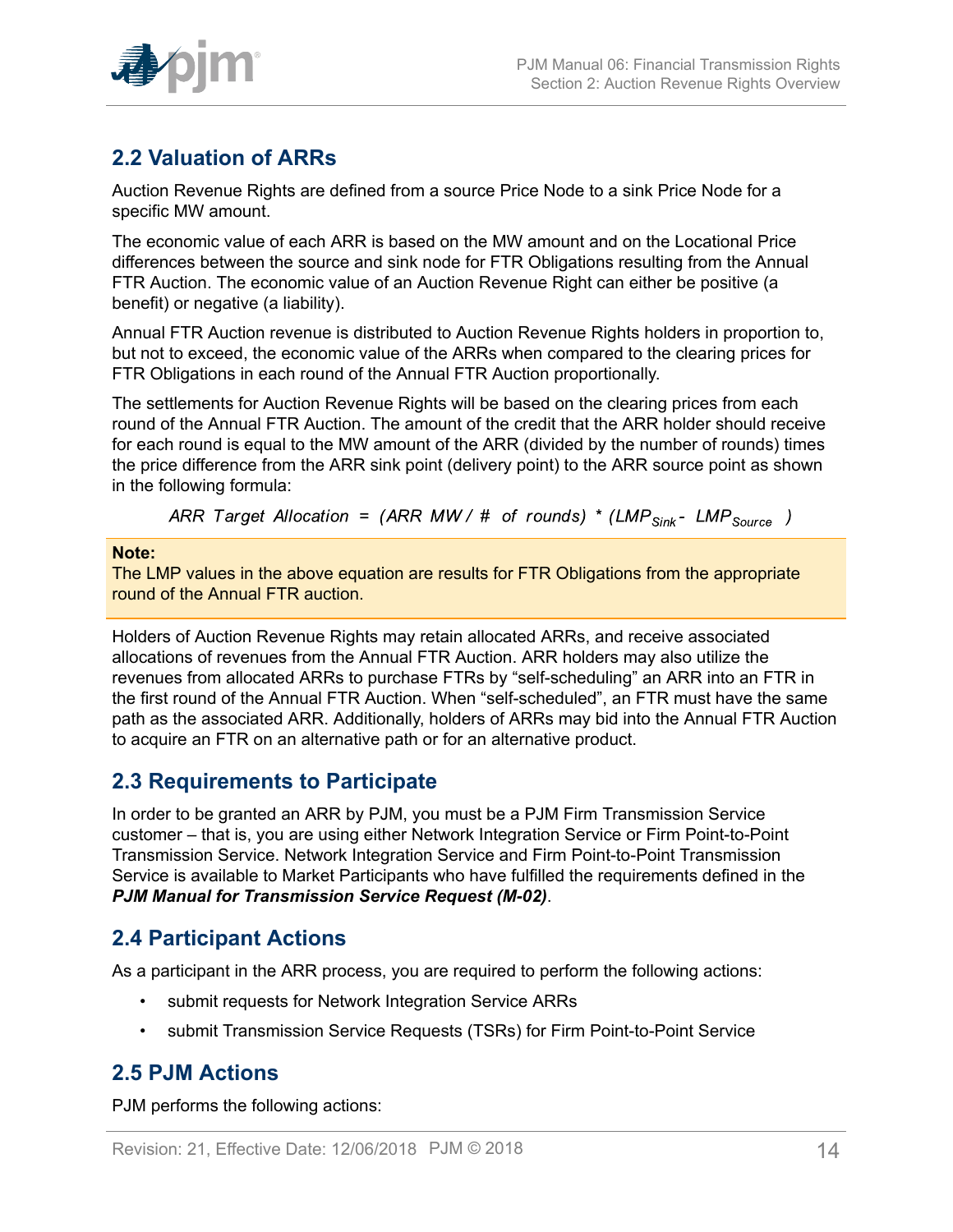

- confirms receipt of all TSRs and Network Integration Service ARR requests
- conducts Simultaneous Feasibility Tests (SFTs) on ARRs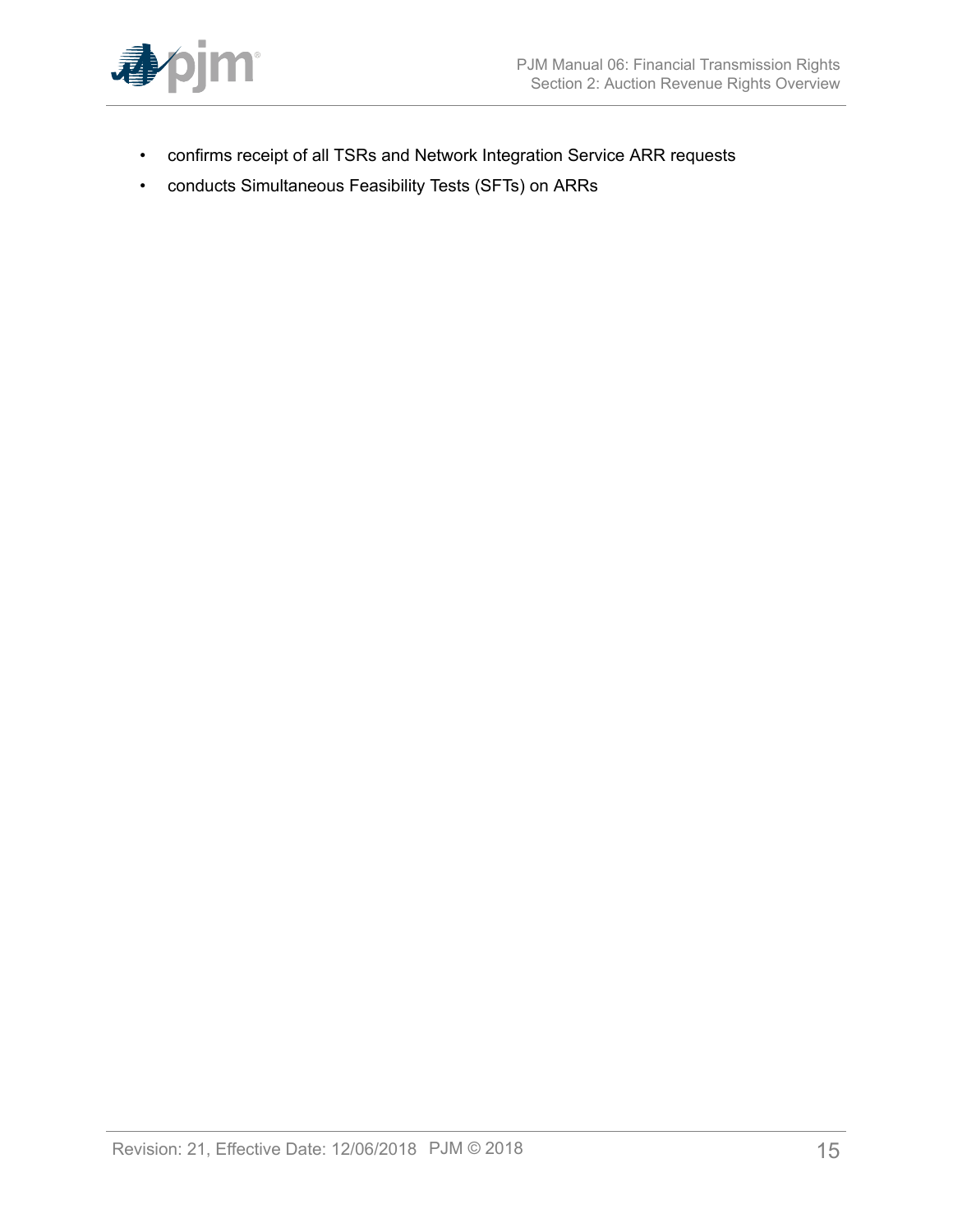

## <span id="page-15-0"></span>**Section 3: Auction Revenue Rights Request and Approval Process**

Welcome to the Auction Revenue Rights Request & Approval Process section of the **PJM Manual for Financial Transmission Rights.** In this section, you will find the following information:

- How participants request Network Integration Service ARRs and how PJM processes those requests (see "Network Integration Service Auction Revenue Rights (ARRs)").
- How ARRs for Firm Point-to-Point Service are awarded by PJM (see "Firm Point-to-Point Transmission Auction Revenue Rights (ARRs)").

## <span id="page-15-1"></span>**3.1 Network Integration Service Auction Revenue Rights (ARRs)**

The following procedure is used in requesting and processing Network Integration Service ARRs:

- The Network Service Customer submits requests to Network Integration Service ARRs using *FTRCenter*.
- PJM enters accepted ARRs into the PJM FTR database.

### <span id="page-15-2"></span>**3.1.1 Rules and Guidelines**

The following is a list of business rules and guidelines to follow when requesting Network Integration Service ARRs:

- All Network Integration Service ARR requests must pass a Simultaneous Feasibility Test before being given PJM approval.
- PJM can approve all, part, or none of the ARR request based on the results of the Simultaneous Feasibility Test.
- The path for each Network Integration Service ARR is defined from specific active historical generation resources or Qualified Replacement Resources to the Energy Settlement Area in the Transmission Zone or other designated Load Aggregation Zone. If the path of the ARR is to the Residual Metered Load aggregation zone, the participant can elect to have its ARRs allocated to the aggregate load buses in the Transmission Zone.
- The total ARRs for an active historical generation resource or Qualified Replacement Resource to the LSE load cannot be greater than the MW amount of the resource that was assigned to the LSEs on a pro-rata basis.
- A participant's total ARR amount to a transmission zone or load aggregation zone cannot exceed the participant's total network load in that zone or load aggregation zone.
- ARRs are specified to the nearest 0.1 MW.

# <span id="page-15-3"></span>**3.2 Firm Point-to-Point Transmission Auction Revenue Rights (ARRs)**

To qualify for an annual allocation of ARRs, firm point-to-point ARR requests must be associated with firm point-to-point service that spans the entire next planning period and is confirmed by the opening of the Annual ARR Allocation window.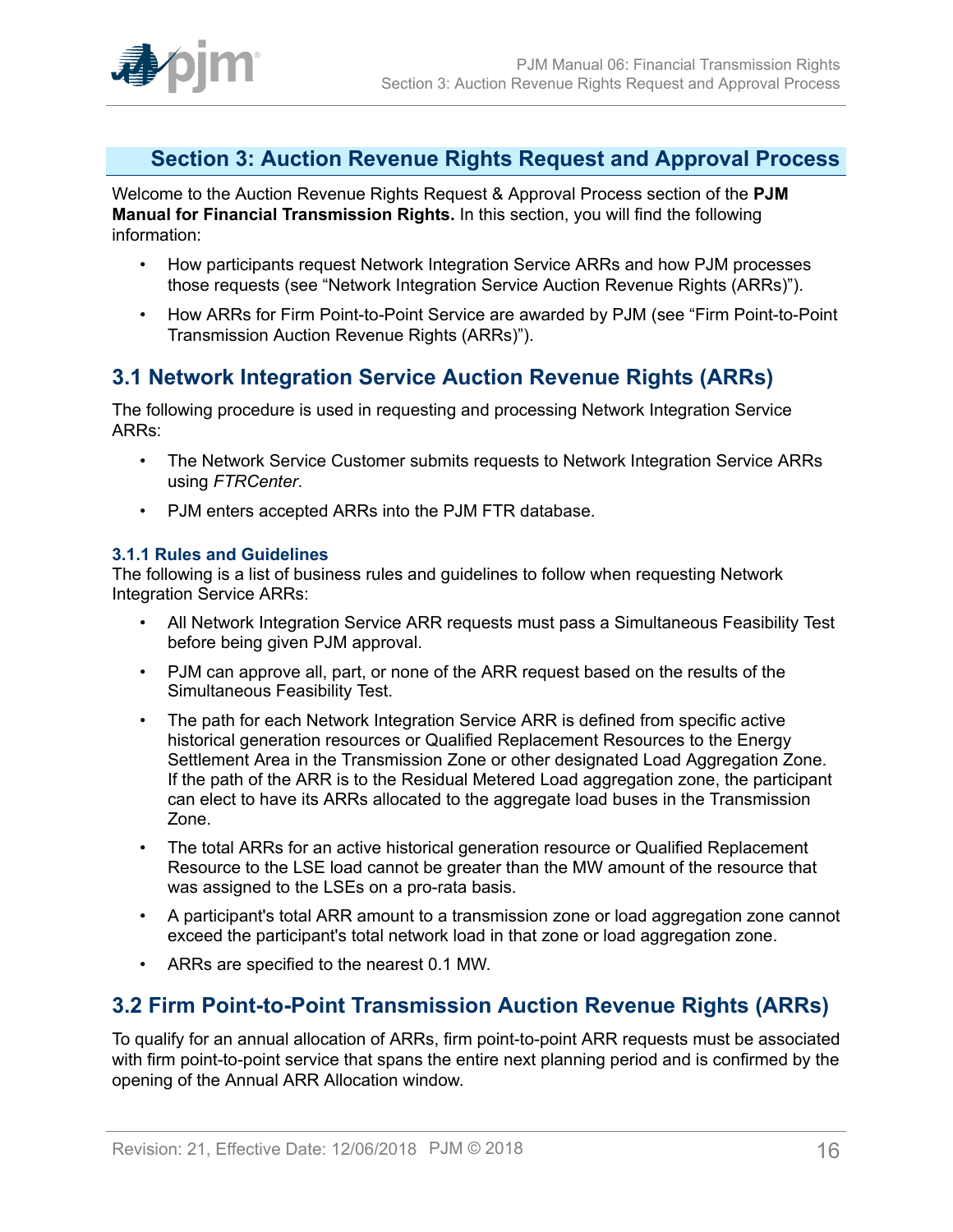

The following procedure is used in processing Firm Point-to-Point ARRs outside of the Annual ARR Allocation window:

- The Firm Point-to-Point Transmission Customer submits Transmission Service Requests (TSRs) via OASIS, including the optional request for the associated ARR, according to the procedure outlined in the PJM Manual for Transmission Service Request (M-02) and the PJM OASIS Users Guide.
- PJM conducts a Simultaneous Feasibility Study of the ARR request and notifies the Transmission Customer of TSR and ARR status via OASIS.
- Firm Point-to-Point Transmission Customers notify PJM of acceptance or rejection of TSRs and their associated ARRs via OASIS.

### <span id="page-16-0"></span>**3.2.1 Rules and Guidelines**

The following is a list of business rules and guidelines concerning Firm Point-to-Point ARRs:

- All Point-to-Point ARR requests must pass a Simultaneous Feasibility Test before being given PJM approval.
- PJM can approve all, part, or none of the ARR request based on the results of the Simultaneous Feasibility Test.
- The path for each Point-to-Point ARR is defined from the source to the sink, as specified in the TSR.
- The MW value of each Firm Point-to-Point ARR may be up to the megawatts of the Firm Transmission Service being provided.
- Firm Point-to-Point Transmission Service Customers must enter the amount of ARRs they desire in the "ARRs Requested" field on the OASIS Buy page. This value is considered an "up to" amount. Therefore, a Transmission Customer should enter the maximum amount of the ARRs that they desire, not to exceed the capacity value of the transaction.
- A Transmission Customer requesting Firm Point-to-Point Transmission Service that does not want ARRs should enter a "0" in the "ARRs Requested" field on the OASIS Buy page.
- Prior to placing the transaction in the Accepted status, PJM enters the amount of ARRs awarded in the "ARRs Award" field in OASIS.
- For Firm Point-to-Point Transmission Service out of or through the PJM RTO, the Source is either the generation resource within the PJM RTO or the interconnection with the sending Control Area; and the sink of delivery is the point of interconnection with the receiving Control Area.
- The duration of each Firm Point-to-Point ARR is the same as the associated Firm Transmission Service, which may be one year (starting at the beginning of any month), one month (starting the first day of the month), one week (Monday through Sunday), or one day (hours 1 through 24).
- If an approved ARR spans multiple planning periods, the ARR is technically only approved until the end of the first Planning Period. Prior to each new Planning Period, PJM re-evaluates all ARRs for feasibility. If ARR reductions are required due to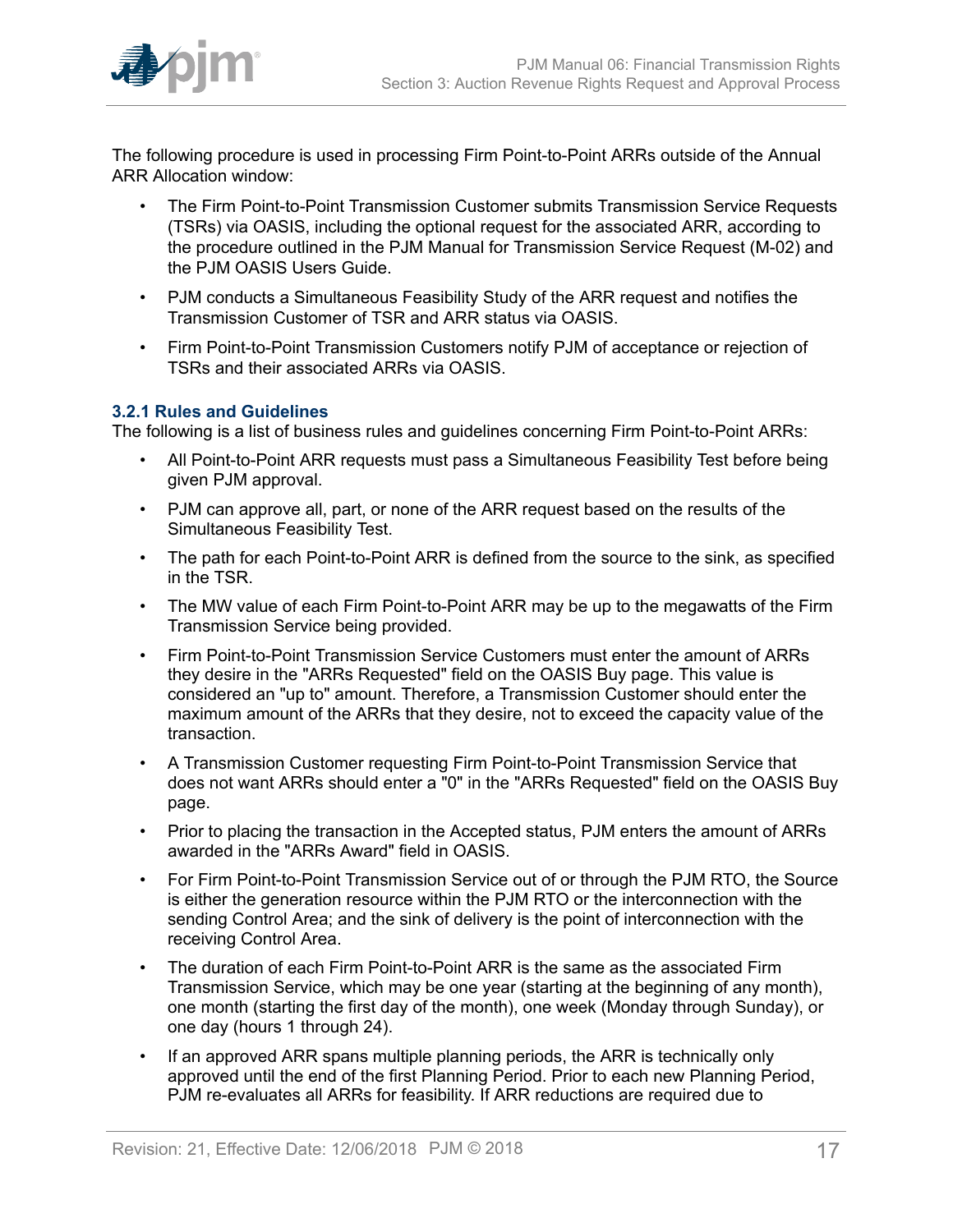

infeasibility, then the ARRs are reduced in proportion to their MW value and level of impact on the binding constraint in the Simultaneous Feasibility Test.

• An ARR associated with long term (1 year or more) Firm Point-to-Point Transmission Service will be allocated on a first come first served basis if the request falls outside the Annual open enrollment window. If the request can be considered within the annual open enrollment window, then the request will be process on the same priority as Network Integration Service-based requests.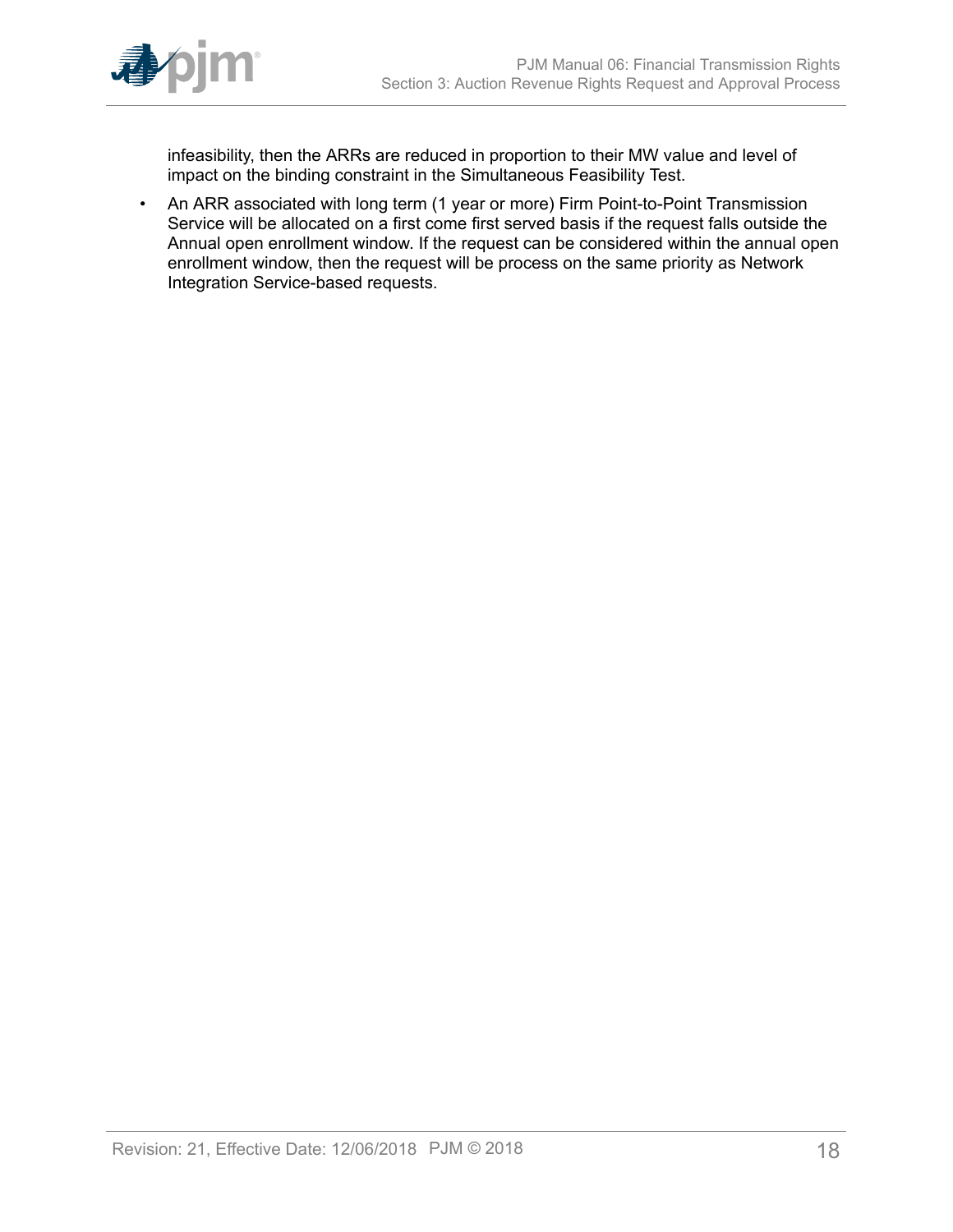

### <span id="page-18-0"></span>**Section 4: Annual ARR Allocation**

Welcome to the *Annual ARR Allocation* section of the *PJM Manual for Financial Transmission Rights*. In this section, you will find the following information:

- A general overview of the PJM Annual ARR Allocation (see "Annual ARR Allocation Overview").
- How Auction Revenue Rights (ARRs) are allocated in Stage 1A of the Annual ARR Allocation (see "Annual Allocation of Auction Revenue Rights (ARRs) – Stage 1A").
- How Auction Revenue Rights (ARRs) are allocated in Stage 1B of the Annual ARR Allocation (see "Annual of Auction Revenue Rights (ARRs) – Stage 1B").
- How Auction Revenue Rights (ARRs) are allocated in Stage 1 of the Annual ARR Allocation for External Load Serving Entities (see "Stage 1 Participation for External Load Serving Entities").
- How Auction Revenue Rights (ARRs) are allocated in Stage 2 of the Annual ARR Allocation (see "Annual Allocation of Auction Revenue Rights (ARRs) – Stage 2").
- How ARRs are reassigned for Shifts in Load Responsibility (see "Reassignment of ARRs").
- How New Stage 1 Resources can be added to resource list (see "New Stage 1 Resources").
- How Alternate Stage 1 resources can be made to resource list (see "Alternate Stage 1 Resources").
- How Incremental Auction Revenue Rights (ARRs) associated with Transmission Expansion are allocated (see "Allocation of Incremental Auction Revenue Rights (IARRs)").
- How Auction Revenue Rights can be allocated for transmission upgrades that increase stage 1 capability (see "Residual Auction Revenue Rights").

# <span id="page-18-1"></span>**4.1 Annual ARR Allocation Overview**

Auction Revenue Rights (ARRs) are the mechanism by which the proceeds from the Annual FTR Auction are allocated. ARRs are allocated to Network Service Customers and to Firm Point-to-Point Transmission Customers for the duration of the Annual Planning Period.

Auction Revenue Rights will be distributed to Network Service Customers and Firm Point-to-Point Transmission Customers. Market Participants submit ARR requests for the planning period during the Annual ARR Allocation process. The Annual ARR Allocation is a two-stage allocation process designed to provide long-term certainty along with increased flexibility. The first stage of the allocation consists of two parts, Stage 1A and Stage 1B. In this first stage, Network Service Customers make ARR requests based on active generation resources that historically served load in each transmission zone or Qualified Replacement Resources. Also in Stage 1, Firm Transmission Customers that are deemed as Qualifying Transmission Customers can make ARR requests based on the megawatts of firm service provided between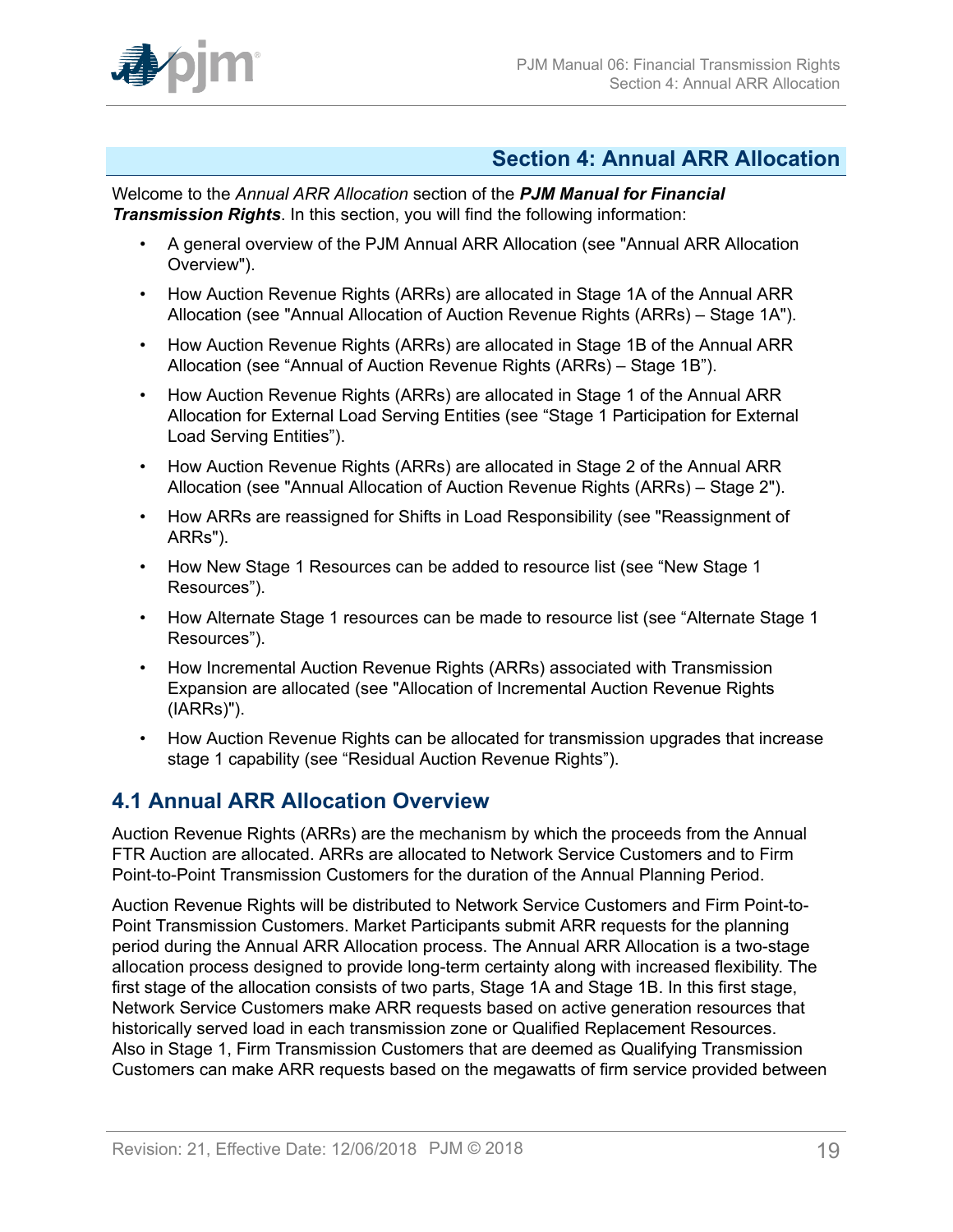

the receipt and delivery points as to which the Transmission Customer had Firm Point-to-Point Transmission Service during the historical reference year.

The second stage, Stage 2, is a three-round allocation procedure that allows market participants to adjust their hedging paths on an annual basis. PJM will allocate ARRs that pass a Simultaneous Feasibility Test to Firm Transmission Customers based on priority (feasibility).

# <span id="page-19-0"></span>**4.2 Annual Allocation of Auction Revenue Rights (ARRs) - Stage 1A**

The first stage of the Annual ARR Allocation is based on active generation resources that historically served load in each transmission zone or Qualified Replacement Resources. In Stage 1 of the Annual ARR Allocation, participants submit ARR requests for the planning period based on the following business rules:

• All ARR requests must pass a Simultaneous Feasibility Test during the allocation process.

In Stage 1A, Network Services Customers must specify specific active historical generation resources or Qualified Replacement Resources (source) to aggregate Network Customer Load in the Transmission Zone or other designated Load Aggregation Zone (sink) up to value of base load. "Zonal Base Load" shall mean the lowest daily zonal peak load from the twelve month period ending October 21 of the calendar year immediately preceding the calendar year in which an annual Auction Revenue Right allocation is conducted, increased by the projected load growth rate for the relevant Zone, when non-extraordinary conditions exist for the applicable twelve month period, as determined by PJM. If the lowest daily zonal peak load from the applicable twelve month period is abnormally low due to extraordinary circumstances, as determined by PJM, Zonal Base Load shall mean the next lowest daily zonal peak load that was not affected by extraordinary circumstances during the applicable twelve month period, increased by the projected load growth rate for the relevant Zone. For the purposes of this definition, extraordinary circumstances shall mean a significant event, or combination of events, that affect the operation of the bulk power system in an atypical manner and results in an abnormal reduction in the consumption of energy within a Zone. If the path of the ARR is to the Residual Metered Load aggregation zone, the participant can elect to have its ARRs allocated to the aggregate load busses in the Transmission Zone.

- In Stage 1A, Firm Transmission Customers that are deemed as Qualifying Transmission Customers may request ARRs up to 50% of the megawatts of firm service provided between receipt and delivery points as to which the Transmission Customer had Pointto-Point Transmission Service during the historical reference year.
- All Network Integration Service ARRs allocated in Stage 1A are designated from an active historical generation resource or Qualified Replacement Resource.
- All requests received during each stage of the Annual ARR Allocation are deemed to have arrived simultaneously.
- A Network Service Customer's total ARR amount allocated to a transmission zone or load aggregation zone cannot exceed the participant's total network base load in that zone or load aggregation zone.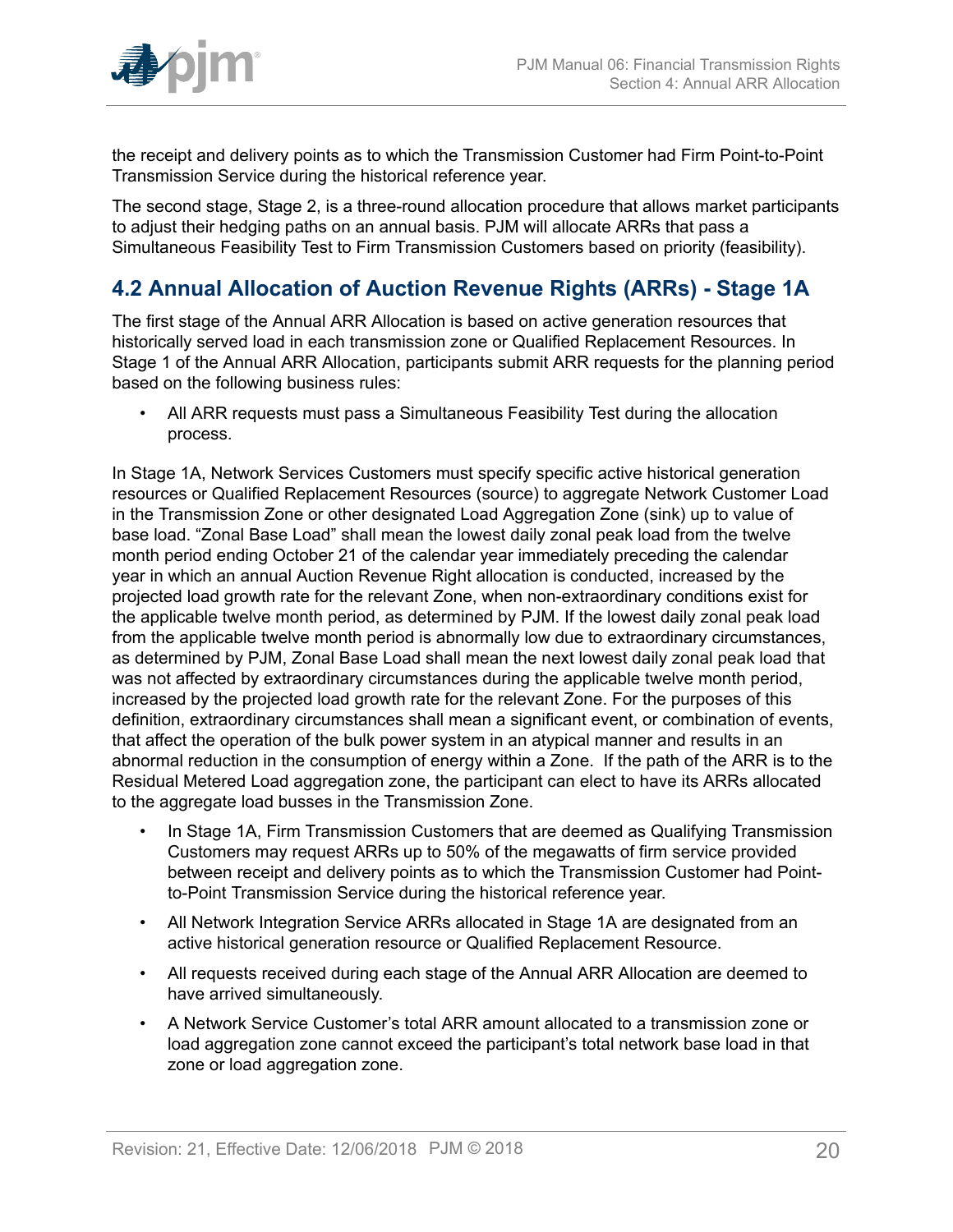

- The sum of a Qualifying Transmission Customers ARR amount must be equal to or less than 50% of the megawatts of firm pt-to-pt transmission service provided between the receipt and delivery points as to which the Transmission Customer had Point-to-Point Transmission Service during the historical reference year.
- Qualifying Transmission Customers are any Firm Transmission Customers with an agreement for Long-Term Point-to-Point Transmission Service used to deliver energy from a designated network resource to load located either outside or within the PJM Region, and that was confirmed and in effect during the historical reference year for the zone in which the resource is located.
- Such agreement must also have remained in effect continuously following the historical reference year to continue in effect for the period addressed by the allocation, either by its term or by renewal.
- The megawatts of Auction Revenue Rights the Qualifying Transmission Customer may request in the Stage 1A of the allocation may not exceed the lesser of: (i)50% of the megawatts of firm service between the designated network resource and the load delivery point (or applicable point at the border of the PJM Region for load located outside such region) under contract during the historical reference year; and (ii)50% of the megawatts of firm service presently under contract between such historical reference year receipt and delivery points.
- A Qualifying Transmission Customer may request Auction Revenue Rights in either or both of the first stage or second stage of the allocation without regard to whether such customer is subject to a charge for firm Point-to-Point Transmission Service under Tariff, Attachment K-Appendix, section 7.1 ("Base Transmission Charge").
- PJM determines the set of eligible ARR sources for each transmission zone or for each historic load aggregation zone within a transmission zone based on the historical reference year that corresponds to the LMP-based market implementation for the transmission zone.
- A historic load aggregation zone is defined as a sub-region of a transmission zone that was served under a separate set of supply contracts and/or generation resources (i.e. by a municipal or cooperative utility) than the other non-municipal/cooperative load in the transmission zone.
- Only long-term supply contracts or historical capacity contracts that were in place during the reference year and have a contract term of ten (10) years or greater (or were contracts with renewable options that have been exercised, and such exercised option term(s) plus the original contract term were or will be equal to a term of ten (10) years or more prior to the reference year are eligible to be considered historical generation resources for the purposes of Stage 1 allocation. This would include generation that was owned by an LSE and later sold but retained under a supply contract such that the generation was designated to serve the load continuously for ten (10) years or greater.
- Prior to the end of each PJM Planning Period PJM will determine which Stage 1 Resources are no longer active for the next PJM Planning Period and then will replace such source points with Qualified Replacement Resources (i.e., Capacity Resources that pass the Simultaneous Feasibility Test and which are economic) as outlined in Tariff,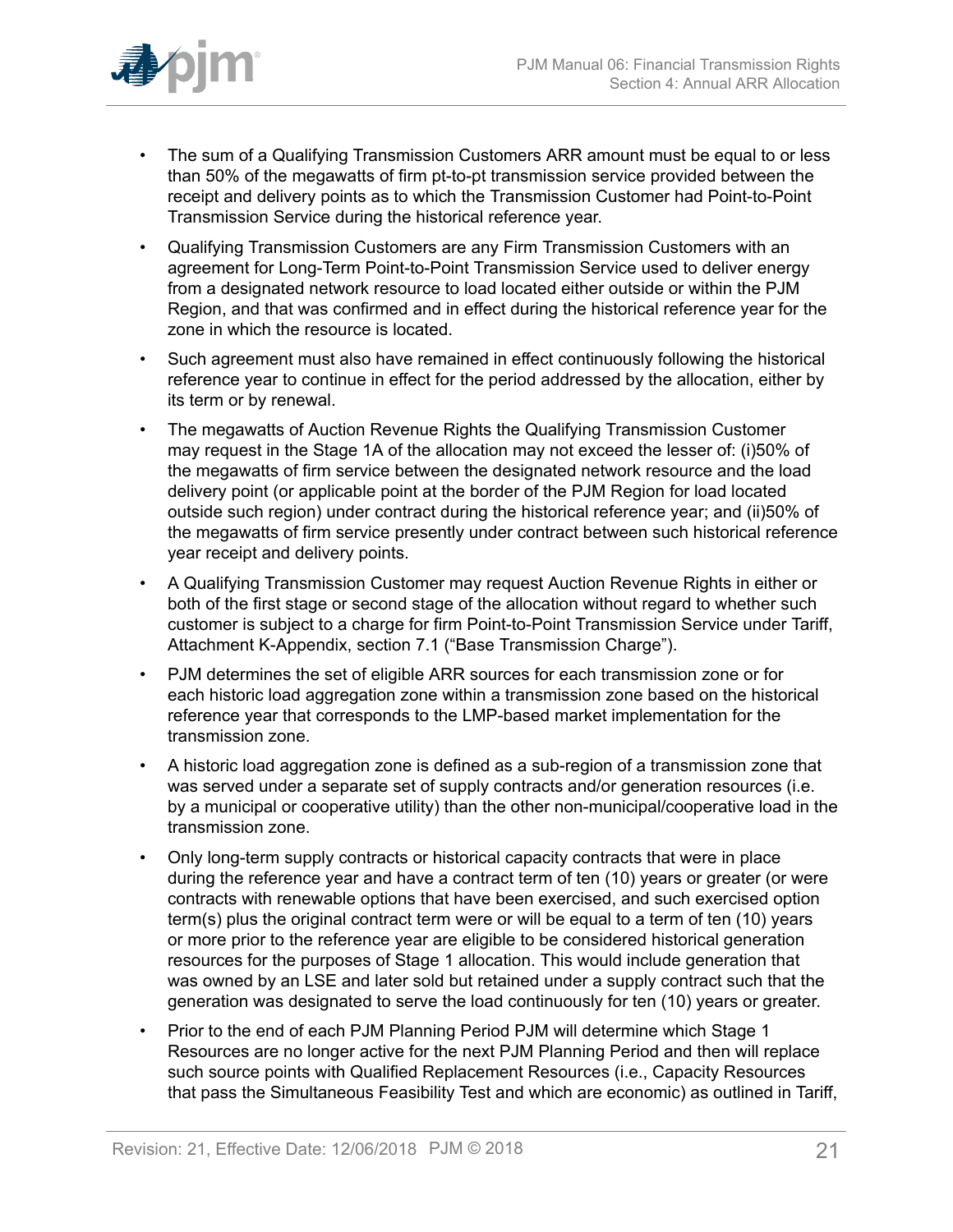

Attachment K-Appendix, section 7.4.2. A Stage 1 Resource will be considered no longer active if it was designated to be delivered to load based on the historical reference year, but has since been deactivated or the installed capacity value of such resource has been reduced as of the annual allocation of ARRs for the target PJM planning Period.

- Potential Qualified Replacement Resources will be categorized into rate-based and nonrate-based resources. Rate-based resources must meet the criteria specified in Tariff, Attachment K-Appendix, sections 7.6 and 7.7 concerning New Stage 1 Resources and Alternate Stage 1 Resources. Requests to classify rate-based resources as such must be sent to the PJM FTR Group with supporting documentation by the January 1st prior to the effective planning period.
- Each potential Qualified Replacement Resource will be ranked in economic order such that Qualified Replacement Resources that maximize ARR value will be tested for simultaneous feasibility first as outlined in Tariff, Attachment K-Appendix, section 4.

A potential Qualified Replacement Resource shall be considered to pass the simultaneous feasibility test if that resource does not cause an appreciable increase in the flow across any binding constraint as determined from the previous year's Stage 1 ARR flow, utilizing a model derived from the 10 year allocation model. If load within a historic load aggregation zone disaggregates, then active historic stage 1 resources and Qualified Replacement Resources associated with the historic load aggregation zone will be allocated according to load ratio share unless a FERC-accepted agreement explicitly states some other method of stage 1 resource allocation.

PJM will assign to each LSE a pro-rata amount of the MW capability from each generator that is designated to the transmission zone or load aggregation zone based on the LSE's percentage of the total peak load in the transmission zone or in the load aggregation zone. LSE is notified of the generation resource assignments. Each LSE chooses the set of ARRs that it wants to request based on the generator sources it was assigned. The requested ARRs must source at the designated generator and must sink at the LSEs aggregate load in the transmission zone or in the load aggregation zone. The ARR request is limited to an amount not greater than the designated MW amount.

PJM performs a Simultaneous Feasibility test to determine the set of ARRs that can be awarded to each Network customer. PJM notifies each LSE of the ARR awards resulting from the Stage 1 allocation process.

A participant may surrender any portion of the ARR awards resulting from Stage 1 of the Annual ARR Allocation process prior to the commencement of Stage 2 of the Annual ARR Allocation process provided that all remaining outstanding ARRs are simultaneously feasible following the return of such ARRs.

ARRs may be traded but trades must be made no later than the opening of the first round of the Annual FTR Auction and all trades are effective for the entire planning period. An LSE wishing to trade its ARRs must trade all of its ARRs associated with a particular zone. The LSE's zonal network service peak load is also automatically transferred to the new ARR owner for purposes of ARR allocation and reassignment. The new ARR owner is then subject to ARR reassignment associated with shifts in the original owners zonal network service peak load. Credit responsibility for an ARR that is traded within PJM's systems remains with the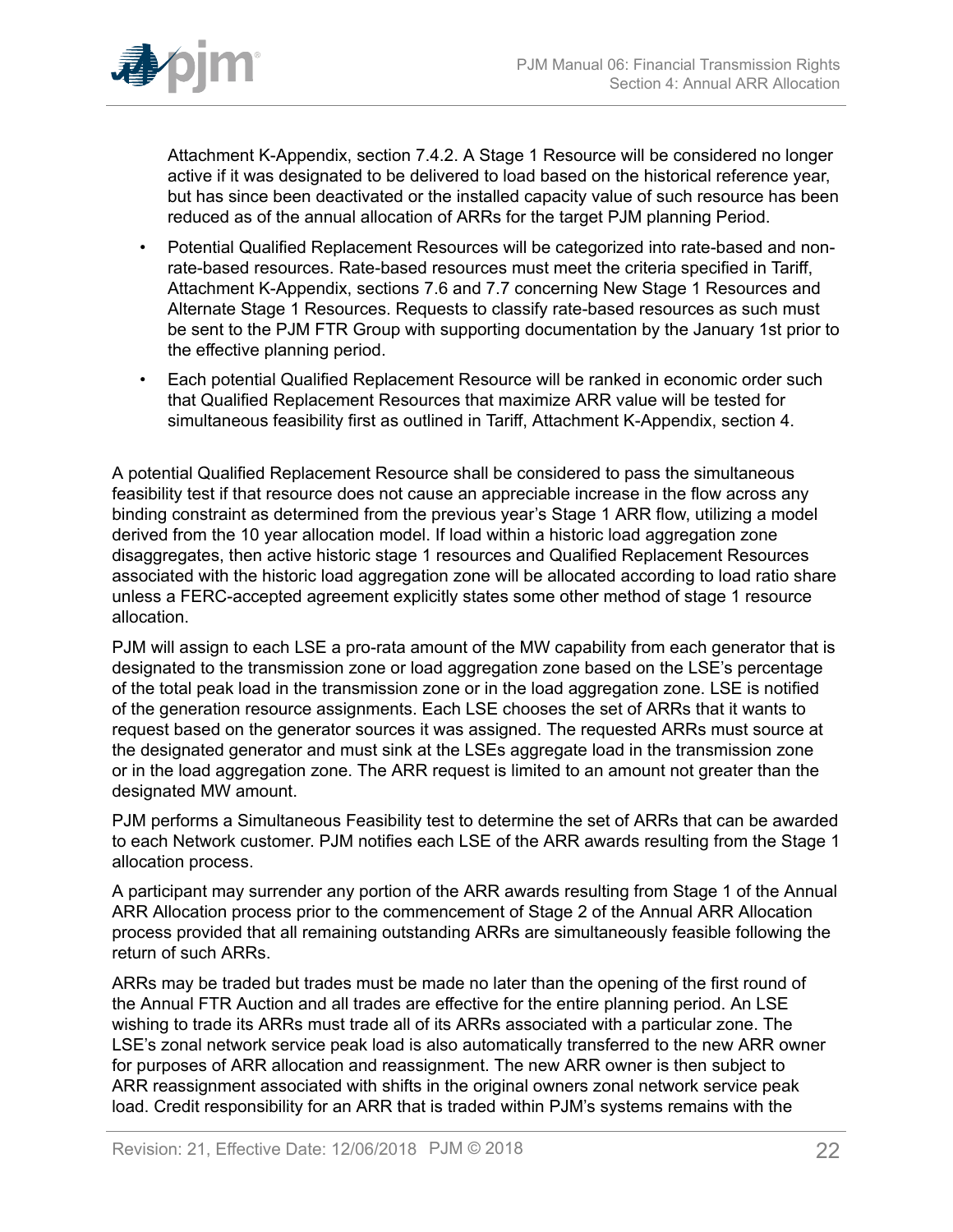

original party unless/until the receiving party ("3rd party") establishes to PJM's satisfaction, and consistent with the PJM credit policy, that it has sufficient credit with PJM and agrees by providing written notice to the PJM Treasury Department that it will fully assume the credit responsibility associated with the traded ARR. Since ARR value is derived from the annual FTR auction clearing prices, the credit requirement associated with traded ARRs cannot be determined until after completion of the annual FTR auction.

PJM will include the ARR credit and FTR payments and revenue credits (for any FTRs generated by the self-scheduling of the ARR) on the 3rd party's bill each month, but the original party retains the obligation to pay for any net negative ARR portfolio obligation and the selfscheduled FTR (offset by associated FTR congestion credits) if the 3rd party defaults on its payment obligation to PJM prior to credit responsibility being transferred to the 3rd party. Once the 3rd party establishes sufficient credit acceptable to PJM for its new ARR obligation, then PJM will notify both parties that the 3rd party has assumed credit responsibility for the ARR, and the original party is released from its credit responsibility for the ARR. PJM cannot guarantee that a 3rd party will establish sufficient credit acceptable to PJM. Market Participants trading ARRs to 3rd parties may retain credit responsibility for those ARRs up to the full term of the ARR.

Within the planning period, as load changes from one LSE to another within a transmission zone, a proportionate share of the ARRs defined to sink into the zone are reassigned from the old LSE to the new LSE. The reassignment of ARRs must be initiated by a request made by the LSE gaining load as described in the "Reassignment of ARRs for Shifts in Load Responsibility" section.

The planning process described in this manual will be conducted on an annual basis to determine the transmission system adequacy needed to maintain the 10-year feasibility of Stage 1A ARRs. PJM shall develop transmission system upgrades to maintain the feasibility of Stage 1A ARRs.

If statutory or regulatory changes are introduced that affect the rights going forward, the Stage 1A ARRs are preserved for at least ten consecutive PJM Planning Periods, and the term of the rights would decrease by one PJM Planning Period during each annual ARR allocation process so that the rights expire at the end of the relevant period.

PJM will conduct an annual simultaneous feasibility analysis to determine if the transmission system can accommodate Stage 1A ARRs to cover base load for the next 10-year period. A zonal growth rate will be applied to each zone's base load to develop a zonal base load for years 2 through 10. A simultaneous feasibility test of Stage 1A ARRs to base load will be conducted for each year of the relevant 10-year period. The simultaneous feasibility analysis for Base Load ARRs will include all requested Stage 1A ARRs plus additional ARRs to cover zonal base load for which no Stage 1A ARRs were requested. For zonal base load not covered by Stage 1A ARR requests, additional ARR MWs will be assumed from capacity remaining on eligible Stage 1 resources which have a historical LMP which is lower than the historical zonal LMP. ARR MWs will be delivered from such Stage 1 resources up to the maximum MW capacity of the resource until the historical LMP of the next highest price resource exceeds the historical zonal LMP or until the zonal base load is met. If an SFT violation occurs in any year of the analysis, then a transmission upgrade or acceleration of a planned upgrade to resolve the violation will be identified by PJM and such upgrades will be recommended for inclusion into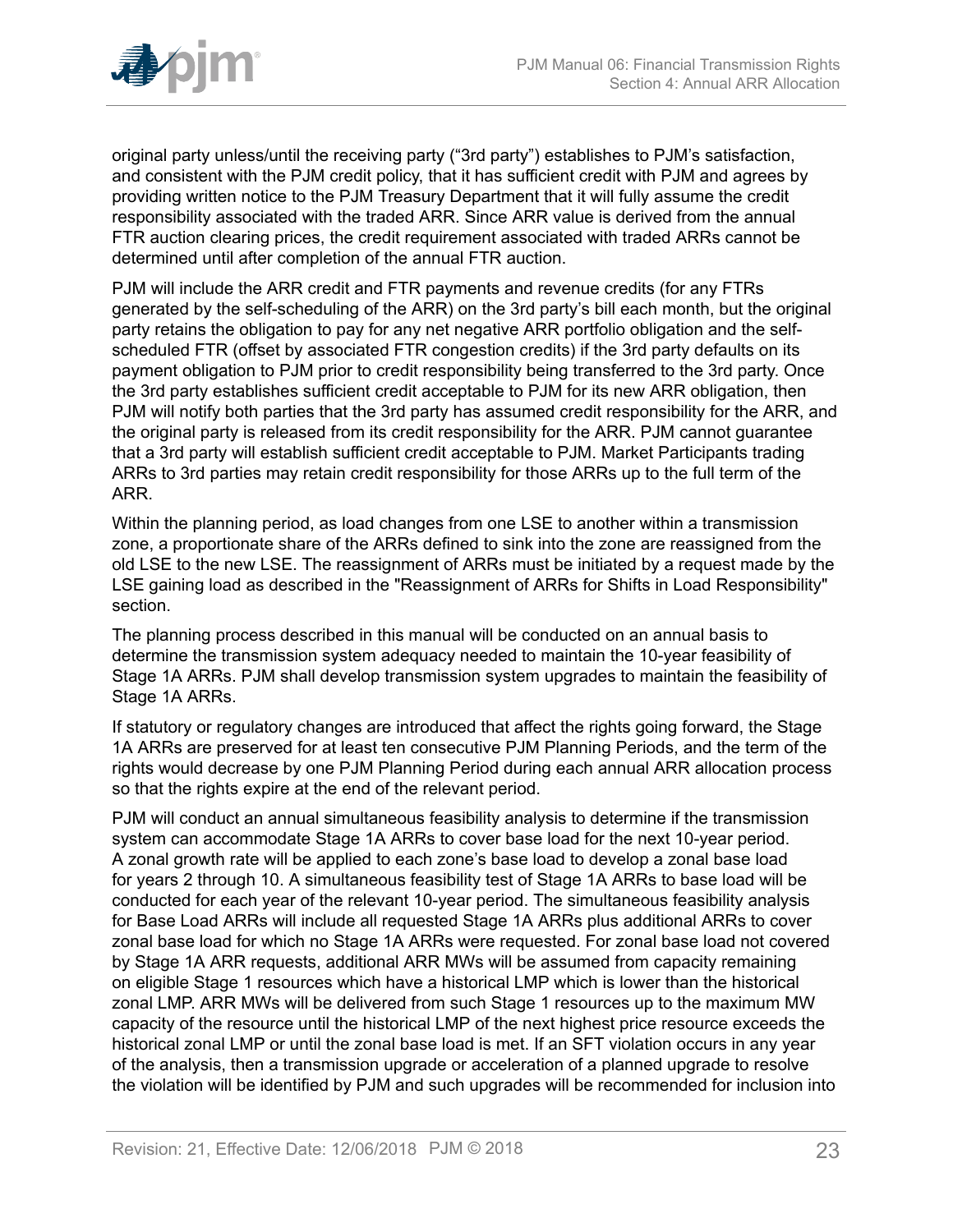

the PJM RTEP. This recommendation will include an analysis of the economic benefits of the upgrade as additional information.

# <span id="page-23-0"></span>**4.3 Annual Allocation of Auction Revenue Rights (ARRs) - Stage 1B**

The first stage of the Annual ARR Allocation is based on active generation resources that historically served load in each transmission zone or Qualified Replacement Resources. In Stage 1B of the Annual ARR Allocation, participants submit ARR requests for the planning period based on the following business rules:

- All ARR requests must pass a Simultaneous Feasibility Test during allocation process.
- In Stage 1B, Network Services Customers must specify specific active historical generation resources or Qualified Replacement Resources (source) to aggregate Energy Settlement Area in the Transmission Zone or other designated Load Aggregation Zone (sink) up to value of network service peak load minus awarded ARRs from Stage 1A. If the path of the ARR is to the Residual Metered Load aggregation zone, the participant can elect to have its ARRs allocated to the aggregate load busses in the Transmission Zone.
- In Stage 1B, Firm Transmission Customers that are deemed as Qualifying Transmission Customers may request ARRs up to the remainder of the megawatts of firm service not awarded in Stage 1A provided between receipt and delivery points as to which the Transmission Customer had Point-to-Point Transmission Service during the historical reference year.
- All Network Integration Service ARRs allocated in Stage 1B are designated from an active historical generation resource or Qualified Replacement Resource.
- All requests received during each stage of the Annual ARR Allocation are deemed to have arrived simultaneously.
- A Network Service Customer's total ARR amount allocated to a transmission zone or load aggregation zone cannot exceed the participant's total network peak load in that zone or load aggregation zone minus the awarded ARRs from Stage 1A.
- The sum of a Qualifying Transmission Customers ARR amount must be equal to or less than the remainder of megawatts of firm pt-to-pt transmission service not awarded in Stage 1A provided between the receipt and delivery points as to which the Transmission Customer had Point-to-Point Transmission Service during the historical reference year.
- Qualifying Transmission Customers are any Firm Transmission Customers with an agreement for Long-Term Point-to-Point Transmission Service used to deliver energy from a designated network resource to load located either outside or within the PJM Region, and that was confirmed and in effect during the historical reference year for the zone in which the resource is located.
- Such agreement must also have remained in effect continuously following the historical reference year to continue in effect for the period addressed by the allocation, either by its term or by renewal.
- The megawatts of Auction Revenue Rights the Qualifying Transmission Customer may request in Stage 1B of the allocation may not exceed the lesser of: (i) Remainder of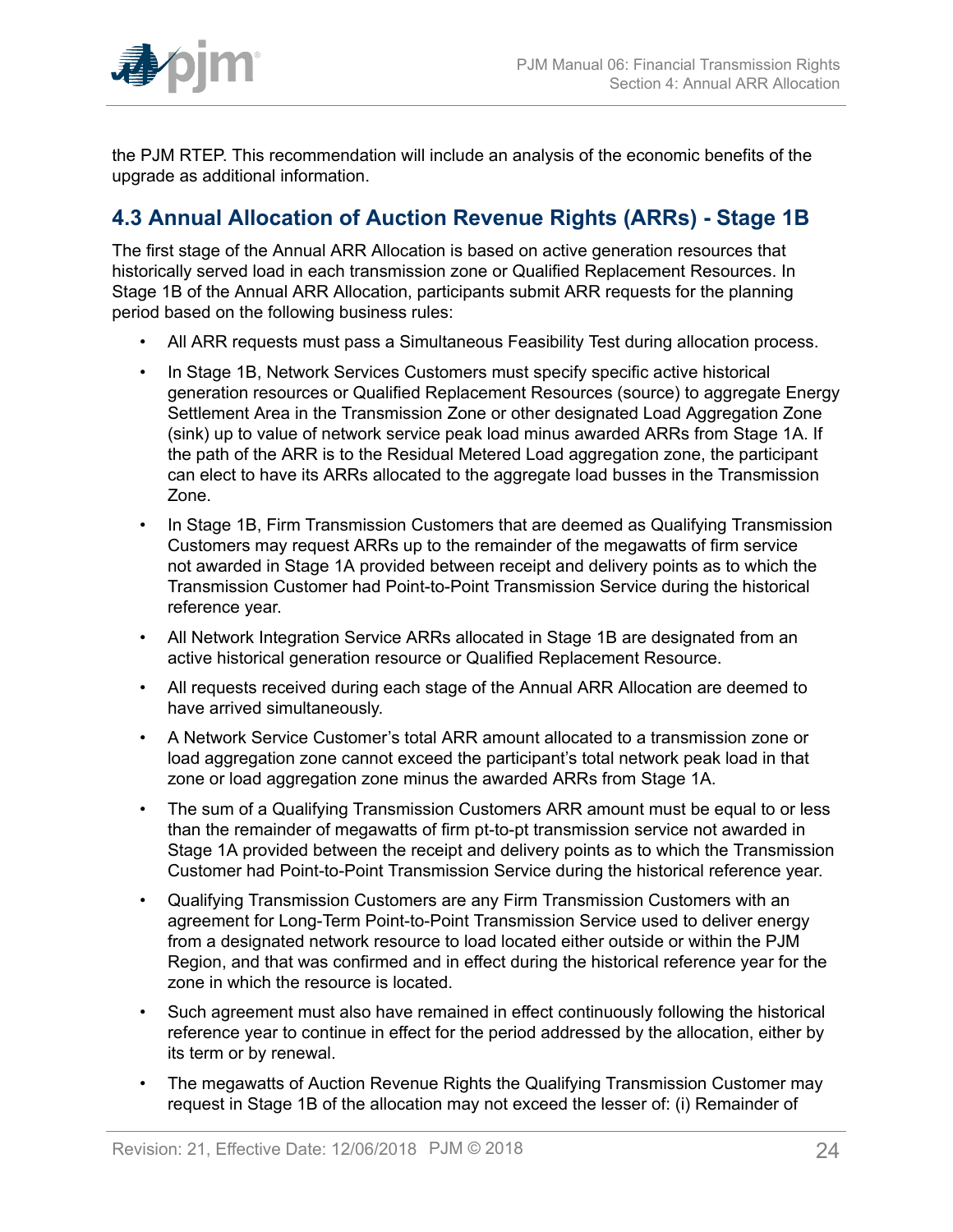

megawatts not awarded in Stage 1A of firm service between the designated network resource and the load delivery point (or applicable point at the border of the PJM Region for load located outside such region) under contract during the historical reference year; and (ii) Remainder of the megawatts not awarded in Stage 1A of firm service presently under contract between such historical reference year receipt and delivery points.

- A Qualifying Transmission Customer may request Auction Revenue Rights in either or both of the first stage or second stage of the allocation without regard to whether such customer is subject to a charge for firm Point-to-Point Transmission Service under Tariff, Attachment K-Appendix, section 7.1 ("Base Transmission Charge").
- PJM determines the set of eligible ARR sources for each transmission zone or for each historic load aggregation zone within a transmission zone based on the historical reference year that corresponds to the LMP-based market implementation for the transmission zone.
- A historic load aggregation zone is defined as a sub-region of a transmission zone that was served under a separate set of supply contracts and/or generation resources (i.e. by a municipal or cooperative utility) than the other non-municipal/cooperative load in the transmission zone.
- Only long-term supply contracts or historical capacity contracts that were in place during the reference year and have a contract term of ten (10) years or greater (or were contracts with renewable options that have been exercised, and such exercised option term(s) plus the original contract term were or will be, equal to a term of ten (10) years or more prior to the reference year are eligible to be considered historical generation resources for the purposes of Stage 1 allocation. This would include generation that was owned by an LSE and later sold but retained under a supply contract such that the generation was designated to the serve the load continuously for ten (10) years or greater.
- Prior to the end of each PJM Planning Period PJM will determine which Stage 1 Resources are no longer active for the next PJM Planning Period and then will replace such source points with Qualified Replacement Resources (i.e., Capacity Resources that pass the Simultaneous Feasibility Test and which are economic) as outlined in Tariff, Attachment K-Appendix, section 7.4.2. A Stage 1 Resource will be considered no longer active if it was designated to be delivered to load based on the historical reference year, but has since been deactivated or the installed capacity value of such resource has been reduced as of the annual allocation of ARRs for the target PJM Planning Period.
- Potential Qualified Replacement Resources will be categorized into rate-based and nonrate-based resources. Rate-based resources must meet the criteria specified in Tariff, Attachment K-Appendix, sections 7.6 and 7.7 concerning New Stage 1 Resources and Alternate Stage 1 Resources. Requests to classify rate-based resources as such must be sent to the PJM FTR Group with supporting documentation by the January 1st prior to the effective planning period.
- Each potential Qualified Replacement Resource will be ranked in economic order such that Qualified Replacement Resources that maximize ARR value will be tested for simultaneous feasibility first as outlined in Tariff, Attachment K-Appendix, section 7.4.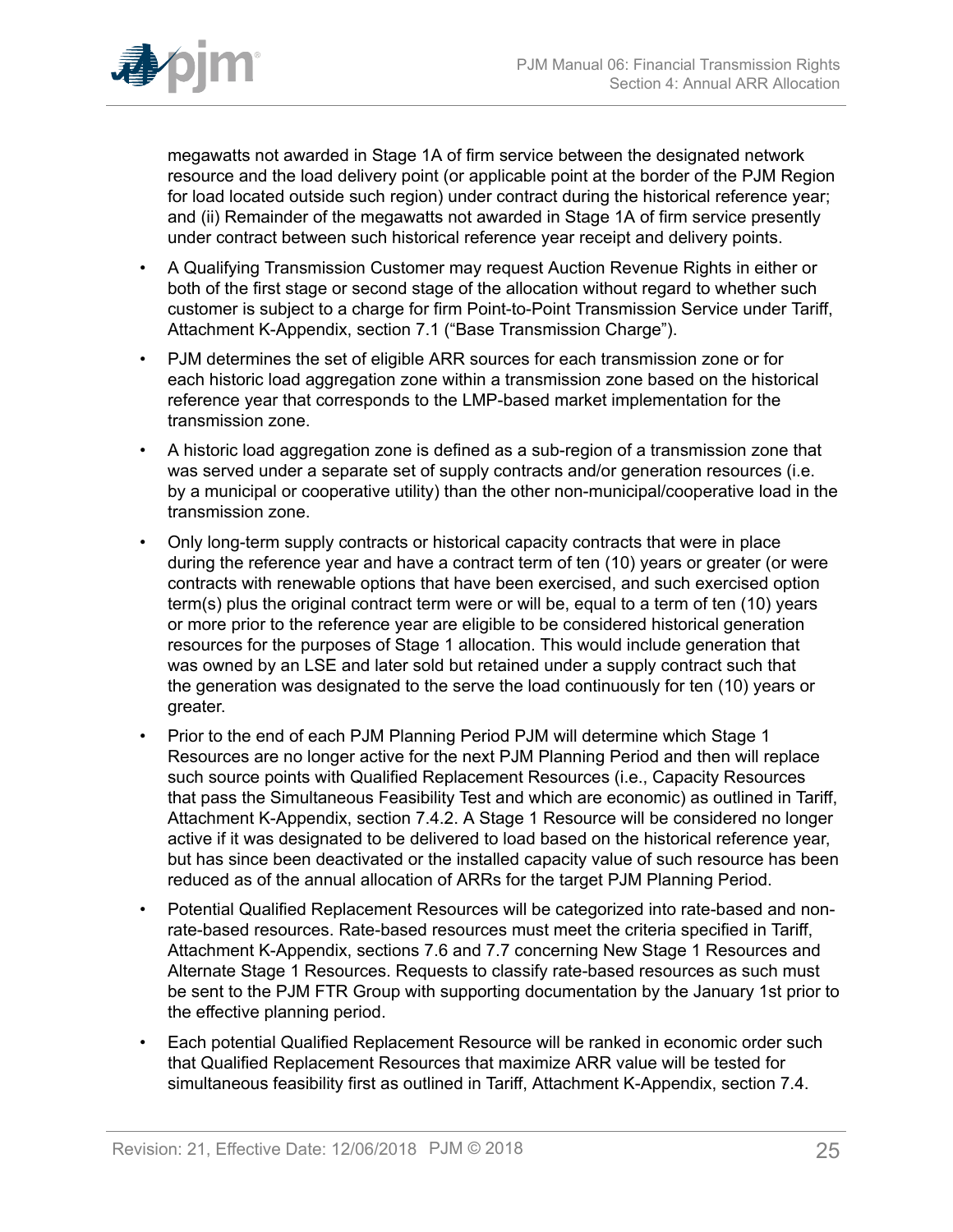

• A potential Qualified Replacement Resource shall be considered to pass the simultaneous feasibility test if that resource does not cause an appreciable increase in the flow across any binding constraint as determined from the previous year's Stage 1 ARR flow, utilizing a model derived from the 10 year allocation model.

PJM will assign to each LSE a pro-rata amount of the MW capability from each generator that is designated to the transmission zone or load aggregation zone based on the LSE's percentage of the total peak load in the transmission zone or in the load aggregation zone. LSE is notified of the generation resource assignments. Each LSE chooses the set of ARRs that it wants to request based on the generator sources it was assigned. The requested ARRs must source at the designated generator and must sink at the LSEs aggregate load in the transmission zone or in the load aggregation zone. The ARR request is limited to an amount not greater than the designated MW amount.

PJM performs a Simultaneous Feasibility test to determine the set of ARRs that can be awarded to each Network customer. PJM notifies each LSE of the ARR awards resulting from the Stage 1B allocation process.

A participant may surrender any portion of the ARR awards resulting from Stage 1B of the Annual ARR Allocation process prior to the commencement of Stage 2 of the Annual ARR Allocation process provided that all remaining outstanding ARRs are simultaneously feasible following the return of such ARRs.

ARRs may be traded but trades must be made no later than the opening of the first round of the Annual FTR Auction and all trades are effective for the entire planning period. An LSE wishing to trade its ARRs must trade all of its ARRs associated with a particular zone. The LSE's zonal network service peak load is also automatically transferred to the new ARR owner for purposes of ARR allocation and reassignment. The new ARR owner is then subject to ARR reassignment associated with shifts in the original owners zonal network service peak load.

Within the planning period, as load changes from one LSE to another within a transmission zone, a proportionate share of the ARRs defined to sink into the zone are reassigned from the old LSE to the new LSE. The reassignment of ARRs must be initiated by a request made by the LSE gaining load as described in the "Reassignment of ARRs for Shifts in Load Responsibility" section.

# <span id="page-25-0"></span>**4.4 Stage 1 Participation for External Load Serving Entities**

Long-Term Firm Point-to-Point Transmission Service customers that are not Qualifying Transmission Customers and Network Service Users serving Non-Zone Network Load may participate in stage 1 of the Annual Allocation of Auction Revenue Rights pursuant to Tariff, Attachment K-Appendix, section 7.4.2(a)-(c), subject to the following conditions:

- The relevant transmission service shall be used to deliver energy from a designated network resource located either outside or within the PJM region to load located outside the PJM Region.
- To be eligible to participate in stage 1A of the annual Auction Revenue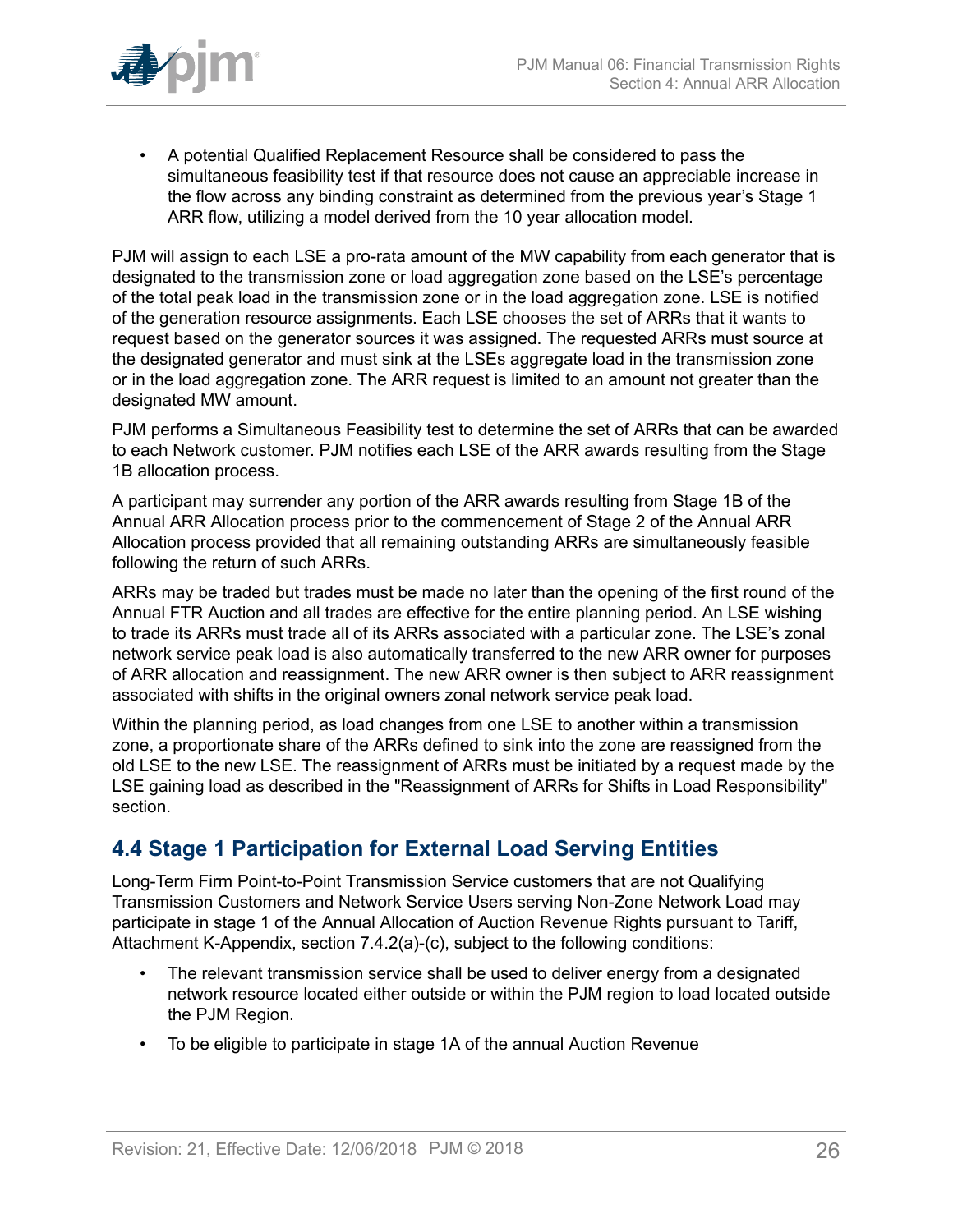

- Rights allocation: 1) the relevant transmission service shall remain in effect for the stage 1A period addressed by the allocation; and 2) the control area in which the external load is located has similar rules for load external to the relevant control area.
- Source points for stage 1 requests shall be limited to: 1) generation resources owned by the LSE serving the load located outside the PJM Region; or 2) generation resources subject to a bona fide firm energy and capacity supply contract executed by the LSE to meet its load obligations, provided that such contract remains in force and effect for a minimum term of ten (10) years from the first effective Planning Period that follows the initial stage 1 request.
- For Long-Term Firm Point-to-Point Transmission customers requesting Stage 1 Auction Revenue Rights, the generation resource(s) designated as source points may not include any portion of the generating capacity of such resource(s) that, at the time of the request, is identified as a Capacity Resources.
- For Network Service Users requesting stage 1 Auction Revenue Rights, the generation resource(s) designated as source points must either be committed into PJM's RPM market or be designated as part of the entity's FRR Capacity Plan for the purpose of serving the capacity requirement of the external load.
- All stage 1 source point requests made shall not increase the MW flow on facilities binding in the relevant annual Auction Revenue Rights allocation or in future stage 1A allocations and shall not cause MW flow to exceed applicable ratings on any other facilities in either set of conditions in the simultaneous feasibility test.
- To ensure the conditions are met, a simultaneous feasibility test shall be conducted: 1) based on next allocation year with all existing stage 1 and stage 2 Auction Revenue Rights modeled as fixed injection-withdrawal pairs; and 2) based on 10 year allocation model with all eligible stage 1A Auction Revenue Rights for each year including base load growth for each year.
- Requests for stage 1 Auction Revenue Rights that are received by PJM by November 1st of a Planning Period shall be processed for the next annual Auction Revenue Rights allocation. Requests received after November 1st shall not be considered for the upcoming annual Auction Revenue Rights allocation. If all requests are not simultaneously feasible then requests will be awarded on a pro-rata basis.
- Requests for new or alternate stage 1 resources made by Network Service Users and External LSEs that are received by November 1st shall be evaluated at the same time. If all requests are not simultaneously feasible then requests will be awarded on a pro-rata basis.
- Stage 1 Auction Revenue Rights source points that qualify shall be eligible as stage 1 Auction Revenue Rights source points in subsequent annual Auction Revenue Rights allocations.
- Long-Term Firm Point-to-Point Transmission customers requesting stage 1 Auction Revenue Rights may request Auction Revenue Rights MWs up to the lesser of: 1) the customer's Long-Term Firm Point-to-Point Transmission service contract MW amount; or 2) the customer's Firm Transmission Withdrawal Rights.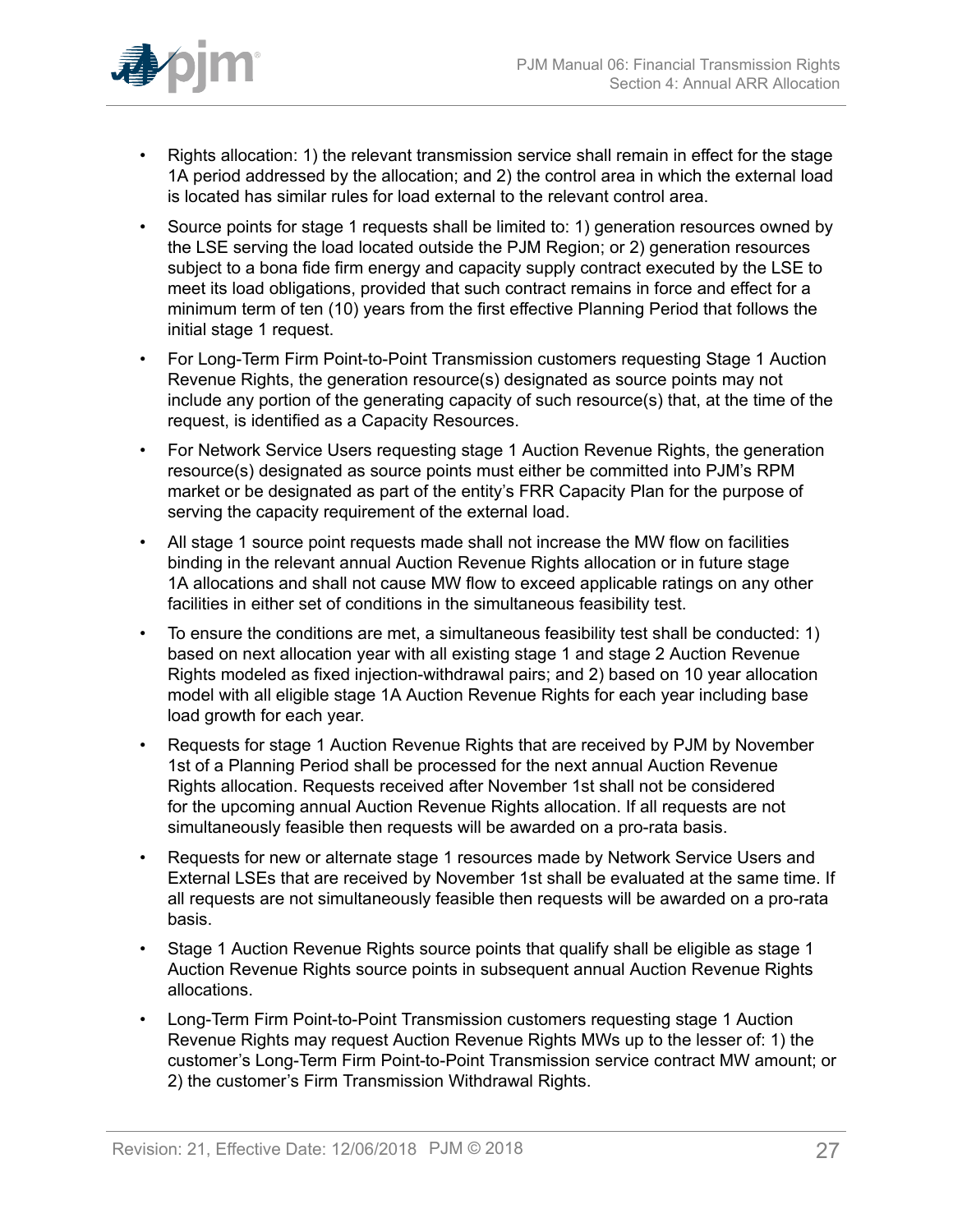

- Network Service Users requesting stage 1 Auction Revenue Rights may request Auction Revenue Rights MWs up to the lesser of: 1) the customer's network service peak load; or 2) the customer's Firm Transmission Withdrawal Rights.
- Stage 1A Auction Revenue Rights requests shall not exceed 50% of the maximum allowed MWs. Stage 1B Auction Revenue Rights requests shall not exceed the difference between the maximum allowed MWs authorized and the Auction Revenue Rights MWs granted in stage 1A.
- In each round of Stage 2 of an annual allocation of Auction Revenue Rights MW requests shall be equal to or less than one third of the difference between the maximum allowed MWs authorized and the Auction Revenue Rights MW amount allocated in stage 1.
- Stage 1 Auction Revenue Rights sources established and the associated Auction Revenue Rights MW amount may be replaced with an alternate resource pursuant to the process established in the Alternate Stage 1 Resources section of this manual.

## <span id="page-27-0"></span>**4.5 Annual Allocation of Auction Revenue Rights (ARRs) – Stage 2**

The second stage, Stage 2, of the allocation is a three-round allocation procedure. In Stage 2 of the Annual ARR Allocation, participants submit ARR requests for the planning period based on the following business rules:

- All Network Service ARR requests must pass a Simultaneous Feasibility Test before being given PJM approval.
- PJM can approve all, part, or none of the ARR request based on the results of the Simultaneous Feasibility Test.
- The path for each Network Integration Service ARR is defined from a generator bus, hub, zone or interface to aggregate Energy Settlement Area or other designated Load Aggregation Zone. If the path of the ARR is to the Residual Metered Load aggregation zone, the participant can elect to have its ARRs allocated to the aggregate load buses in the Transmission Zone.
- A participant's total ARR amount to a transmission zone or load aggregation zone cannot exceed the participant's total network load in that zone or load aggregation zone.
- The source point of each ARR request may be any available generator bus, Hub or external interface or load zone for which PJM calculates and posts a Day-ahead Congestion Price value.
- The sink point of each ARR request must be the Network LSEs aggregate load in the Energy Settlement Area in the transmission zone or load aggregation zone if the path of the ARR is to the Residual Metered Load aggregation zone, the participant can elect to have its ARRs allocated to the aggregate load buses in the Transmission Zone.
- ARRs are specified to the nearest 0.1 MW.

PJM will perform an iterative allocation process that consists of three sequential rounds, with one third of the remaining system ARR capability allocated in each round. Network Service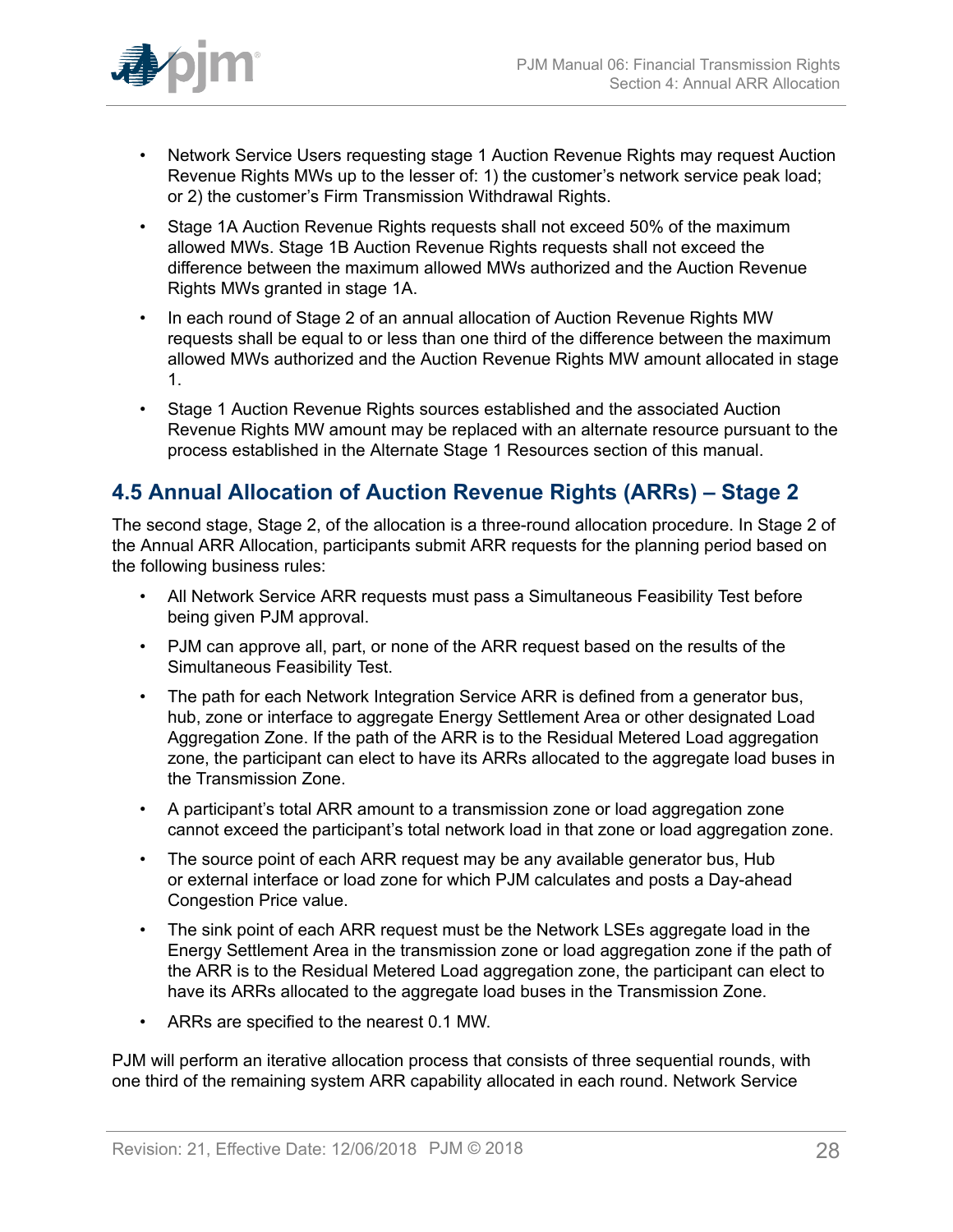

customers and Firm Transmission customers can view the results of each allocation round before submitting their ARR requests for a subsequent round.

In every round of the three-round allocation process, the Network Customer's ARR requests are limited to one third of the Network customer's peak load remaining unallocated after the Stage 1 allocation process.

For example, if the Network customer's peak load is 100 MW and they had received 70 MW of ARRs in Stage 1, then the ARR requests in each round of Stage 2 are limited to (100-70)/3 = 10 MW.

A Firm Transmission Customer, that is deemed a Qualifying Transmission Customer, may request Auction Revenue Rights in each round of the second stage of the allocation process in a number of megawatts equal to or less than one third of the difference between the number of megawatts of firm service being provided between the receipt and delivery points as to which the Transmission Customer currently has firm Point-to-Point Transmission Service and its Auction Revenue Right Allocation from the first stage of the allocation process.

A Firm Transmission Customer, that is not deemed a Qualifying Transmission Customer, may request Auction Revenue Rights in the second stage of the allocation process, but only if it is subject to a Base Transmission Charge, or if it is expressly identified on a grandfathering schedule approved by FERC in connection with the elimination of such Base Transmission Charge. PJM transmission customers that serve load in MISO using service from non-historic sources may participate in Stage 2 but in no event can they receive an allocation of ARRs/FTRs from PJM greater than their firm service to loads in MISO. Requests for firm point-to-point ARRs must be associated with firm point-to-point service that spans the entire next planning period, either by its term or by renewal, and is confirmed by the opening of the Annual ARR Nomination period. Firm point-to-point requests are separated into thirds and each third is assigned to each round of Stage 2.

In each round, PJM staff performs the Simultaneous Feasibility test to determine the feasible set of ARRs that can be awarded. If all ARR requests are not simultaneously feasible, then proration is required. If ARR proration is required due to infeasibility then ARRs are allocated in proportion to the MW value requested and in inverse proportion to the effect on the binding constraint as illustrated in the following example:

Line A to B Capacity is 50 MW

Two ARR requests are submitted exceeding 50 MW capability of Line A-B:

<span id="page-28-0"></span>

|    | ARR #   RequiredARRs | <b>Path</b> | Effect per MW on Line AB | <b>Resulting Line</b><br><b>AB Flow Impact</b> |
|----|----------------------|-------------|--------------------------|------------------------------------------------|
| #1 | 200 MW               | A to B      | .50                      | 100 MW                                         |
| #2 | 200 MW               | $C$ to $D$  | .25                      | 50 MW                                          |

#### *Exhibit 1: ARR Proration Example*

Because the total flow impact on Line A-B resulting from the two ARR requests is 150 MW, proration is required because the capability of Line A-B is only 50 MW.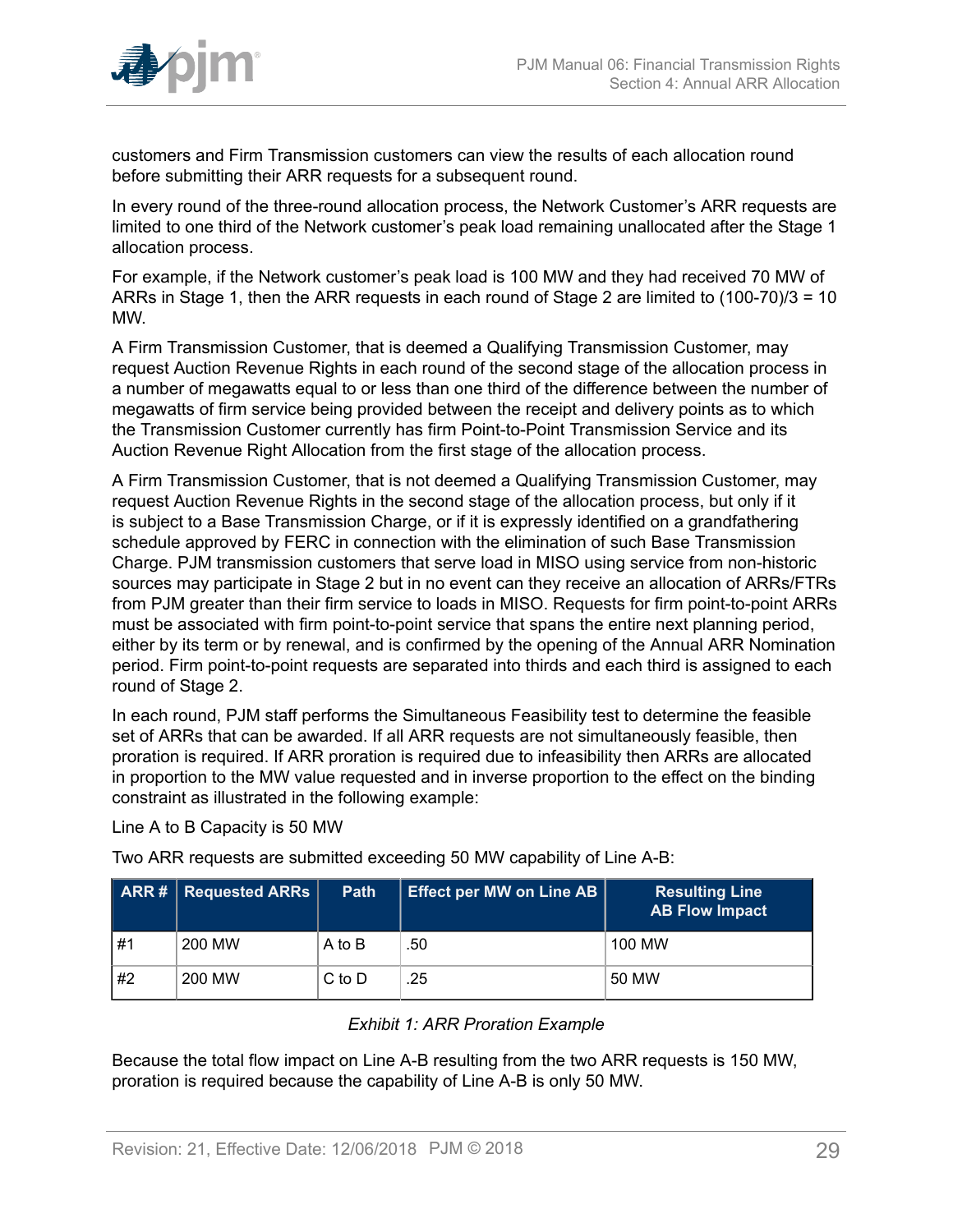

Proration Calculation:

Prorated ARR Amount Awarded = (Line Capability MW) x (Requested MW/Total Requested ARR MW) x (1/ARR Effect per MW on Line A-B)

ARR #1 Prorated MW Awarded = (50 MW) x (200 MW / 400 MW) x (1/.50) = 50 MW

ARR #2 Prorated MW Awarded = (50 MW) x (200 MW / 400 MW) x (1/.25) = 100 MW

At the end of each round PJM notifies each Network Customer or Firm Transmission Customer of the ARRs that they were awarded as a result of Round 1. After viewing the results, Network Customers or Firm Transmission Customer submit ARR requests for next round. The allocation process continues in an iterative manner for three rounds.

ARRs may be traded but trades must be made no later than the opening of the first round of the Annual FTR Auction and all trades are effective for the entire planning period. An LSE wishing to trade its ARRs must trade all of its ARRs associated with a particular zone. The LSE's zonal network service peak load is also automatically transferred to the new ARR owner for purposes of ARR allocation and reassignment. The new ARR owner is then subject to ARR reassignment associated with shifts in the original owners zonal network service peak load.

Within the planning period, as load changes from one LSE to another within a transmission zone, a proportionate share of the ARRs defined to sink into the zone are reassigned from the old LSE to the new LSE. The reassignment of ARRs must be initiated by a request made by the LSE gaining load as described in the "Reassignment of ARRs for Shifts in Load Responsibility" section.

# <span id="page-29-0"></span>**4.6 Reassignment of Auction Revenue Rights (ARRs)**

ARRs allocated for the planning period will be reassigned on a proportional basis within a zone as load switches between within the planning period. As load shifts from one LSE to another within a transmission zone, a proportionate share of the ARRs defined to sink into the zone are reassigned from the old LSE to the new LSE. The reassignment of ARRs is an automatic process that is conducted on a daily basis.

ARRs are only reassigned from those LSEs that have lost load in a zone and have a net positive economic ARR position to that zone. An LSE that loses load will lose ARR MWs in proportion to the amount of load lost and this same proportion will reduce each individual ARR assigned to the LSE. ARRs are initially allocated to the nearest 0.1 MW but reassigned to the nearest .001 MW. The total set of ARRs to be forfeited by LSEs losing load in a zone will be reallocated to LSEs gaining load in the zone in proportion to each LSE's MW load gain relative to the total load shifted in the zone.

On a daily basis, Auction Revenue Rights are reassigned using the following procedure:

• PJM compares each LSE's Network Service Peak Load in a zone to the Network Service Peak Load of the previous day.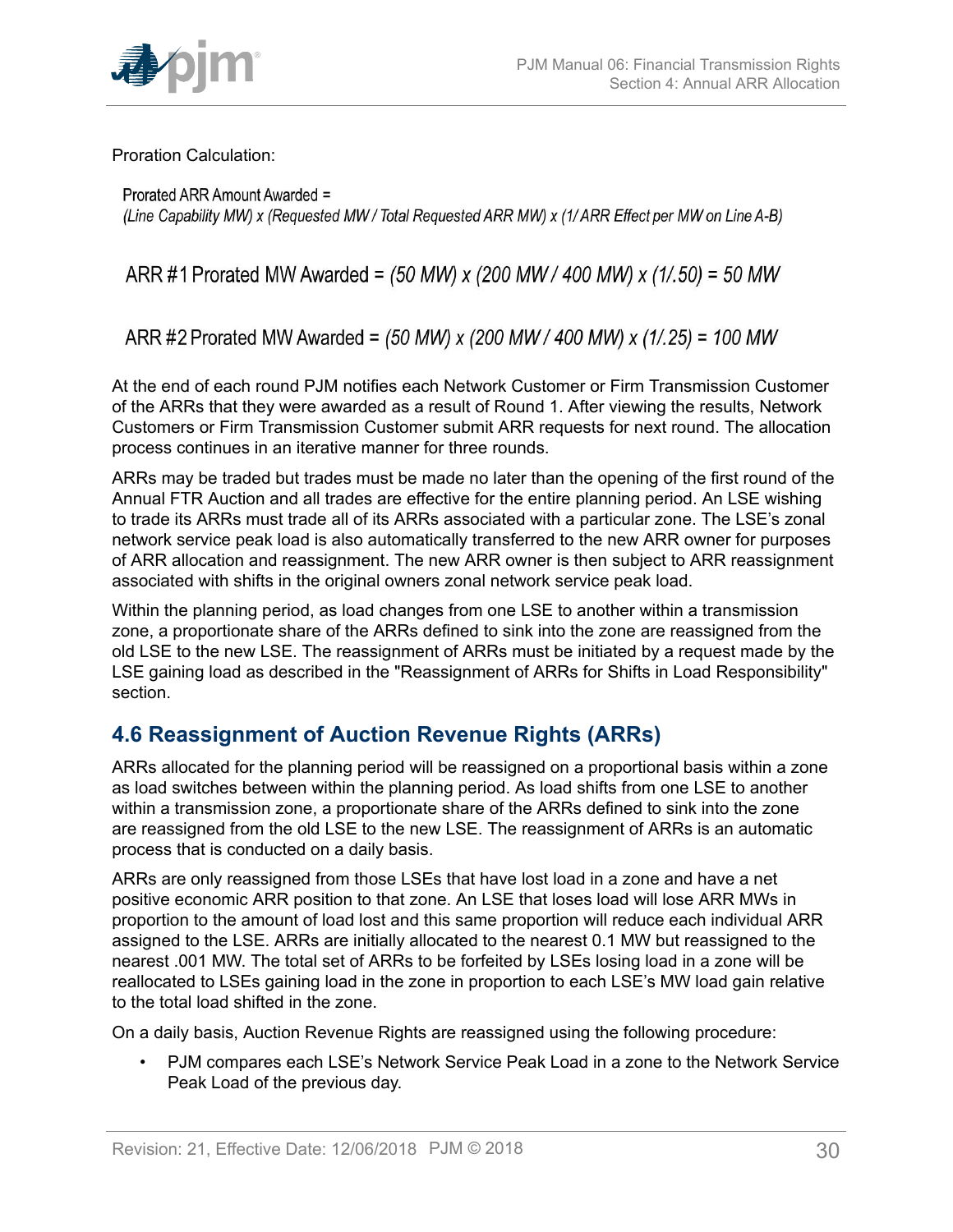

- PJM analyzes each LSE's net economic ARR position. For each LSE losing load and having a net positive economic ARR position for that zone:
- The percentage of load lost for each LSE is determined,
- Each ARR owned by each LSE losing load is reduced by this same percentage
- PJM assigns the total set of forfeited ARRs to LSEs gaining load in the zone:
- The percentage of ARRs to be assigned to each LSE gaining load is determined. The percentage will be equal to the MW load gain by the LSE divided by the total MWs of load shifting in the zone.
- Each LSE gaining load is assigned a percentage of each ARR in this set of forfeited ARRs.

### <span id="page-30-0"></span>**4.7 New Stage 1 Resources**

A Network Service User may request the addition of new stage 1 resources to the stage 1 resource list if the capacity of the historical resources for a zone is less than the zonal base load. Such requests are subject to the simultaneous feasibility tests described below and are limited to generation resources either owned by the requesting party or subject to ten-year or longer firm energy and capacity contracts that have been executed to serve load eligible for stage 1A ARRs and remains in effect for a minimum term of ten years.

Simultaneous feasibility tests for new stage 1 resource requests shall ensure that the requests for a new base resource does not increase the MW flow on facilities binding in the current ARR allocation or in future stage 1a allocations and does not cause MW flow to exceed applicable ratings in either set of conditions. The most limiting set of conditions will be used as the limiting condition. A simultaneous feasibility test of new stage 1 resource requests will assess the feasibility of the requests under the following conditions:

- Based on the next allocation year with all existing stage 1 and stage 2 ARRs modeled as fixed injection-withdrawal pairs.
- Based on the 10 year allocation model with all eligible stage 1 ARRs for each year including base load growth for each year.

The amount of MWs that can be nominated from the new base resource will be the lower of the contract MW or 1.15 times the Network Service User's NSPL value minus the Network Service User's share of the existing Stage 1 MW capability for the zone. Requests for new stage 1 resource that are received by PJM by November 1 will be processed for the next Annual ARR Allocation. Requests received after this date will not be considered for the upcoming Annual ARR Allocation. All requests for new or alternate stage 1 resources that are received by November 1 will be deemed to have been submitted simultaneously and will be evaluated at the same time.

### <span id="page-30-1"></span>**4.8 Alternate Stage 1 Resources**

A Network Service User may replace one or more of its existing stage 1 resources and its associated MW amount of ARRs with an alternate resource. Such requests are subject to the simultaneous feasibility tests described below and are limited to generation resources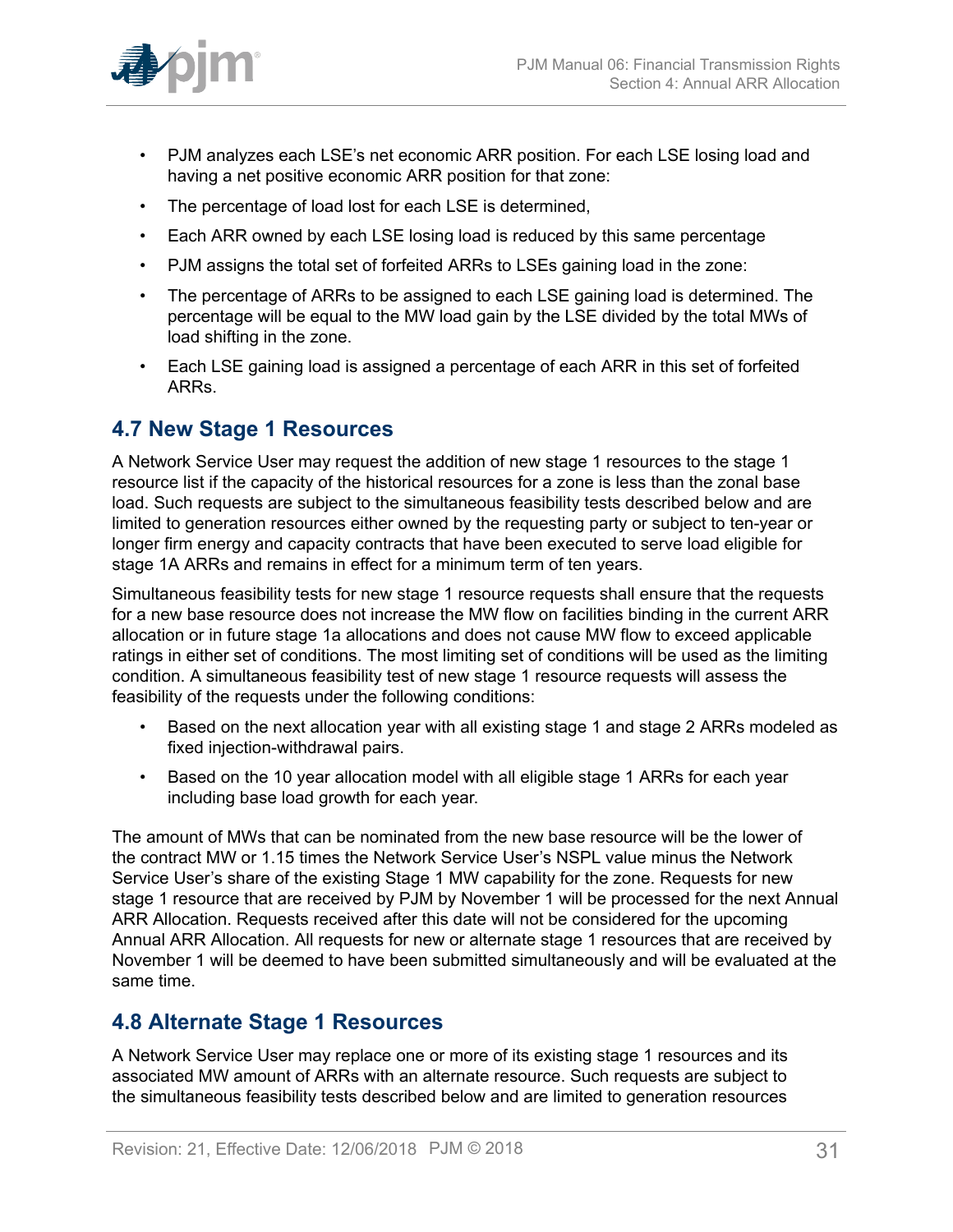

either owned by the requesting party or subject to ten-year or longer firm energy and capacity contracts that have been executed to serve load eligible for stage 1A ARRs and remains in effect for a minimum term of ten years.

Simultaneous feasibility tests for alternate stage 1 resource requests shall ensure that relative to the existing resource, the alternate base resource does not consume a greater amount of transmission capability on facilities binding in the current ARR allocation or future stage 1A allocations, and does not allow MW flow(s) to exceed applicable ratings on any other facilities. A simultaneous feasibility test of alternate stage 1 resource requests will assess the feasibility of the requests under the following conditions:

- Based on the next allocation year with all existing stage 1 and stage 2 ARRs modeled as fixed injection-withdrawal pairs.
- Based on the 10 year allocation model with all eligible stage 1 ARRs for each year including base load growth for each year.

The amount of MWs that can be nominated from the alternate resource cannot exceed the original awarded stage 1 MW amount of ARRs associated with the original stage 1 resource. Requests for new stage 1 resource that are received by PJM by November 1 will be processed for the next Annual ARR Allocation. Requests received after this date will not be considered for the next Annual ARR Allocation. All requests for new or alternate stage 1 resources that are received by November 1 will be deemed to have been submitted simultaneously and will be evaluated at the same time.

If the Network Service User accepts the MW amount of ARRs associated with the alternate resource as established by the simultaneous feasibility test, the alternate resource will replace the relevant existing stage 1 resource beginning with the next Annual ARR Allocation. If the Network Service User rejects the MW amount of ARRs associated with the alternate resource as established by the simultaneous feasibility test, the original stage 1 resource will remain in effect.

### <span id="page-31-0"></span>**4.9 Allocation of Incremental Auction Revenue Rights (IARRs)**

### <span id="page-31-1"></span>**4.9.1 Merchant and Generation Interconnection IARRs**

Transmission expansion projects associated with new generation interconnection and Merchant Transmission Expansion projects will be allocated incremental ARRs in a three-round allocation process in which the customer requests incremental ARRs for three pairs of point-to-point combinations (one point-to-point combination is requested per round).

In each round, one-third of the Incremental ARRs made available by the expansion project will be assigned to the requester. After each of rounds one and two, the requester may accept the assigned Incremental ARRs or refuse them. Acceptance of the assignment will remove the assigned Incremental ARRs from availability in the next rounds. Refusal of the assignment will result in the Incremental ARR being available for the next round. The Incremental ARR assignment made in round three will be final and binding. The final and binding Incremental Auction Revenue Right assignment for a requested point-to-point combination in each round shall in no event be less than one third of 80% and no greater than one-third of 100% of the non-binding estimate of Incremental Auction Revenue Rights for that point-to-point combination that was provided to the New Service Customer.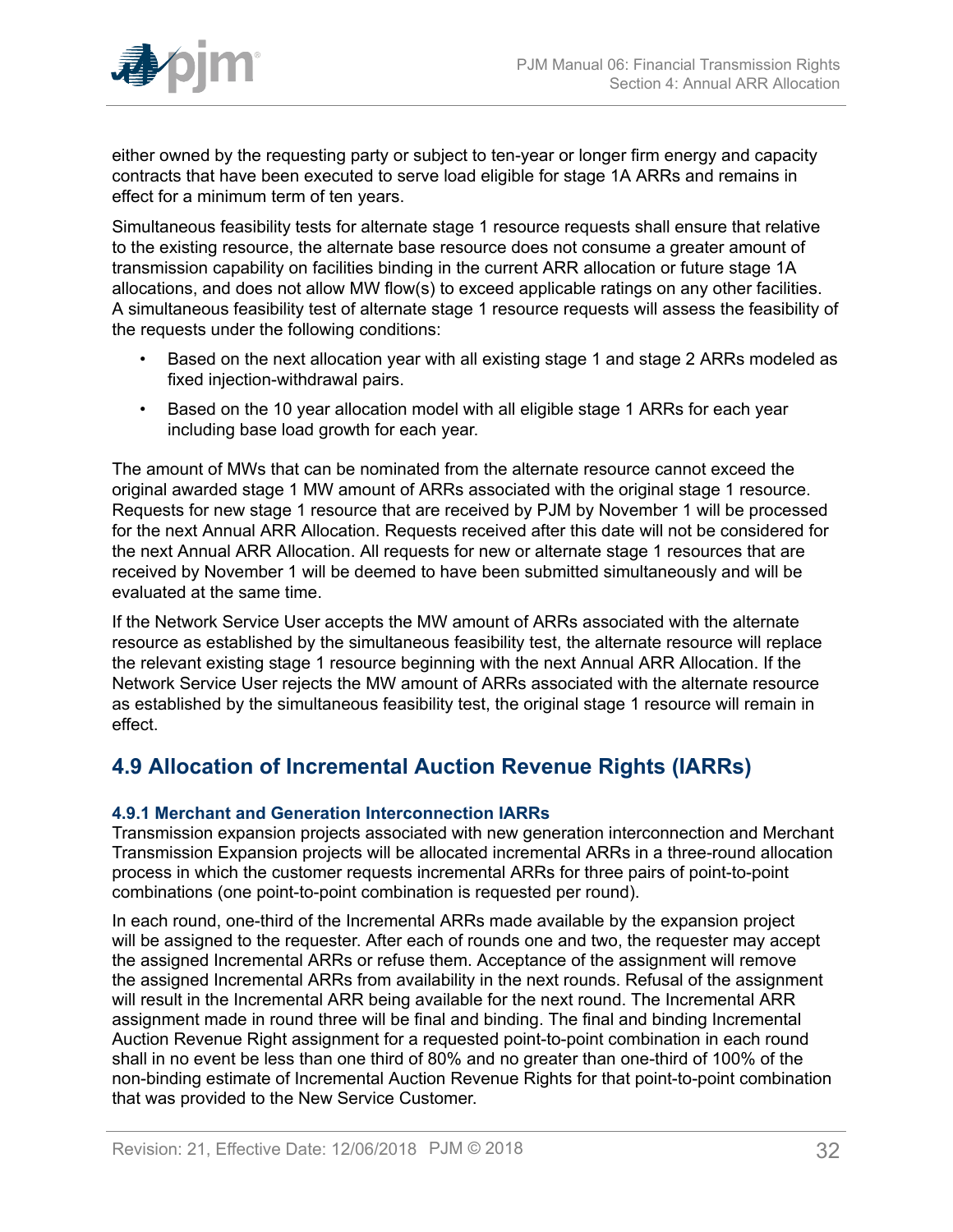

Incremental ARRs will be effective for thirty years or the life of the facility or upgrade, whichever is less.

At any time during this thirty-year period, in lieu of continuing this thirty-year ARR, the Interconnection Customer shall have a one-time choice to switch to an optional mechanism, whereby, on an annual basis, the customer has the choice to request an ARR during the Annual ARR Allocation process between the same source and sink, subject to simultaneous feasibility. Once this option is chosen, the Interconnection Customer must request the Incremental ARR during each annual ARR enrollment window for the upcoming planning period. If no request is made, the Incremental ARR is forfeited for that planning period.

At any time during this thirty-year period, an Interconnection Customer may return Incremental ARRs that it no longer desires at any time, provided that all remaining outstanding ARRs can be simultaneously accommodated following the return of such ARRs. In the event an Interconnection Customer returns Incremental ARRs, the Interconnection Customer shall have no further rights regarding such Incremental ARRs.

#### <span id="page-32-0"></span>**4.9.2 Regional Transmission Expansion Plan (RTEP) IARRs**

RTEP Projects Eligible for Allocation of IARRs will be calculated for any RTEP upgrade the costs of which will be allocated on a regional basis. IARRs created by a project will be allocated to Responsible Customers in proportion to each Responsible Customers' share of the project cost. Responsible Customers as defined in Schedule 12 of the Tariff that are Network Customers, Transmission Customers with an agreement for Firm Point-To-Point Service, or Merchant Transmission Providers that are assigned cost responsibility for a Regional Facility or a Necessary Lower Voltage Facility ("Regionally Assigned Facility").

#### **RTEP IARR Calculation Method**

The source point of the IARR will be a new aggregate pricing point comprised of up to ten (10) generator buses having the largest positive distribution factor (DFAX) on the constraint being relieved by upgrade (i.e. – where increased generation increases the flow on the constraint being relieved).

The sink point of the IARR will be a new aggregate pricing point comprised of the load-weighted average of the transmission zone for which the aggregate DFAX on the constraint being relieved by upgrade is negative (i.e. – where increased load increases the flow on the constraint being relieved).

IARRs associated with an upgrade are calculated by determining the incremental ARR capability between the source and sink points created by the project.

- Using the base network topology, ARR capability between the specified source-sink combination is measured by increasing MW transfers from the specified source to the specified sink until a transmission limit is encountered.
- Using a network topology which includes the expansion project, the ARR capability between the specified source-sink combination is measured by increasing MW transfers from the specified source to the specified sink until a transmission limit is encountered.
- The incremental ARR (IARR) capability between the source-sink combination created by the expansion project is the difference between the ARR capability in the base system and the ARR capability in the system which include the project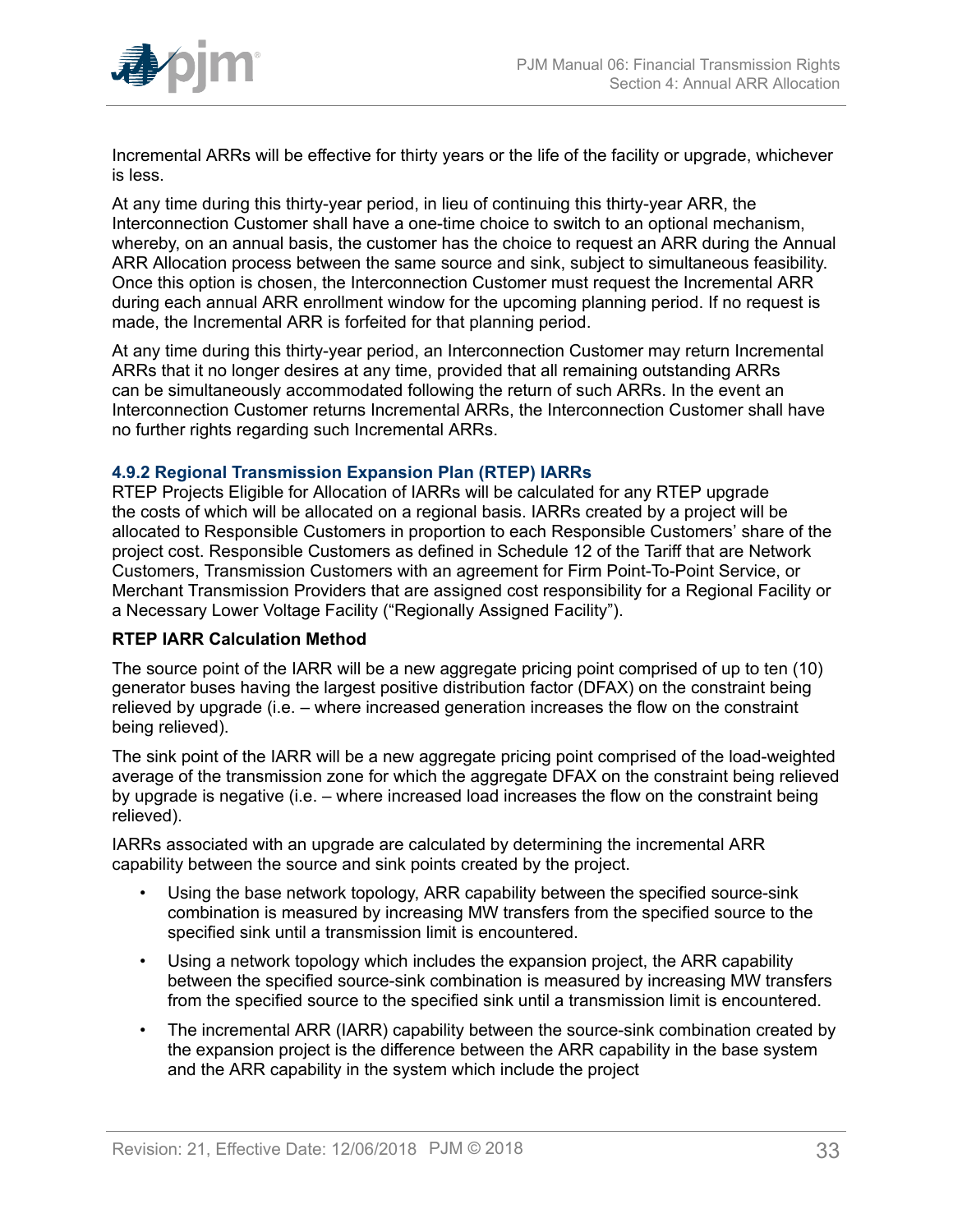

PJM will determine the quantity of IARRs to be allocated within three months prior to the actual in-service date of the upgrade.

### **RTEP IARR Allocation Method**

Each Responsible Customer will be allocated IARR MWs in proportion to the Responsible Customers' share of the project cost.

Within each zone, each network customer will be allocated a share of the zone's IARRs in proportion to the customer's share of the zonal NSPL.

Allocation of the IARRs will occur for each identified RTEP upgrade for each of the 30-years following implementation of the upgrade. Potential recipients of the rights will be determined on an annual basis according to shares of the zonal NSPL for the upcoming Planning Year. Identified recipients will then have the opportunity to turn down the allocated rights prior to the initiation of the annual ARR allocation process.

#### <span id="page-33-0"></span>**4.9.3 Elective Upgrade IARRs**

Section 7.8 of Schedule 1 of the Operating Agreement sets forth provisions to permit any party to request and obtain Incremental ARRs by agreeing to fund upgrades necessary to support the requested rights. Attachment EE to the PJM Tariff is the form of the Upgrade request. Requests must specify a source, sink and MW amount.

PJM will assess the simultaneous feasibility of the requested Incremental ARRs and all outstanding ARRs against the base system ARR capability and stage 1A ARR capability for the future 10 year period. Based on this preliminary assessment, PJM will conduct studies to determine the upgrades required to accommodate the requested Incremental ARRs and ensure that all outstanding ARRs are simultaneously feasible. If a party elects to fund the upgrades PJM will notify the party of the actual amount of Incremental ARRs that will be awarded based on the allocation process established pursuant to Section 231 of Part VI of the Tariff.

#### <span id="page-33-1"></span>**4.9.4 Duration and Value of IARRs**

IARRs will become effective on the first day of the first month that the upgrade is included in the transmission system model for the monthly FTR auction.

Incremental ARRs will be effective for thirty years or the life of the facility or upgrade, whichever is less.

For IARRs that become effective at the beginning of a planning year, their value will be determined identically to that of annually allocated ARRs, based on the nodal prices resulting from the annual FTR auction. If IARRs become effective during a planning year, then their value for each month remaining in that planning year will be based on the results of the promptmonth FTR auctions. For each planning year thereafter, the value of IARRs will be determined identically to that of annually allocated ARRs, based on the nodal prices resulting from the annual FTR auction.

### <span id="page-33-2"></span>**4.10 Residual Auction Revenue Rights**

Residual Auction Revenue rights (ARRs) are defined as Network Service or Firm Point-to-Point Auction Revenue rights that were made available as a result of transmission upgrades that occur after the Annual ARR Allocation. Residual ARRs are defined for transmission upgrades or other increased transmission system capability that was not modeled in the Annual ARR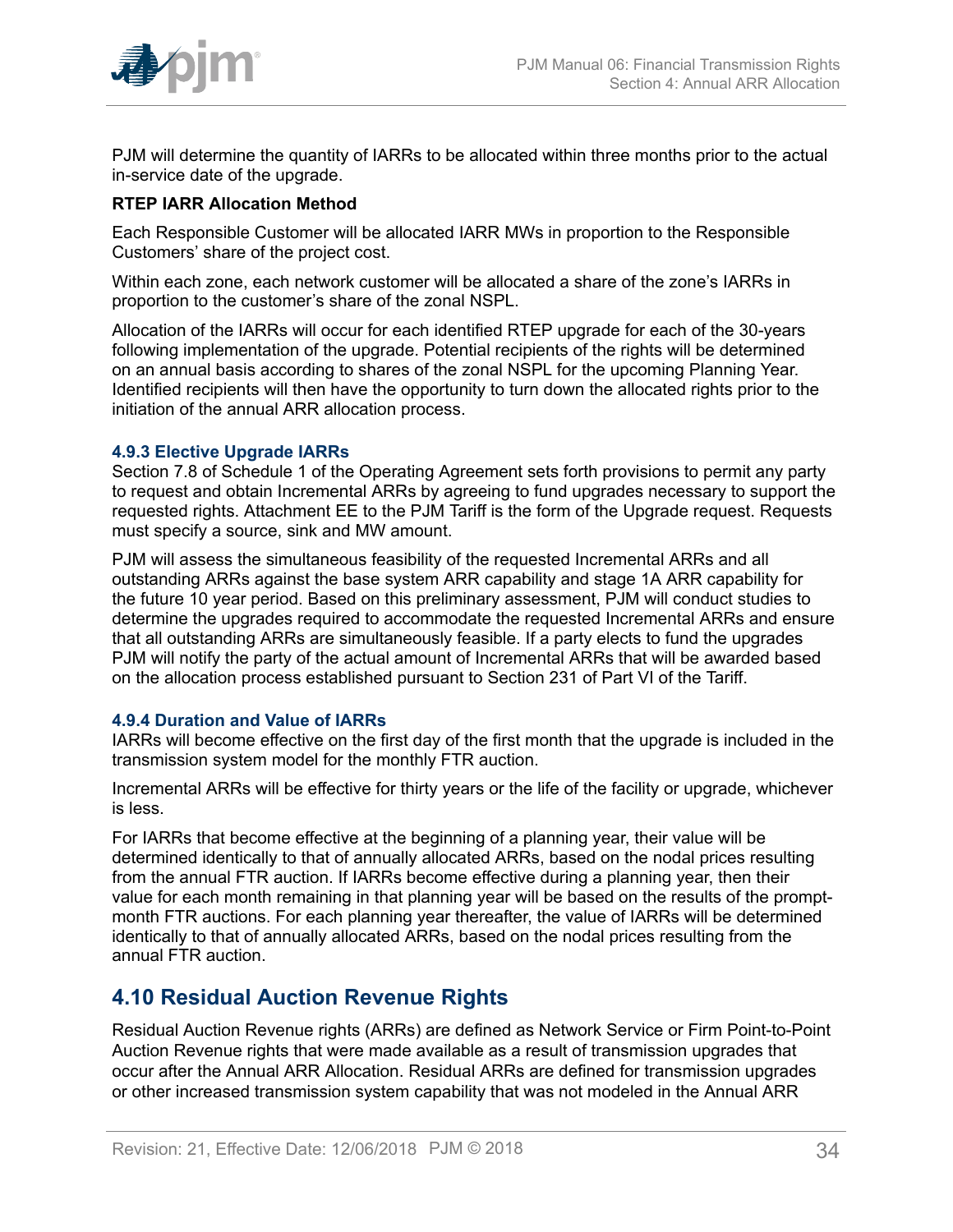

Allocation, and if such increased capability had been modeled, a greater amount of ARRs would have been allocated in Stage 1. Residual ARRs available for allocation will be only those rights in excess of rights allocated directly to entities to whom cost responsibility for the same upgrades has been assigned. PJM will calculate the Residual ARRs made available by the increased transmission capability for paths which were pro-rated in Stage 1 of the Annual ARR Allocation. This calculation will be made prior to when the increase in the transmission capability occurs. Firm Transmission Customers that had ARRs pro-rated in Stage 1 of the Annual ARR Allocation would be eligible for Residual ARRs. Residual ARR MWs plus previously awarded Stage 1 and Stage 2 MWs cannot exceed the Network Service Peak Load value for a particular participant. Residual ARRs become effective the first month that the increased transmission capability is included in the SFT of the Monthly FTR Auction and terminate at the end of the current Planning Period. Residual ARRs values will be determined for participants whose Stage 1 requests were prorated and then shifted to reflect load shifts occurring between June 1st of the current planning year and the effective month. The economic value of each Residual ARR is a monthly quantity based on the MW amount and on the nodal clearing price difference between the source and sink nodes for FTR Obligations resulting from each Monthly FTR Auction of the effective period of the Residual ARR. (For example the economic value of a Residual ARR that becomes effective in April, is based on April clearing prices from April FTR Auction). Prior to the effective month, PJM will remove all negatively valued Residual ARRs resulting from the corresponding Monthly FTR Auction and recalculate the Residual ARRs made available by the increased transmission capability for paths which were pro-rated in Stage 1 of the Annual ARR Allocation. PJM will allocate positively valued Residual ARRs only.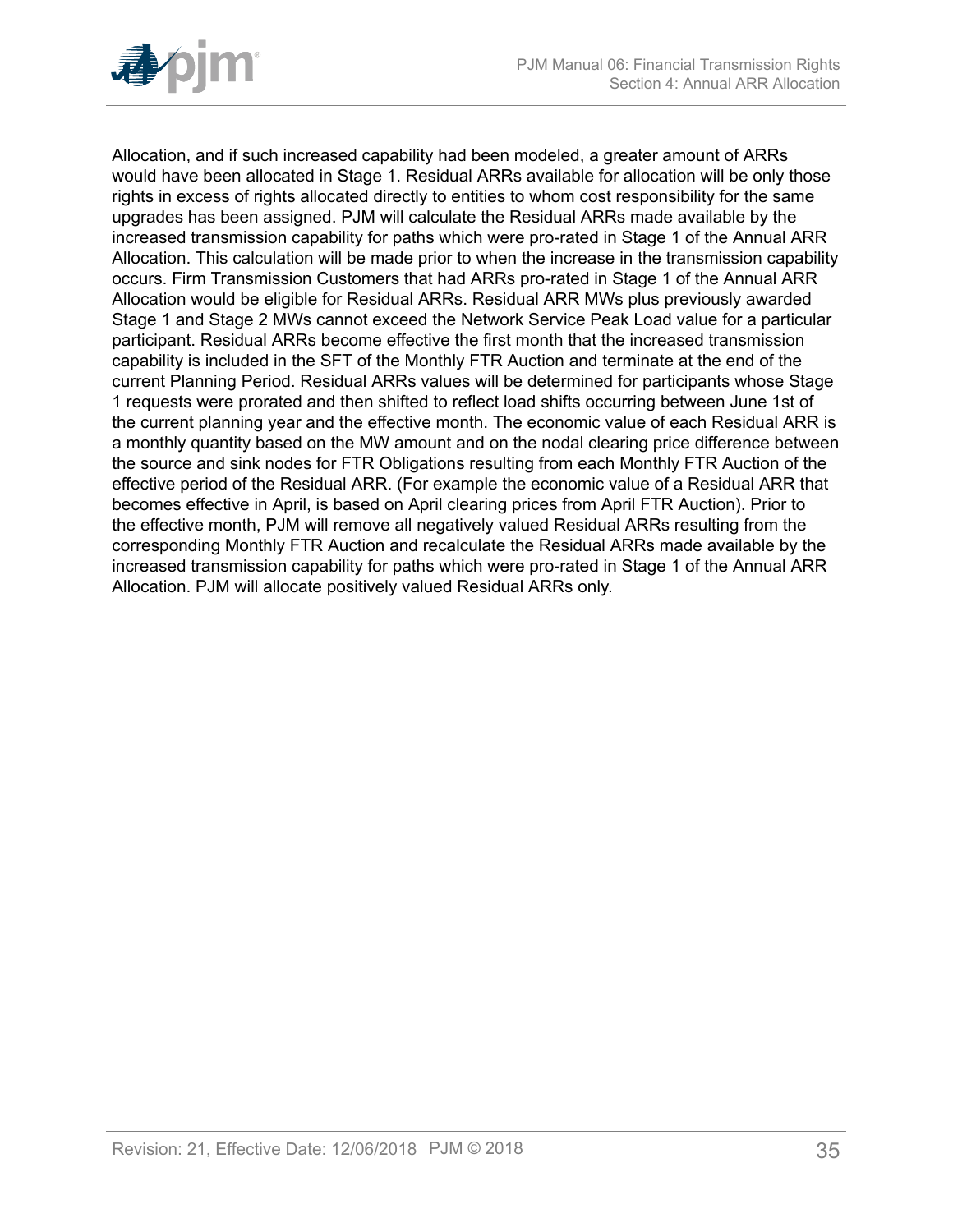

### <span id="page-35-0"></span>**Section 5: Financial Transmission Rights (FTRs) for New Load in Zones Associated with Market Growth**

Welcome to the Financial Transmission Rights (FTRs) for New Load in Zones Associated with Market Growth section of the **PJM Manual for Financial Transmission Rights**. In this section, you will find the following information:

- An overview of the FTR Allocation Process for New Load in Zones Associated with Market Growth (see "FTR Allocation Process for New Load in Zones Associated with Market Growth").
- How participants request Network Integration Service FTRs for New Load in Zones Associated with Market Growth and how PJM processes those requests (see "Network Integration Service Financial Transmission Rights (FTRs) for New Load in Zones Associated with Market Growth").
- How FTRs for Firm Point-to-Point Service are awarded by PJM (see "Firm Point-to-Point Transmission Financial Transmission Rights (FTRs)").
- How FTRs are reassigned for Shifts in Load Responsibility (see "Reassignment of FTRs")

### <span id="page-35-1"></span>**5.1 FTR Allocation Process for New Load in Zones Associated with Market Growth**

A transitional FTR Allocation will be conducted for a new zone load being added as a result of market growth. This transitional allocation of FTRs will cover the period of time between the implementation of the new zone added as a result of market growth and the next Annual ARR Allocation.

For a transitional period, Network Service Users and those Firm Transmission Customers that receive, and pay for, that take service that sinks or sources, in new PJM zones, at their election, may receive a direct allocation of Financial Transmission Rights instead of an allocation of Auction Revenue Rights. This transitional period covers the succeeding two Annual FTR Auctions after the integration of the new zone into the PJM interchange energy market. The election of a direct FTR Allocation shall be made prior to the commencement of each Annual FTR Auction.

- 1. Network Service Users and Firm Transmission Customers in new PJM zones that elect not to receive direct allocations of Financial Transmission Rights, may receive allocations of Auction Revenue Rights. Network Service Users and Firm Transmission Customers in new PJM zones must choose to receive either an FTR Allocation or an ARR Allocation. A Network Service User or Firm Transmission Customer cannot choose to receive both an FTR Allocation and an ARR Allocation.
- 2. All FTR requests in new zones made during these transition periods will be subject to the same allocation procedures as those set forth in the Annual ARR Allocation process as described in the "Annual ARR Allocation" section (Section 4). As part of the integration of new zones into the PJM Market, PJM will identify the set of eligible FTR sources for the Stage 1 allocation process based on historic and contractual delivery patterns.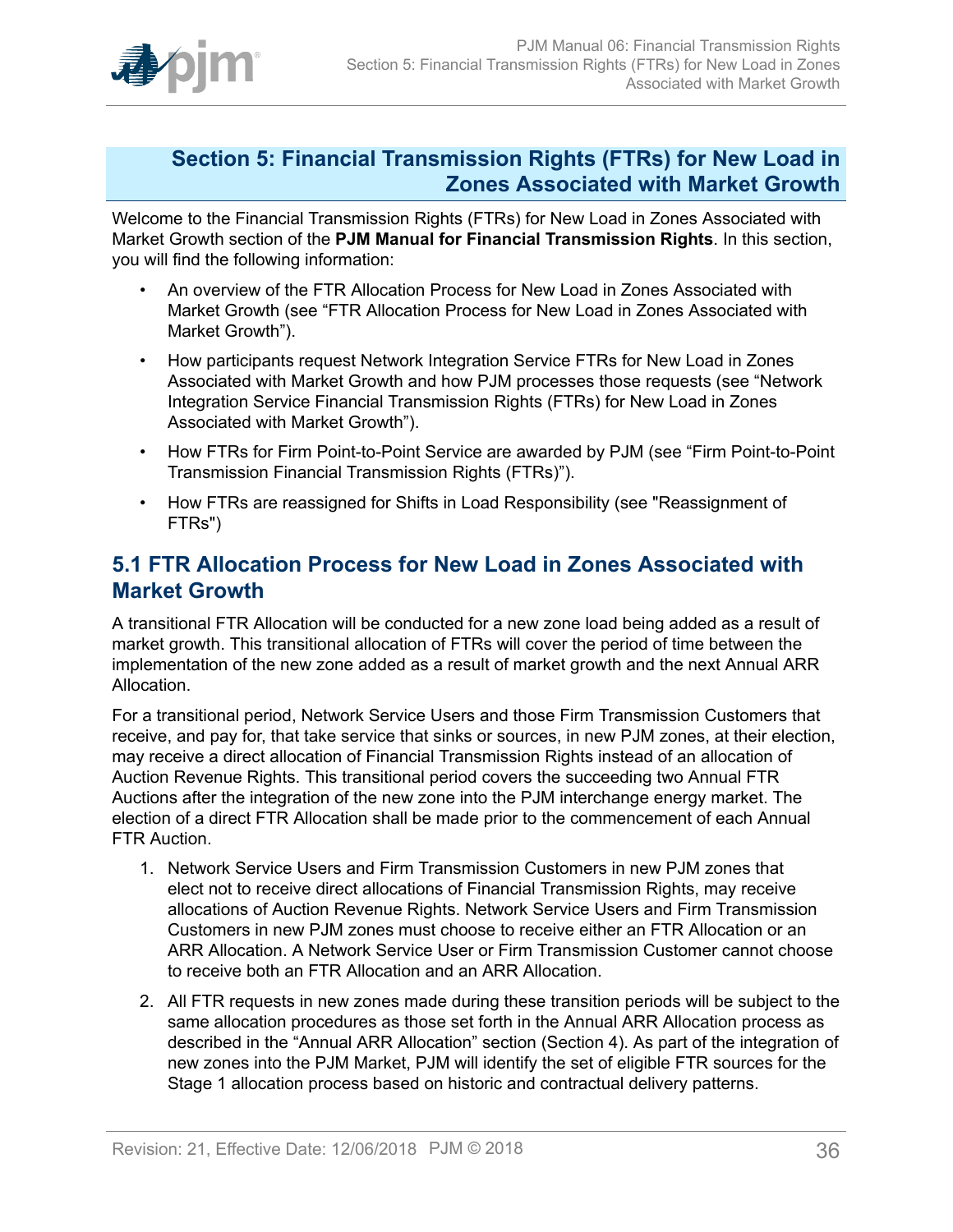

3. These FTR requests must satisfy the same requirements as mentioned above for Annual ARR requests. The Annual FTR Allocation process for new zones will be conducted simultaneously with the Annual ARR Allocation process for the other zones to ensure Simultaneous Feasibility of all rights.

# <span id="page-36-0"></span>**5.2 Network Integration Service Financial Transmission Rights (FTRs)**

The following procedure is used in requesting and processing Network Integration Service FTRs:

- The Network Service Customer submits requests to Network Integration Service FTRs using FTRCenter.
- PJM enters accepted FTRs into the PJM FTR database.

#### <span id="page-36-1"></span>**5.2.1 Rules and Guidelines**

The following is a list of business rules and guidelines to follow when requesting Network Integration Service FTRs:

- All Network Integration Service FTR requests must pass a Simultaneous Feasibility Test before being given PJM approval.
- PJM can approve all, part, or none of the FTR request based on the results of the Simultaneous Feasibility Test.
- The path for each Network Integration Service FTR is defined from specific historical generation resources to aggregate Network Customer Load in the Transmission Zone or other designated Load Aggregation Zone.
- The total FTRs for a historical generation resource to the LSE load cannot be greater than the MW amount of the resource that was assigned to the LSEs on a pro-rata basis.
- A participant's total FTR amount to a transmission zone or load aggregation zone cannot exceed the participant's total network load in that zone or load aggregation zone.
- FTRs are specified to the nearest 0.1 MW.
- FTR requests are time-stamped and processed in the order in which they are received.

## <span id="page-36-2"></span>**5.3 Firm Point-to-Point Transmission Financial Transmission Rights (FTRs)**

To qualify for an allocation of FTRs, firm point-to-point FTR requests must be associated with firm point-to-point service that spans the entire next planning period and is confirmed by the opening of the Annual FTR Allocation window.

The following procedure is used in processing Firm Point-to-Point FTRs outside of the Annual FTR Allocation window:

• The Firm Point-to-Point Transmission Customer submits Transmission Service Requests (TSRs) via OASIS, including the optional request for the associated FTR, according to the procedure outlined in the PJM Manual for Transmission Service Request (M-02) and the PJM OASIS Users Guide.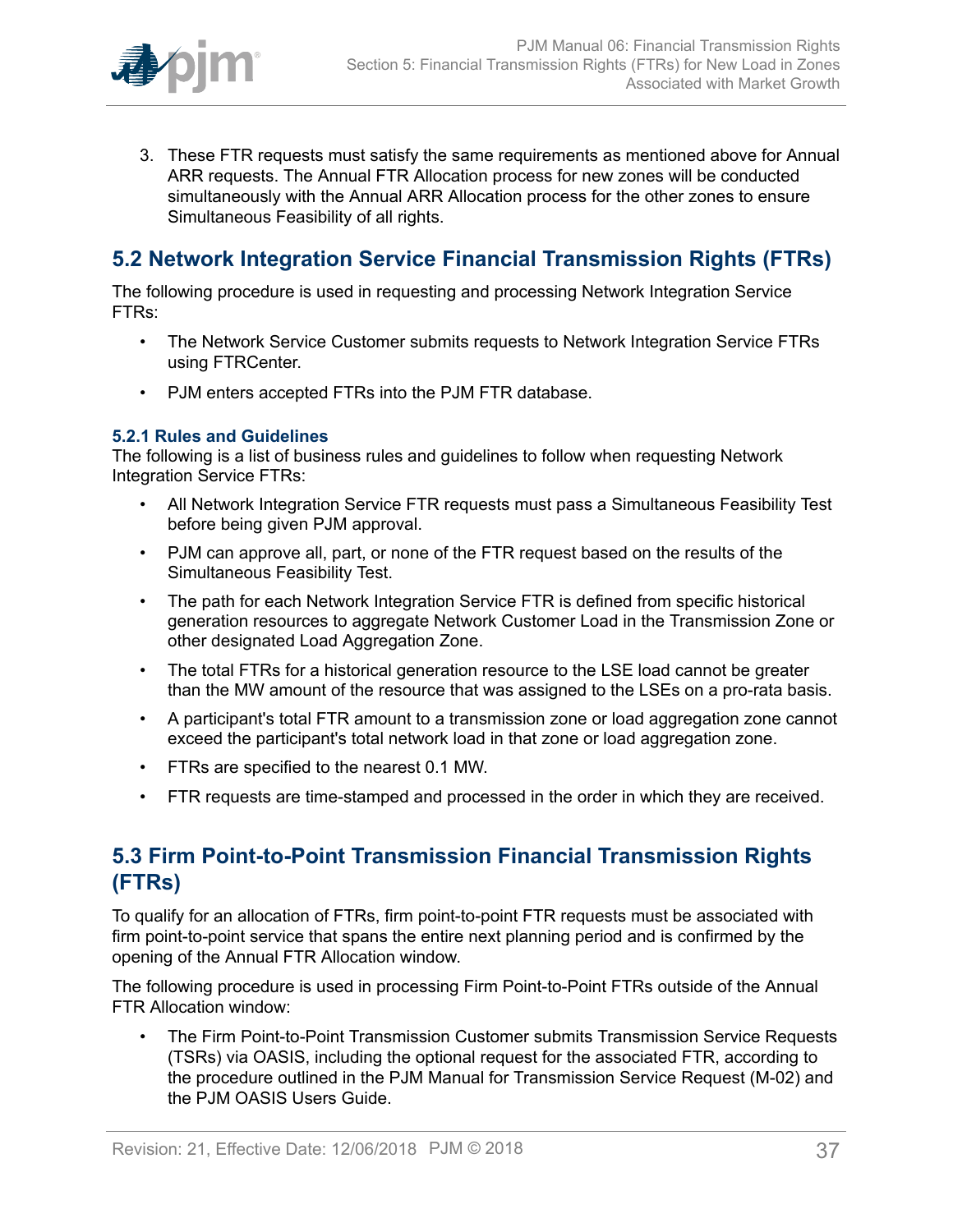

- PJM conducts a Simultaneous Feasibility Study of the FTR request and notifies the Transmission Customer of TSR and FTR status via OASIS.
- Firm Point-to-Point Transmission Customers notify PJM of acceptance or rejection of TSRs and their associated FTRs via OASIS.

#### <span id="page-37-0"></span>**5.3.1 Rules and Guidelines**

The following is a list of business rules and guidelines concerning Firm Point-to-Point FTRs:

- All Point-to-Point FTR requests must pass a Simultaneous Feasibility Test before being given PJM approval.
- PJM can approve all, part, or none of the FTR request based on the results of the Simultaneous Feasibility Test.
- The path for each Point-to-Point FTR is defined from the source to the sink, as specified in the TSR.
- The MW value of each Firm Point-to-Point FTR may be up to the megawatts of the Firm Transmission Service being provided.
- Firm Point-to-Point Transmission Service Customers must enter the amount of FTRs they desire in the "FTRs Requested" field on the OASIS Buy page. This value is considered an "up to" amount. Therefore, a Transmission Customer should enter the maximum amount of the FTRs that they desire, not to exceed the capacity value of the transaction.
- A Transmission Customer requesting Firm Point-to-Point Transmission Service that does not want FTRs should enter a "0" in the "FTRs Requested" field on the OASIS Buy page.
- Prior to placing the transaction in the Accepted status, PJM enters the amount of FTRs awarded in the "FTRs Award" field in OASIS.
- For Firm Point-to-Point Transmission Service out of or through the PJM RTO, the Source is either the generation resource within the PJM RTO or the interconnection with the sending Control Area; and the sink of delivery is the point of interconnection with the receiving Control Area.
- The duration of each Firm Point-to-Point FTR is the same as the associated Firm Transmission Service, which may be one year (starting at the beginning of any month), one month (starting the first day of the month), one week (Monday through Sunday), or one day (hours 1 through 24).
- If an approved FTR spans multiple planning periods, the FTR is technically only approved until the end of the first Planning Period. Prior to each new Planning Period, PJM re-evaluates all FTRs for feasibility. If FTR reductions are required due to infeasibility, then the FTRs are reduced in proportion to their MW value and level of impact on the binding constraint in the Simultaneous Feasibility Test.
- An FTR associated with long term (1 year or more) Firm Point-to-Point Transmission Service will be allocated on a first come first served basis if the request falls outside the Annual open enrollment window. If the request can be considered within the annual open enrollment window, then the request will be processed on the same priority as Network Integration Service-based requests.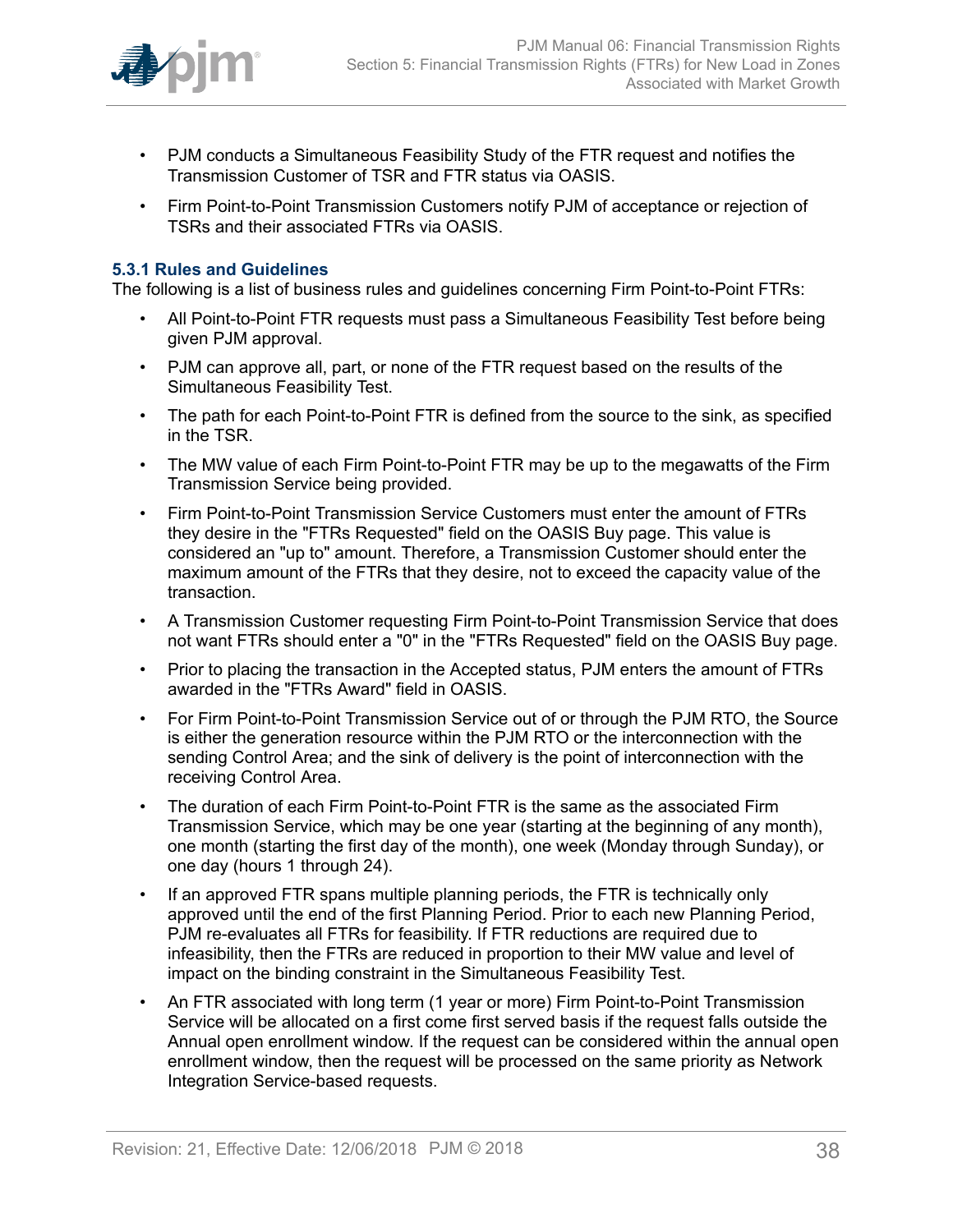

# <span id="page-38-0"></span>**5.4 Reassignment of Financial Transmission Rights (FTRs)**

During this transitional period, if load shifts within the transmission zone, FTRs will be reallocated. As load shifts from one LSE to another within a transmission zone, a proportionate share of the FTRs defined to sink into the zone are forfeited by the LSE that loses load.

FTRs allocated for the transition period will be reassigned on a proportional basis within a transmission zone or load aggregation zone as load switches between LSEs within the transition period. The reassignment of FTRs is an automatic process, which is conducted by PJM as frequently as necessary. An LSE that loses load will lose a pro-rata share of their FTRs in proportion to the amount of load lost.

The total set of FTRs lost by LSEs losing load in a transmission zone or load aggregation zone will be reallocated to LSEs gaining load in the zone or load aggregation zone in proportion to each LSE's MW load gain relative to the total load shifted in the zone or load aggregation zone. The FTRs are awarded to the LSE subject to simultaneous feasibility.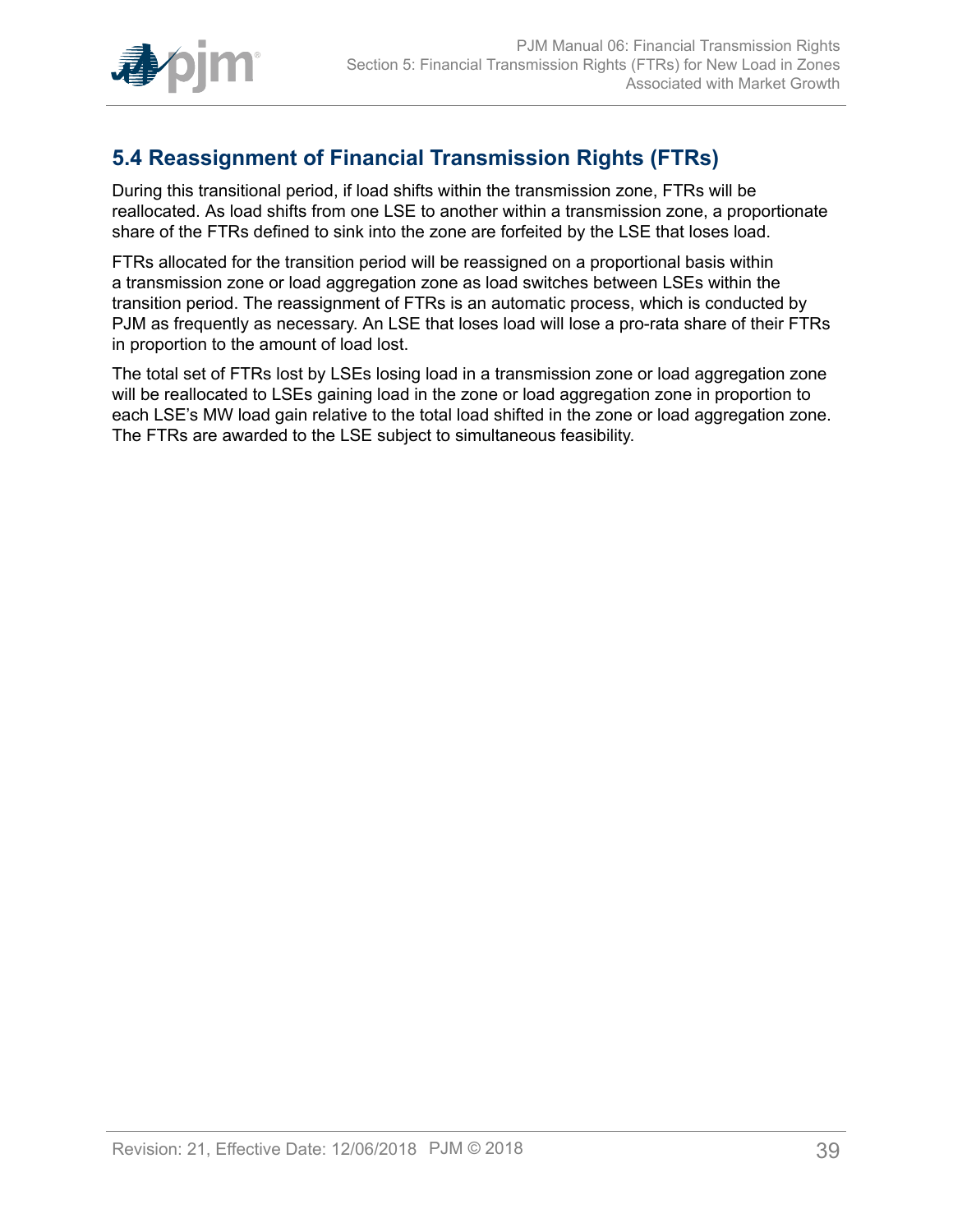

### <span id="page-39-0"></span>**Section 6: FTR Auctions**

Welcome to the *FTR Auctions* section of the *PJM Manual for Financial Transmission Rights*. In this section, you will find the following information:

- A general overview of the PJM FTR Auctions (see "FTR Auctions Overview").
- How the winning quotes are determined (see "Determining the Winning Quotes").
- A description of the Long-term FTR Auction time line (see "Long-term FTR Auction Time Line").
- A description of the Annual FTR Auction time line (see "Annual FTR Auction Time Line").
- A description of the Monthly FTR Auction time line (see "Monthly FTR Auction Time Line").
- A description of the FTR Auctions business rules (see "FTR Auctions Business Rules").
- A description of the credit requirements for PJM's FTR Auctions (see "FTR Auctions Credit Business Rules").
- A description of the process for Terminating and Liquidating FTR Positions for Credit Defaults (see "FTR Termination and Liquidation").

## <span id="page-39-1"></span>**6.1 FTR Auctions Overview**

Throughout the year, PJM oversees the process of selling and buying FTRs through FTR Auctions. Market Participants purchase FTRs by participating in Long-term, Annual and Monthly FTR Auctions.

• Long-term FTR Auction – PJM conducts a Long-term FTR process of selling and buying FTRs through a multi-round process for FTRs for three consecutive Planning periods immediately subsequent to the Planning Period during which the Long-term FTR Auction is conducted. The capacity offered for sale in Long-term FTR Auctions shall be the residual system capability after the assumption that all Auction Revenue Rights allocated in the immediately prior Annual Auction Revenue Rights allocation process, including additional Auction Revenue Rights that become available through an offline annual allocation without the modeling of transmission outages, are self-scheduled into FTRs, which shall be modeled as fixed injections and withdrawals in the Long-term FTR Auction. The Long-term FTR Auction is a multi-round auction consisting of three rounds. In each round 1/3 of the feasible FTR available capability is awarded. FTRs that are purchased in one round may be offered for sale in later rounds. Auction Revenue Rights that become available through the offline annual allocation are determined only for modeling purposes and will not be allocated to market participants. Additionally, residual Stage 1 and Stage 2 Annual Auction Revenue Rights that become available through incremental capability created by future transmission upgrades shall be modeled as fixed injections and withdrawals in the long-term Financial Transmission Rights auction. The long-term Financial Transmission Rights auction model shall include all upgrades planned to be placed into service on or before June 30th of the first Planning Period within the three year period covered by the auction. The transmission upgrades to be modeled for this purpose shall only include those upgrades that, individually, or together,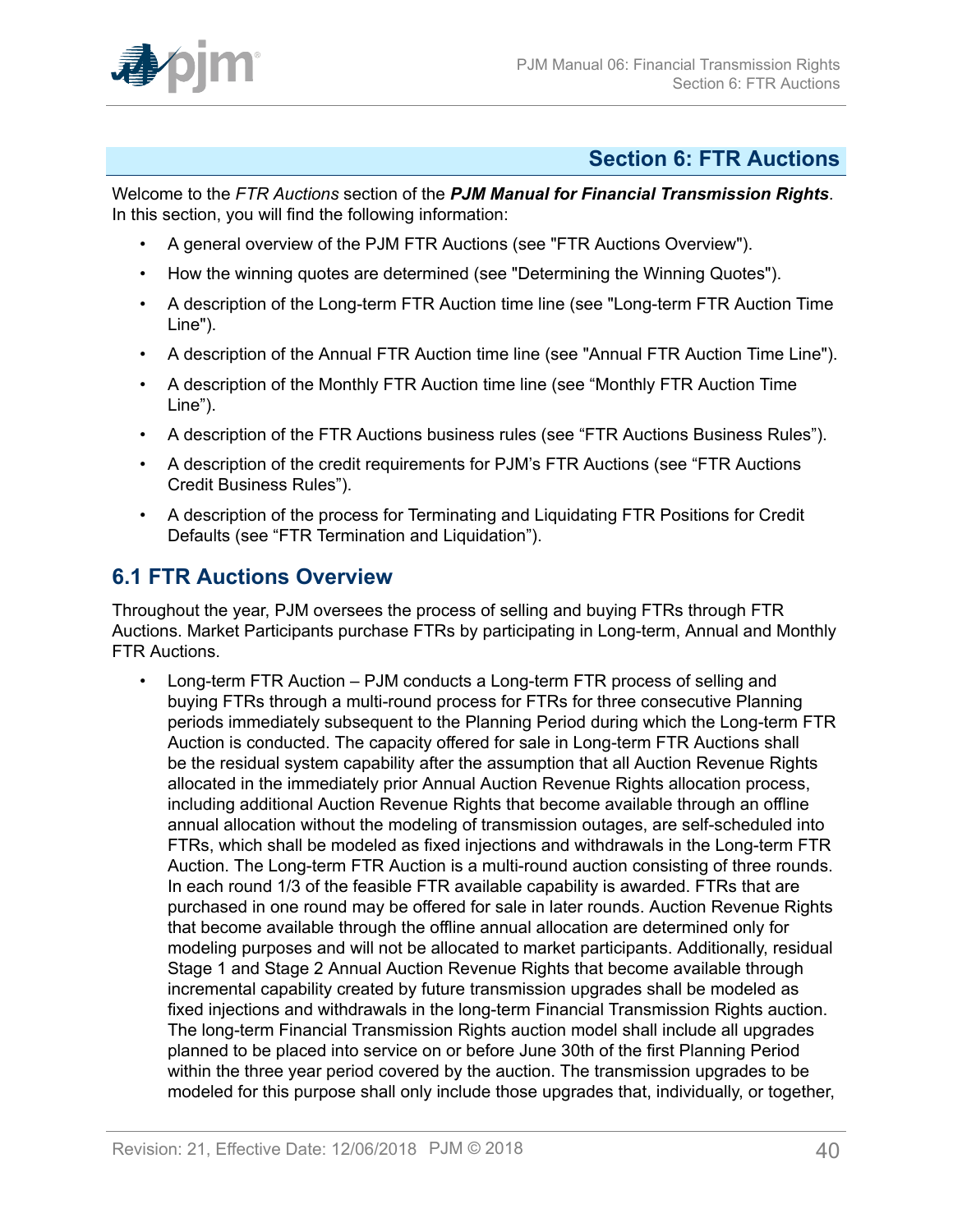

have 10% or more impact on the transmission congestion on an individual constraint or constraints with congestion of \$5 million or more affecting a common congestion path. Transmission upgrades modeled for this purpose also will be modeled in the subsequent long-term Financial Transmission Rights auction. Residual Auction Revenue Rights created by an increase in transmission capability due to future transmission upgrades, as specified above, are determined only for modeling purposes and will not be allocated to market participants.

- Annual FTR Auction The Annual FTR Auction offers for sale the entire transmission entitlement that is available on the PJM system on an annual basis. The Annual FTR Auction is a multi-round auction consisting of four rounds. In each of the four rounds, 25% of the feasible FTR capability of the entire PJM system is awarded. FTRs that are purchased in one round may be offered for sale in subsequent rounds.
- Monthly FTR Auctions In each calendar month, Monthly FTR Auctions provide a method of auctioning the residual FTR capability that remains on the PJM Transmission System after the Long-term and Annual FTR Auction is conducted. The Monthly FTR Auctions are single-round auctions, where the residual FTR capability is awarded. The Monthly FTR Auctions also allow Market Participants an opportunity to offer for sale any FTRs that they currently hold. An auction participant must own any FTR that is offered for sale. In the Monthly FTR Auctions, Market Participants may bid to buy or offer to sell FTRs that have the following terms:
	- o One month for any of the next three months remaining in the planning period.
	- o Three months for any of the quarters remaining in the planning period that do not overlap three available month periods where Planning Period Quarter 1 covers June, July and August; Planning Period Quarter 2 covers September, October and November; Planning Period Quarter 3 covers December, January and February; and Planning Period Quarter 4 covers March, April and May. Planning Period Quarter 1 will not be available in the June FTR Auction, Planning Period Quarter 2 will not be available in the September FTR Auction, Planning Period Quarter 3 will not be available in the December FTR Auction, and Planning Period Quarter 4 will not be available in the March FTR Auction.

The clearing mechanism of the FTR Auctions will maximize the quote-based value of FTRs awarded in each auction. Auction Revenue Rights (ARRs) are the mechanism by which the proceeds from the FTR Auctions are allocated. The proceeds from the Annual FTR Auction are distributed to ARR holders. All Long-term and monthly auction revenues are first allocated among ARR holders in proportion to the holder's deficiencies from the Annual FTR Auction. Any monthly auction revenues remaining after this allocation are treated as excess congestion charges and are distributed starting with Stage Two as described in the "Market Settlements" section.

FTRs are awarded in the FTR Auctions for the following products:

- FTRs can be either options or obligations for the Annual and monthly FTR Auctions and obligations only for the Long-term FTR Auctions.
- An on-peak FTR product valid for hours ending 0800 to 2300 weekdays, except NERC holidays.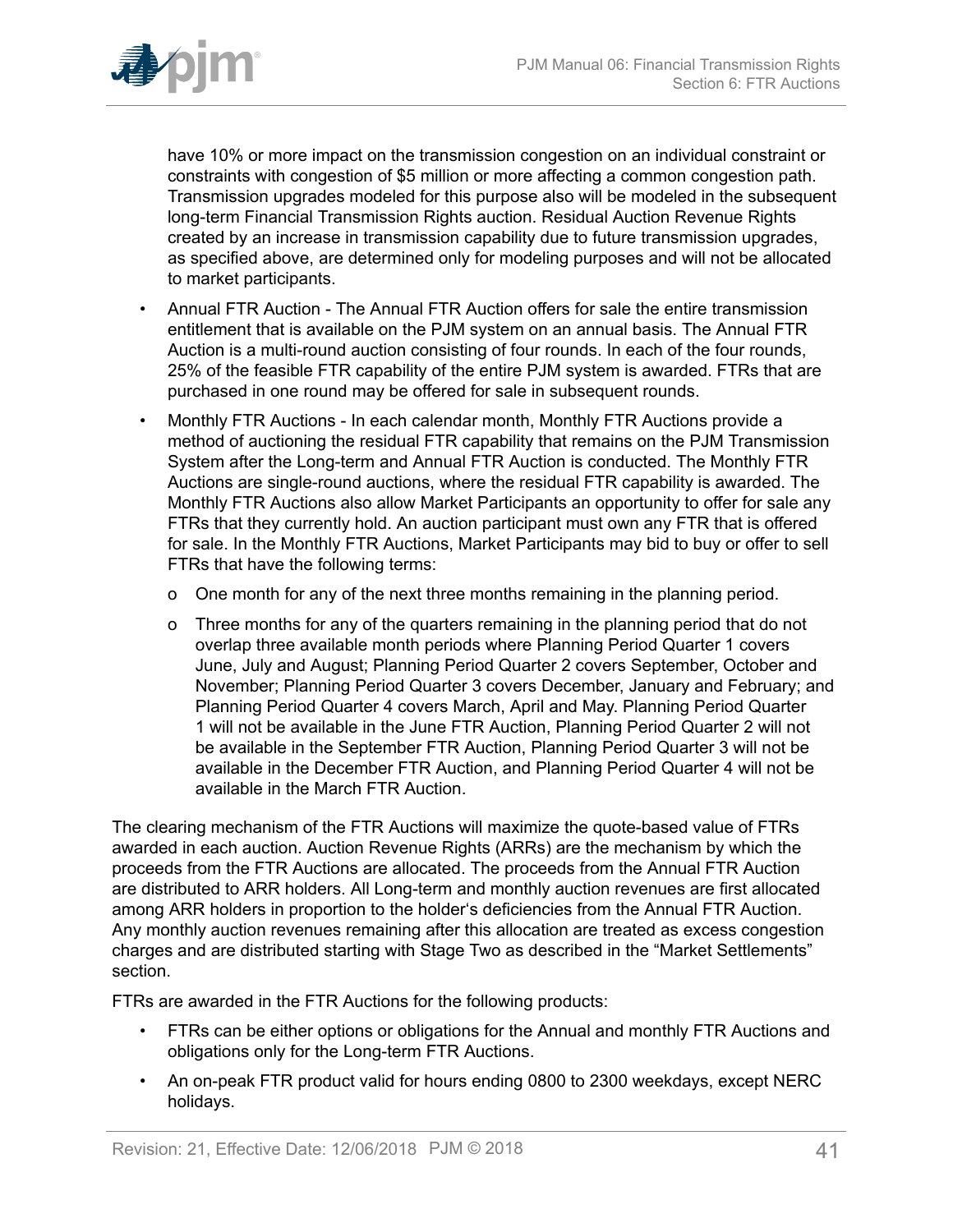

- An off-peak FTR product valid for hours ending 2400 to 0700 on weekdays and for hours ending 0100 to 2400 on weekends and NERC holidays.
- A 24-hour FTR product valid for hours ending 0100 to 2400 on all days.

FTRs that are awarded in FTR Auctions have the following characteristics:

- FTRs hedge the FTR holder against congestion payments to PJM when energy delivery is consistent with the FTR's definition.
- FTRs do not hedge the FTR owner against payment for losses.
- FTRs acquired in the Long-term FTR Auctions have a term of one year.
- FTRs acquired in the Annual FTR Auction have a term of one year.
- FTRs acquired in the Monthly FTR Auctions have a term of one month for any of the next three individual months remaining in the planning period or planning period quarter for any full planning period quarter remaining in the planning period.
- FTRs acquired in the FTR Auctions entitle the holder to credits for transmission congestion charges for the term of the purchased FTR.
- Valid FTR sources and sinks in the Long-term and Annual FTR Auctions are limited to available hubs, zones, aggregates, generators, and interface buses (subject to simultaneous feasibility).
- Valid FTR sources and sinks in the Monthly FTR Auction are limited to available hubs, zones, aggregates, generators, and interface buses for bids that cover any month beyond the next month, including bids that cover Planning Period Quarters. Valid FTR sources and sinks in the Monthly FTR Auctions for bids that cover the single calendar month period immediately following the month in which the monthly auction is conducted are any available single bus or combination of buses for which an LMP is calculated and posted(subject to simultaneous feasibility). The list of buses includes available hubs, zones, aggregates, interface buses and single generator and load buses. The list of available sources and sinks for each auction will be posted before the start of the bidding window.
- Only a subset of paths will be eligible for FTR Option bids in the Annual and Monthly FTR Auctions in order to prevent potential auction clearing performance issues. FTR Option bids are not available in the Long-term FTR Auctions.
- FTRs in all FTR Auctions may be designated from injection buses outside PJM and withdrawal locations outside PJM OR buses with injections and withdrawals within PJM.
- In the Annual FTR Auction, an ARR holder may self-schedule an FTR Obligation (up to the ARR MW reservation amount) into the Annual FTR auction as a "price-taker" auction buy bid. The self-scheduled FTR must have exactly the same source and sink points as the ARR. This feature can only be used in Round 1 and must be for a 24-hour FTR Obligation product. 25% of the MW amount self-scheduled in Round 1 will clear in each round.
- In all FTR Auctions, FTRs can be reconfigured, meaning that the FTR auction not only allows Market Participants to purchase the FTRs offered into the auction by sellers, but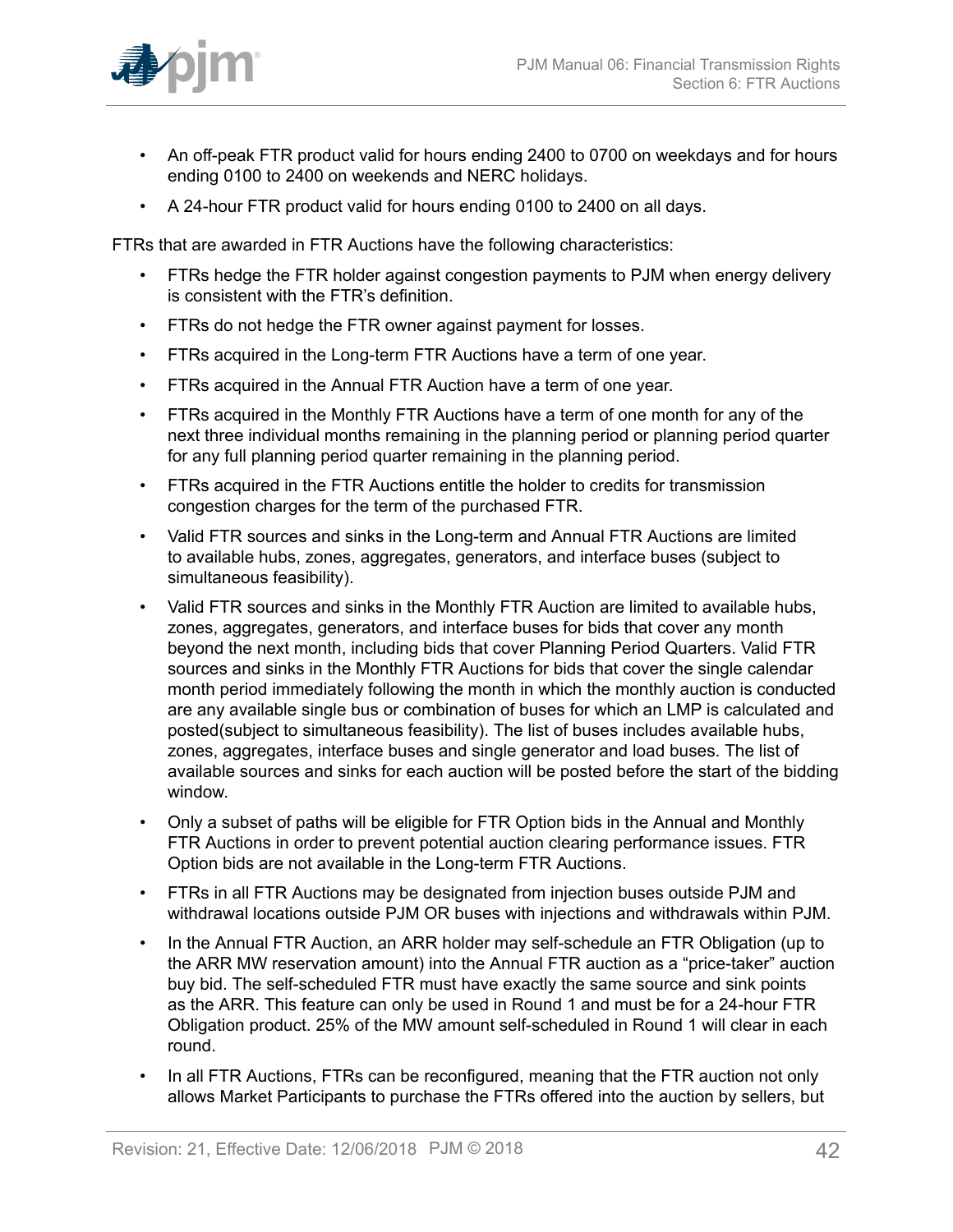

also enables buyers to purchase FTRs that are different from any of the FTRs offered into the auction by sellers.

• Quotes in the Auctions with a \$0 bid price are allowed in the auctions. However, because such bids can cause serious performance degradation to the FTR software and have no impact on the algorithm's objective function, the following rule will be applied: \$0 bids will not be awarded on paths with a clearing price of \$0.

# <span id="page-42-1"></span><span id="page-42-0"></span>**6.2 Determining the Winning Quotes**

The winning quotes are determined by the set of simultaneously feasible FTRs with the highest total auction value, as determine by the bids of the buyers and taking into account the reservation prices of the sellers.

- The valuation of the awarded FTRs during the auction is based on the quotes submitted into each FTR Auction. Therefore, the set of quotes that maximizes the quote-based value of the awarded FTRs to the Market Participants that would receive them is the winning set.
- This ensures that PJM awards the set of FTRs and allocates them among auction participants in such a way that the value-based transmission utilization is maximized.

The FTR Auctions will calculate the clearing prices for all FTR Obligations at all buses, regardless of whether they are bought or sold in the auction. The FTR Auctions will calculate the clearing prices of FTR Options for all valid FTR Option paths, regardless of whether they are bought or sold in the auction.

- The clearing price of any FTR Obligation can be computed directly from the nodal prices.
- The clearing price of an A-to-B FTR Obligation is equal to the negative of the clearing price of a B-to-A FTR Obligation. This is not true for the FTR Options since the clearing prices of FTR Options are never negative.
- The clearing price of an FTR Option Buy Bid will never be less than zero.
- The clearing price of an FTR Option will always be greater than or equal to the clearing price of an FTR Obligation for the same path.
- The clearing price of an FTR Option is a function of the shadow price of each binding constraint and cannot be computed directly from the nodal prices.
- To ensure feasibility, each constraint is monitored for limit violation by the worst case combination of awarded FTR Options. Counterflow created by an FTR Option is ignored.

The major steps performed to determine the winning quotes include:

- *Step One* Downloading data for the FTR market user database.
- *Step Two -* Solving the linear program problem.
- *Step Three* Checking the simultaneous feasibility of the FTR auction solution.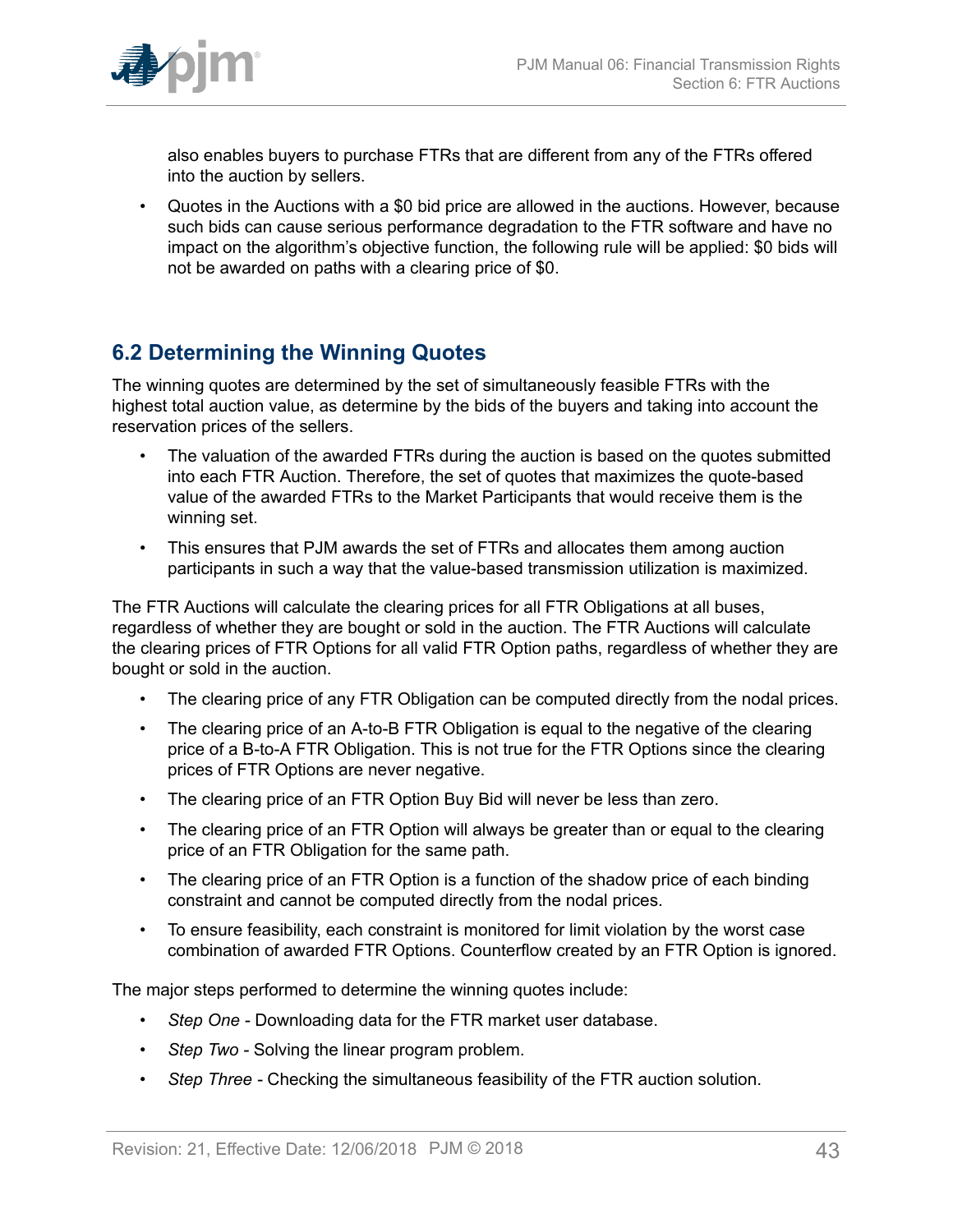

- *Step Four* Repeating Steps 2 and 3.
- *Step Five Uploading the results to the FTR MUI. After determining the winning quotes,* settlements occur. Winning bidders pay market price for FTRs acquired in the auction; FTR sellers are paid market price for the FTRs they surrender to PJM. This settlement is separate from the transmission congestion settlements.

# <span id="page-43-0"></span>**6.3 Long-term FTR Auction Time Line**

- PJM initiates, directs, and oversees the following process for the Long-term FTR Auction. The Long-term FTR Auction consists of three rounds. The first round shall be conducted approximately 11 months prior to the start of the three planning period term covered by the relevant Long-term FTR Auction and the second and third round shall be conducted approximately 3 and 6 months after the first round respectively. In each round 1/3 of total capability available in the Long-term FTR Auction shall be offered for sale.
	- o Prior to the opening of each round, PJM will conduct an additional offline residual Annual Auction Right allocation consisting of Stage1B through Stage 2 Round 3 to determine additional ARR capability created by transmission upgrades modeled in the corresponding Long Term FTR Auction, as outlined in section 9.1. Specific to these allocations, ARR capability will not be awarded. The sole purpose of these allocations is to preserve additional ARR capability as fixed injections and withdrawals in the Long Term FTR model, but will not be allocated to ARR holders. Additionally, specific to these allocations, each ARR holder's NSPL will be increased by the corresponding load growth rate.
	- o Once a year, coincident with the timing of the annual Auction Revenue Rights allocation, PJM will conduct an additional offline Annual Auction Right allocation consisting of Stage 1B through Stage 2 Round 3, utilizing the same topology as the normal allocation with the exception that all transmission outages will be removed. In each round, the FTR group will perform the Simultaneous Feasibility test to determine the feasible set of ARRs. If all ARR requests are not simultaneously feasible then proration will be required. The resulting, additional ARRs that are created by this change in topology will be carved out of the long-term auction model.
- PJM opens the Bidding Period for each round and Market Participants may submit bids to purchase and offers to sell FTRs.
- The Bidding Period for each round of the Long-term FTR Auction will be open for three business days, closing at 1700 (Eastern Prevailing Time) on the last day.
- PJM performs the FTR auction clearing analysis.
- Within five business days of the Bidding Period closing, PJM posts FTR auction results on the MUI, unless circumstances beyond PJM's control prevent PJM from meeting the applicable deadline. Under such circumstances, PJM will post the auction results at the earliest possible opportunity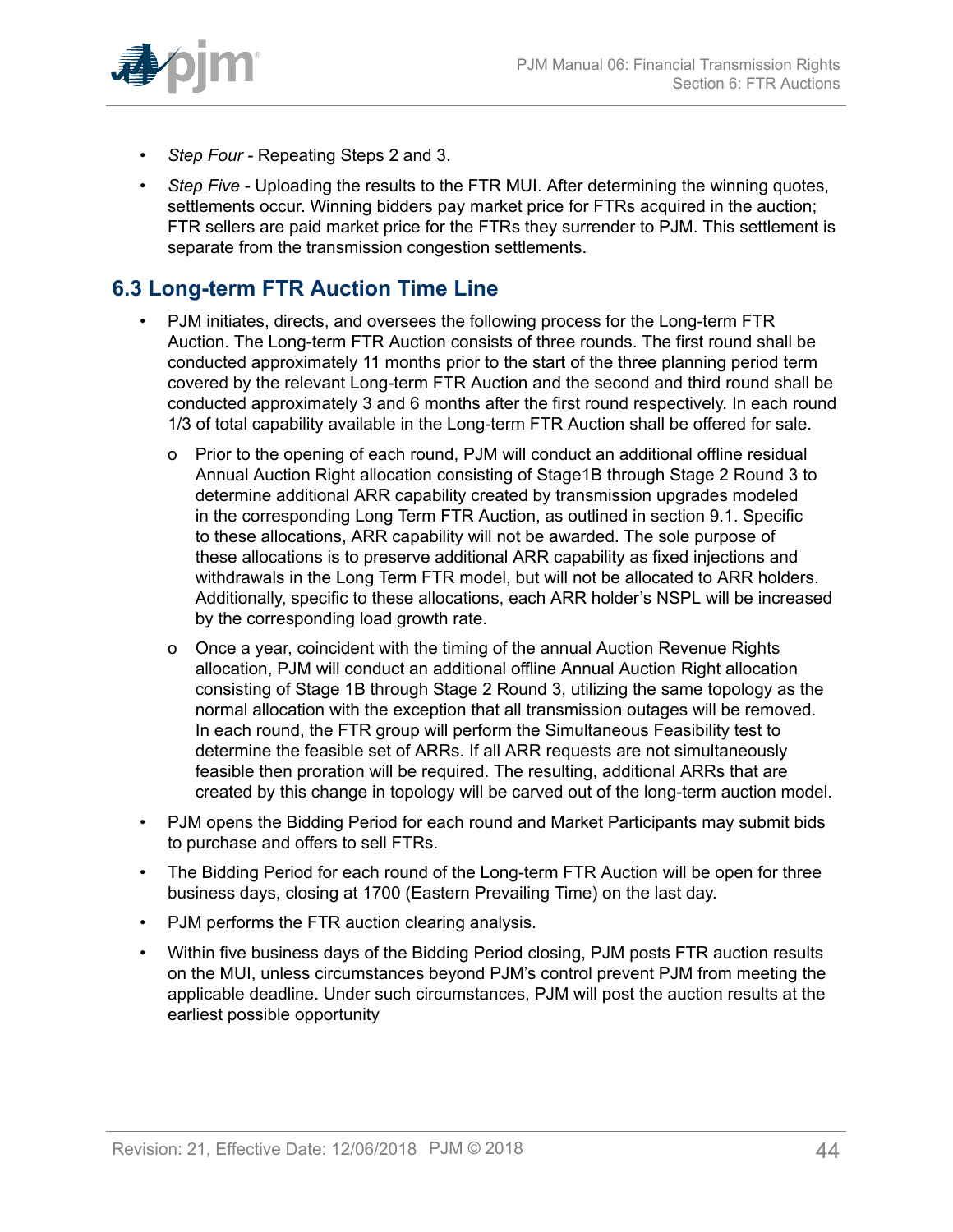

# <span id="page-44-0"></span>**6.4 Annual FTR Auction Time Line**

- PJM initiates, directs, and oversees the following process for the Annual FTR Auction. The Annual FTR Auction must be conducted prior to the June Monthly FTR Auction. Annually, PJM conducts a multi-round auction that consists of four (4) rounds:
- PJM opens the Bidding Period for each round and Market Participants may submit bids to purchase and offers to sell FTRs.
- The Bidding Period for each round of the Annual FTR Auction will be open for three business days, closing at 1700 (Eastern Prevailing Time) on the last day.
- PJM performs the FTR auction clearing analysis.
- Within two business days after the close of the Bidding Period for each round PJM posts FTR auction results on the MUI, unless circumstances beyond PJM's control prevent PJM from meeting the applicable deadline. Under such circumstances, PJM will post the auction results at the earliest possible opportunity

## <span id="page-44-1"></span>**6.5 Monthly FTR Auction Time Line**

PJM initiates, directs, and oversees the Monthly FTR Auctions. In each calendar month, PJM conducts a single round auction. The following timeline defines open, close and clearing dates for all Monthly FTR Auctions.

- The bid and offer period for monthly FTR auctions shall be open for three consecutive business days in the month preceding the first month for which FTRs are being auctioned, closing the third day at 1700 (Eastern Prevailing Time).
- PJM performs the FTR auction clearing analysis.
- Within five business days of the Bidding Period closing, PJM posts FTR auction results on the MUI, unless circumstances beyond PJM's control prevent PJM from meeting the applicable deadline. Under such circumstances, PJM will post the auction results at the earliest possible opportunity

### <span id="page-44-2"></span>**6.6 FTR Auctions Business Rules**

The following information summarizes the business rules for PJM's FTR Auctions:

- Market Participants must be a PJM Member to be eligible to submit bids or offers into FTR Auctions.
- Market Participants cannot submit offers to sell FTRs that they do not own at the time of the submittal.
- Invalid quotes into the auction are rejected. These quotes may be resubmitted and if time stamped as received by PJM before the close of the Bidding Period are included in the auction.

### <span id="page-44-3"></span>**6.7 FTR Auctions Credit Business Rules**

The following information summarizes the business rules for credit requirements for PJM's FTR Auctions: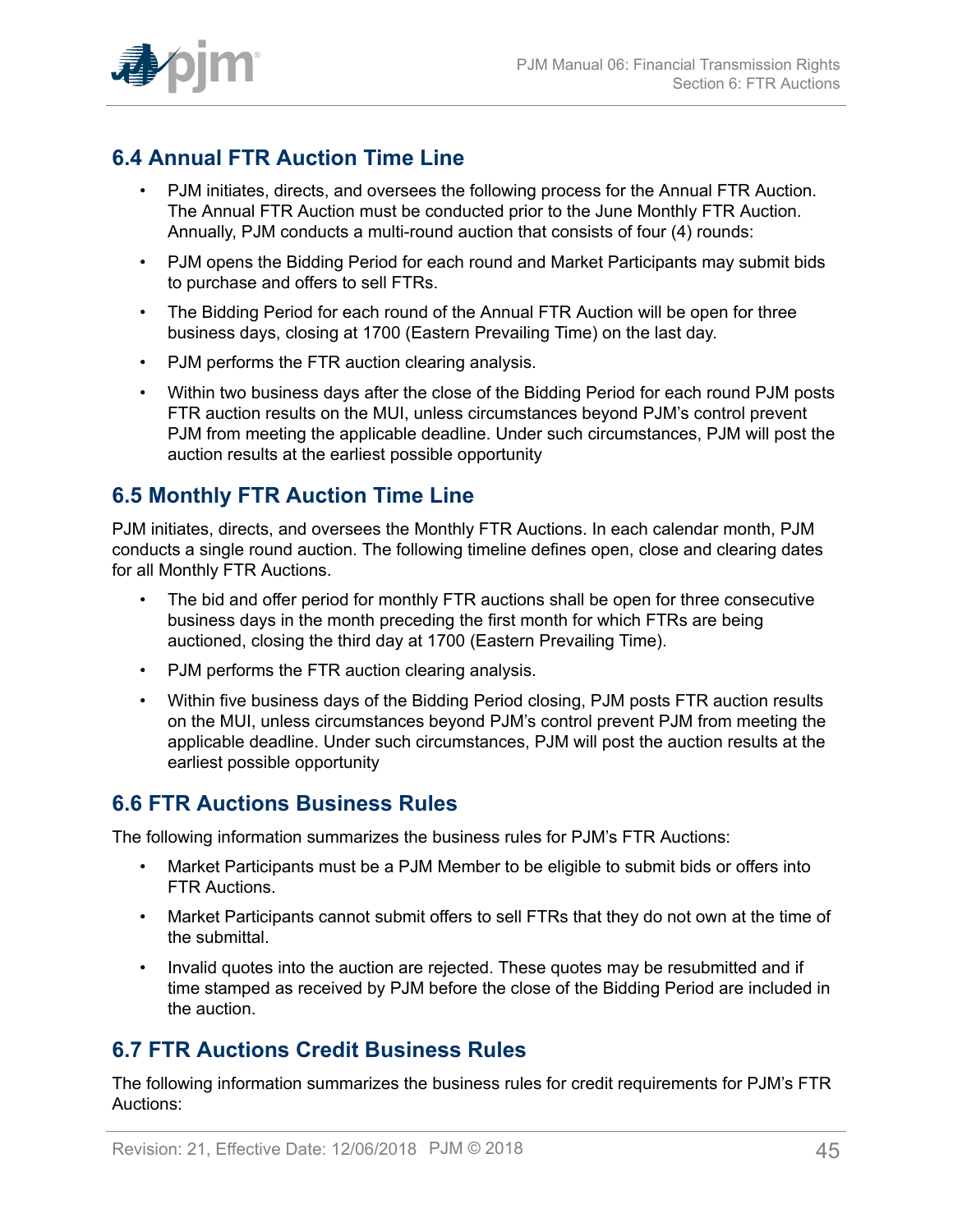

- **A Credit Requirement** will be calculated for all FTR auction products. All auction products will have their credit requirements based on all of the months in the period.
- **Total FTR Credit Requirement.** For each Participant with FTR activity, PJM shall calculate an FTR Credit Requirement based on FTR cost less the FTR Historical Value, but shall be no less than ten cents per-MWh, as further described below. FTR Historical Values shall be calculated separately for on-peak, off-peak and 24-hour FTRs for each month of the year. FTR Historical Values shall be adjusted by plus or minus ten percent for cleared counter flow or prevailing flow FTRs, respectively, in order to mitigate exposure due to uncertainty and fluctuations in actual FTR value. Historical values used in the calculation of FTR Historical Values shall be adjusted when the network simulation model utilized in PJM's economic planning process indicates that transmission congestion will decrease due to certain transmission upgrades that are in effect or planned to go into effect for the following Planning Period. The transmission upgrades to be modeled for this purpose shall only include those upgrades that, individually, or together, have 10% or more impact on the transmission congestion on an individual constraint or constraints with congestion of \$5 million or more affecting a common congestion path. The adjustments to historical values shall be the dollar amount of the adjustment shown in the network simulation model. If FTR cost less the FTR Historical Value, plus any applicable increase related to portfolio diversification as described below, results in a value that is less than ten cents per MWh, the FTR Credit Requirement shall be increased to ten cents per MWh. When calculating the portfolio MWh for this comparison, for cleared "Sell" FTRs, the MWh shall be subtracted from the portfolio total; prior to cleared, the MWh for "Sell" FTRs shall not be included in the portfolio total. FTR Credit Requirements shall be further adjusted by ARR credits available and by an amount based on portfolio diversification, if applicable. The requirement will be based on individual monthly exposures which are then used to derive a total requirement.
- **The FTR Credit Requirement** shall be calculated by first adding for each month the FTR Monthly Credit Requirement Contribution for each submitted, accepted, and cleared FTR and then subtracting the monthly value of any ARRs held by the Participant for that month. The resulting twelve monthly subtotals represent the expected value of net payments between PJM and the Participant for FTR activity each month during the Planning Period. Subject to later adjustment by an amount based on portfolio diversification, if applicable, the FTR Credit Requirement shall be the sum of the individual positive monthly subtotals, representing months in which net payments to PJM are expected.
- **Total FTR Credit Limit.** Market Participants must have established a Total FTR Credit Limit prior to bidding in any FTR Auction. Credit requests should be made to PJM's Treasury Department at least two weeks prior to opening of the first round of bidding for the auction. Credit previously established with PJM for general market activity will not be available for FTR Auctions unless the Market Participant specifically makes such a request to the PJM Treasury Department and confirms it with the FTR Markets group.
- **Available Credit.** For each auction, PJM will establish an Available Credit for each market Participant. The Available Credit will equal the Market Participant's Total FTR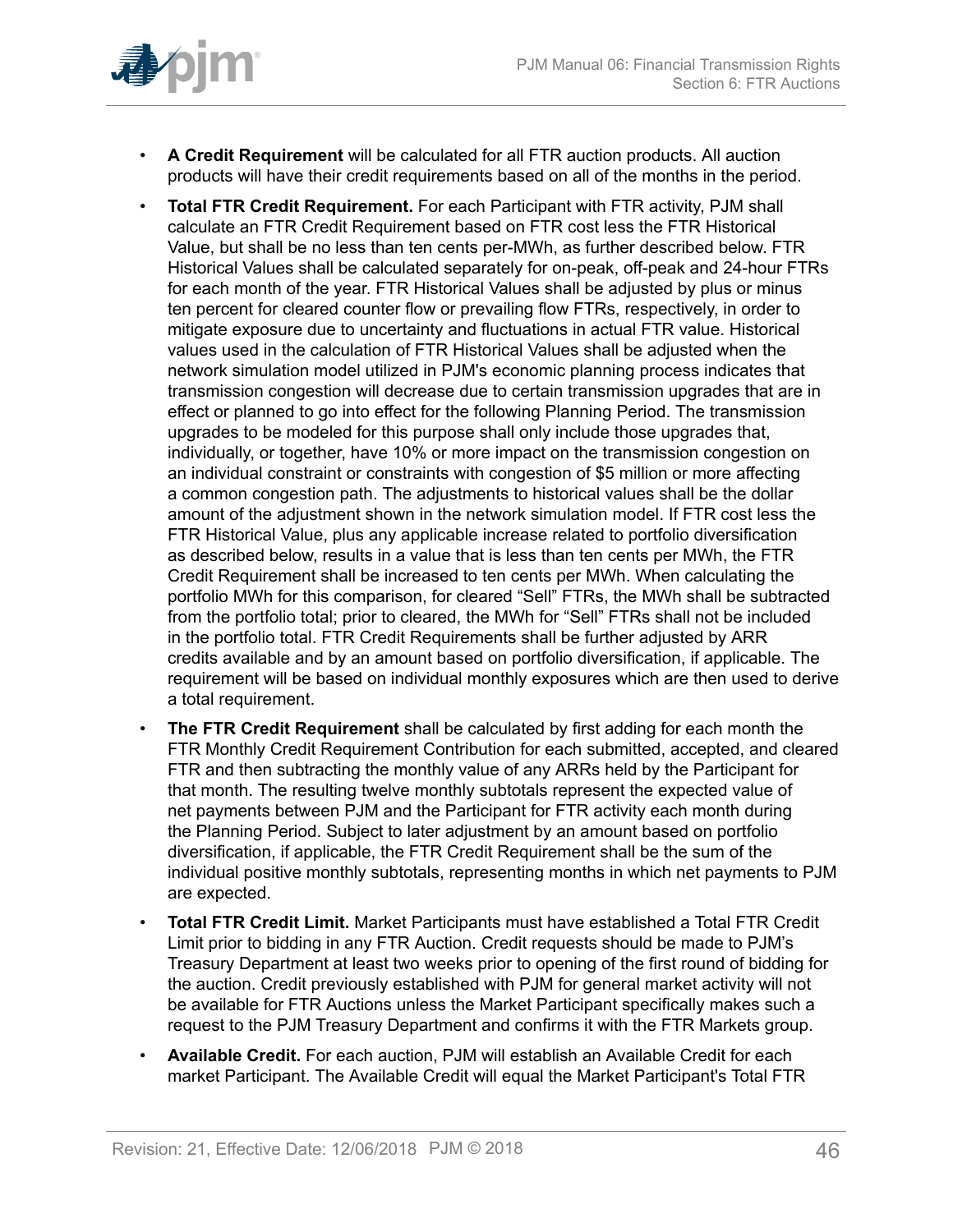

Credit Limit less the Market participant's Total FTR Credit Requirement immediately prior to the auction.

- **The Credit Requirement** for a Market Participant's bids may not exceed its Auction Credit Limit. If, during any auction round, the total Credit Requirement for a Market Participant's previously accepted and currently submitted aggregate bids exceeds the Market Participant's Available Credit, all currently submitted bids will be rejected. PJM will attempt to work with bidders to increase credit during the auction process, if desired, but cannot guaranty doing so in a particular timeframe. It is highly unlikely that any increase in credit can be accomplished in the final day of a bidding round.
- Individual FTR Credit Requirement
- The Credit Requirement for individual FTRs will be calculated as:

# Price of the Bid for that FTR Less: Revenue Offset for that FTR

#### **Note:**

The sum of the Monthly Credit Requirements for all of a Market Participant's FTRs will be offset by the total monthly value of the Market Participant's ARRs.

- The Revenue Offset for Obligations will be calculated as the difference between the expected monthly LMP values at the source and sink nodes, adjusted by a 10% discount or adder. Expected LMP values will be the weighted monthly average historical value over three years for the path using the following weightings: 50% most recent year, 30% prior year; 20% second prior year. Expected values will be calculated separately for onpeak, off-peak, and 24-hour FTRs. Expected LMP values shall be adjusted when the network simulation model utilized in PJM's economic planning process indicates that transmission congestion will decrease due to certain transmission upgrades that are in effect or planned to go into effect for the following Planning Period. The transmission upgrades to be modeled for this purpose shall only include those upgrades that, individually, or together, have 10% or more impact on the transmission congestion on an individual constraint or constraints with congestion of \$5 million or more affecting a common congestion path. The adjustments to expected LMP values shall be the dollar amount of the adjustment shown in the network simulation model.
- Negative historical value paths will have a 10% adder incorporated into the Revenue Offset. Positive historical value paths will have a 10% discount incorporated into the Revenue Offset.
- The Revenue Offset for Options will be calculated the same as for Obligations, except that it will be set to zero for FTRs with a negative historical value.
- In order to facilitate member calculation of the historical values, PJM will post the monthly weighted average historical values for each node (PJM will extrapolate values for nodes without a full three years of historical price data) and the historical values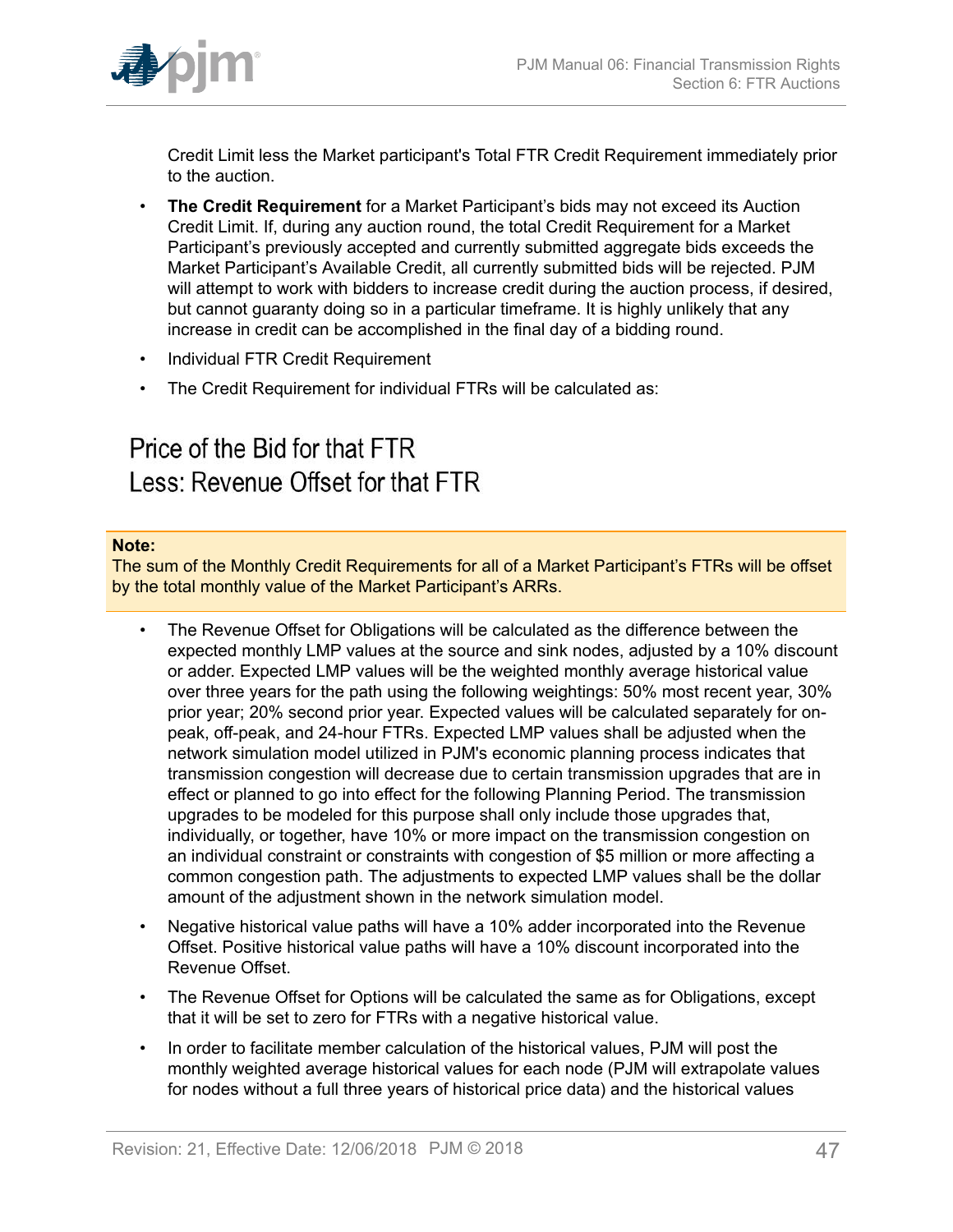

adjusted by the network simulation model utilized in PJM's economic planning process that takes into effect decreasing transmission congestion due to certain upgrades that are in effect or going into effect for the following Planning Period. The FTR Historical Value is the historical weighted average value over three years using the following weightings: 50% - most recent year; 30% - second year; 20% - third year. Members may then calculate the historical value (including discount or adder) for every path they intend to bid on and thus will be able to calculate their own credit requirement for each month considering both expected and adjusted expected LMP values and taking the greater of the two prior to bidding.

- Upon request, PJM will return to the participant any collateral that is no longer required for the FTR auctions; however, PJM reserves the right to establish a maximum frequency of returns, which maximum shall not be less frequent than once per calendar quarter.
- **Credit Requirements may be reviewed and changed as needed.** Credit exposure for all participants may be reviewed as needed by PJM to determine if the Credit Requirement for the Market Participant has increased. Historical values for FTR paths will change annually which may result in increased Credit Requirements. If the Credit Requirement exceeds credit currently in place, the party must increase its credit for its FTR obligations.
- Credit release schedule. Credit will be released according to the following schedule:
- The full amount of monthly credit will be released after the billing date for that month of activity
- Credit responsibility for an FTR that is traded within PJM's FTRCenter system remains with the original party unless and until the receiving party ("3rd party") establishes, consistent with the PJM credit policy, sufficient credit with PJM and agrees through confirmation of the FTR trade within the FTRCenter system that it meet in full the credit requirements associated with the traded FTR.

#### **Portfolio Diversification**

- Subsequent to calculating a tentative cleared solution for an FTR auction (or auction round), PJM shall:
- Determine the FTR Portfolio Auction Value, including the tentative cleared solution. Any Participants with such FTR Portfolio Auction Values that are negative in one or more months shall be deemed FTR Flow Undiversified. The FTR Portfolio Auction Value for each Participant (or Participant account) is the sum, calculated on a monthly basis, across all FTRs, of the FTR price times the FTR volume in MW.
- For portfolios that are FTR Flow Undiversified in a month, PJM shall increment the FTR Credit Requirement by an amount equal to three times the absolute value of the FTR Portfolio Auction Value in that month, including the tentative cleared solution.. For portfolios that are FTR Flow Undiversified in months subsequent to the current Planning Period, these incremental amounts, calculated on a monthly basis, shall be reduced (but not below zero) by an amount up to 25% of the monthly value of ARR credits that are held by a Participant. Subsequent to the ARR allocation process preceding an annual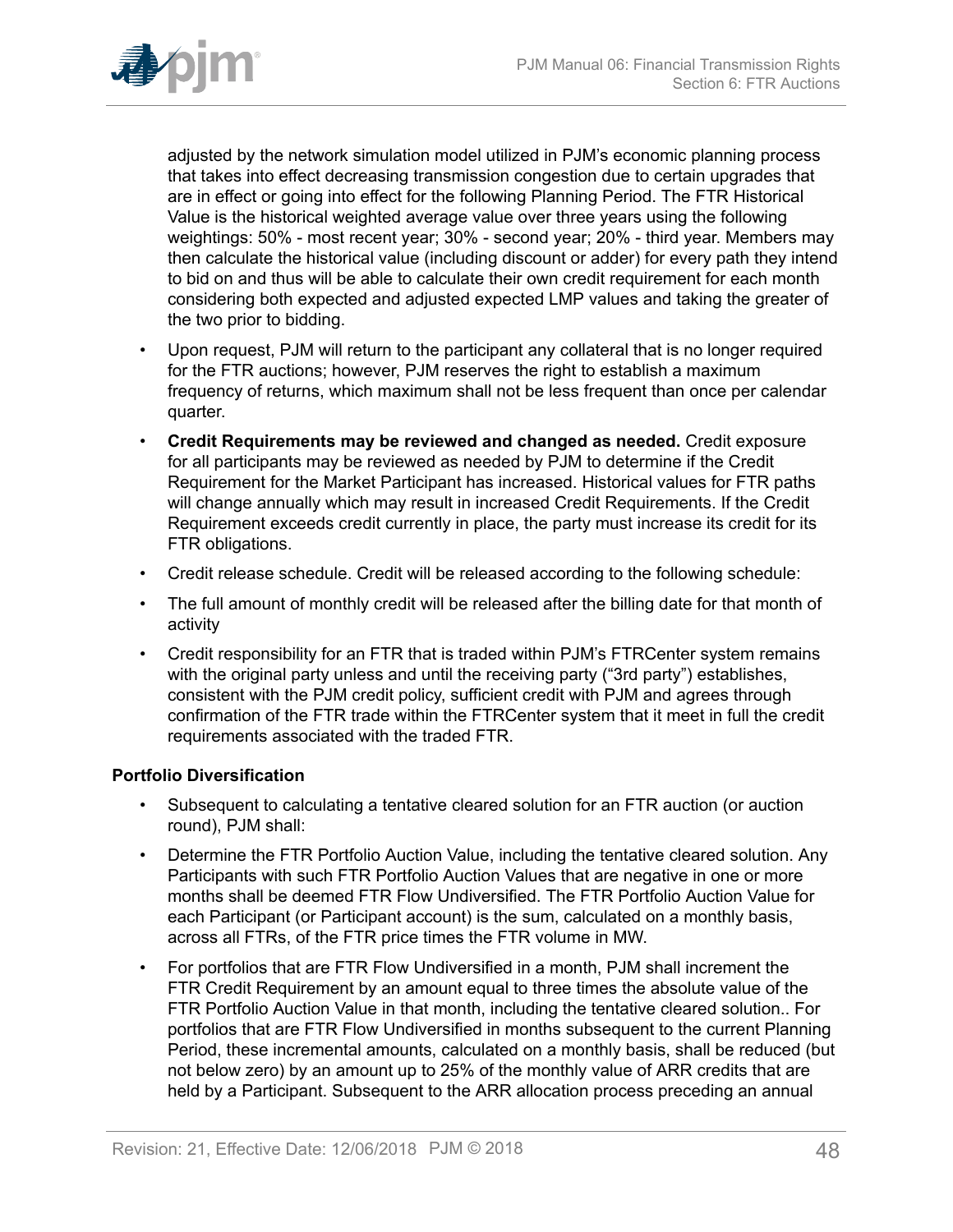

FTR auction, such ARRs credits shall be reduced to zero for months associated with that ARR allocation process. PJM may recalculate such ARR credits at any time, but at a minimum shall do so subsequent to each annual FTR auction. If a reduction in such ARR credits at any time increases the amount of credit required for the Participant beyond its credit available for FTR activity, the Participant must increase its credit to eliminate the shortfall.

- If the FTR Credit Requirement for any Participant exceeds its credit available for FTRs as a result of these diversification requirements for the tentatively cleared portfolio of FTRs, PJM shall immediately issue a demand for additional credit, and such demand must be fulfilled before 4:00 p.m. on the business day following the demand. If any Participant does not timely satisfy such demand, PJM shall remove that Participant's entire set of bids for that FTR auction (or auction round) and a new cleared solution shall be calculated for the entire auction (or auction round).
- If necessary, PJM shall repeat the auction clearing calculation. PJM shall repeat these portfolio diversification calculations subsequent to any such secondary clearing calculation, and shall require affected Participants to establish additional credit.

# <span id="page-48-0"></span>**6.8 FTR Termination and Liquidation**

In the event a member fails to meet creditworthiness requirements or make timely payments when due pursuant to the PJM Operating Agreement or PJM Tariff, PJM shall, as soon as practicable after such default is declared, initiate the following procedures to close out and liquidate the FTRs.

- PJM shall close out the defaulting member's positions as of the date of its default, by unilaterally accelerating and terminating all forward FTR positions.
- PJM shall post on its website all salient information relating to the closed out portfolio of FTRs.
- All current planning period FTR positions within the defaulting Members' FTR portfolio will be offered for sale in the next available monthly balance of planning period FTR auction at an offer price designed to maximize the likelihood of liquidation of those positions.
- FTR positions that do not settle until the next or subsequent planning period will be offered into the next available FTR auction (taking into account timing constraints and the need for an orderly liquidation) where, based on PJM's commercially reasonable expectation, such positions would be expected to clear. In the event that the next scheduled FTR auction is more than two (2) months subsequent to the date that PJM declares a Member in default, a specially scheduled FTR auction may be conducted by the PJM. The entire portfolio of the defaulting Member's FTRs will be offered for sale at an offer price designed to maximize the likelihood of liquidation of those positions.
- The FTR positions comprising the defaulting Member's portfolio that are offered for sale in a liquidating FTR auction pursuant to the foregoing terms should avoid setting price in the auction at the bid prices with which they were initially submitted.
- In the event that any of the closed out FTRs would set price based on the auction's preliminary solution, then only one-half of each FTR position will be offered for sale and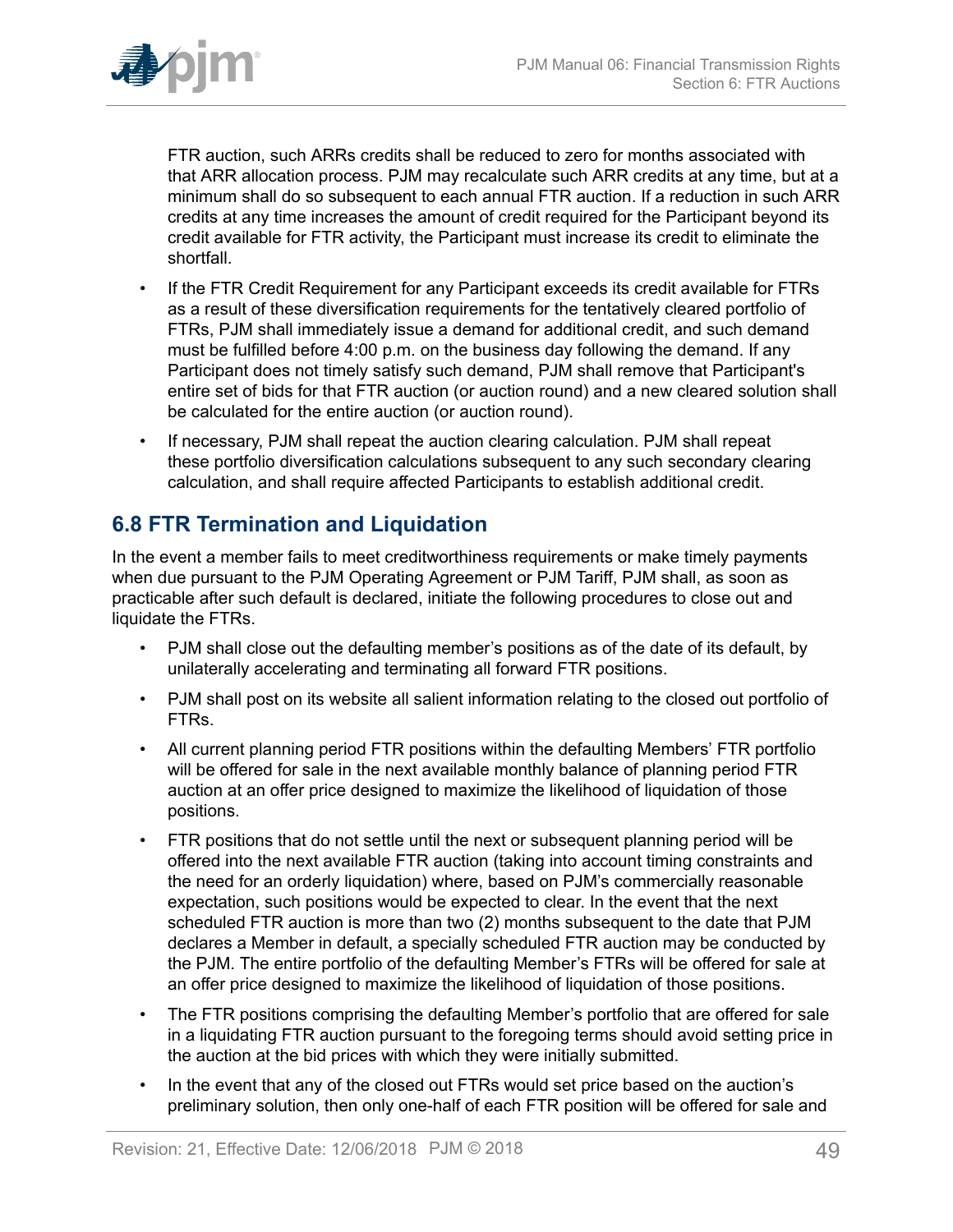

the auction will be re-executed. In the event that any FTR position that has been closed out once again sets price, then all FTRs scheduled to be liquidated will be removed from the affected auction and the auction will be re-executed excluding the closed out FTR positions. FTR positions that are not liquidated will then be offered in the next available auction or specially scheduled auction, as appropriate.

• The liquidation of the defaulting Members' FTR portfolio pursuant to the foregoing procedures shall result in a final liquidated settlement amount. The final liquidated settlement amount will be included in calculating a Default Allocation Assessment as described in Section 15.1.2A(I) of Schedule 1 of the PJM Operating Agreement. If the PJM is unable to close out and liquidate a FTR position under the foregoing procedures, the close out shall be deemed void and the defaulting Member shall remain liable for the full final value of its default, such full final value being realized at the normal time for performance of the FTR position.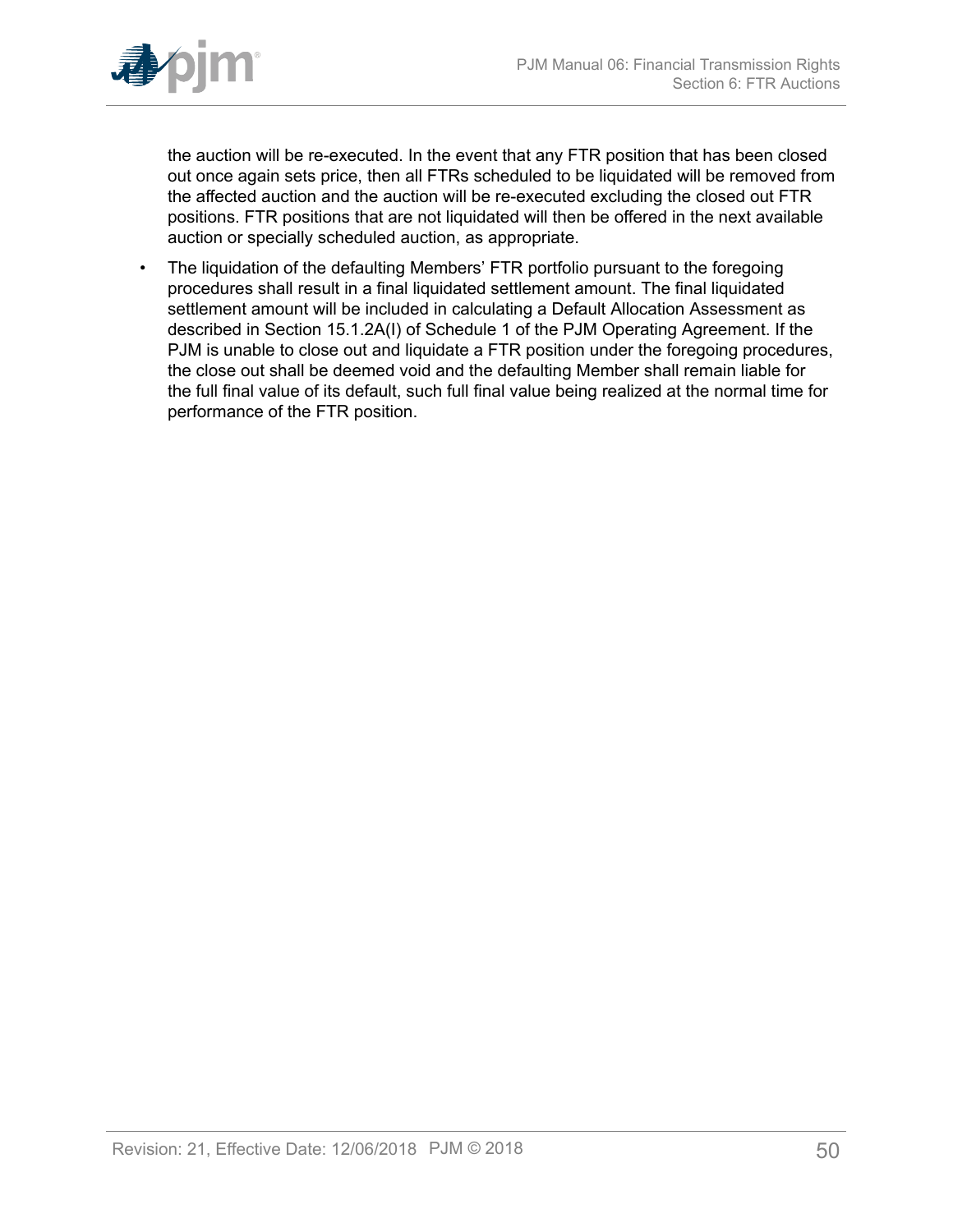

### <span id="page-50-0"></span>**Section 7: FTR Secondary Market**

Welcome to the *FTR Secondary Market* section of the *PJM Manual for Financial Transmission Rights*. In this section, you will find the following information:

- An overview of the secondary markets for FTRs (see "FTR Secondary Markets Overview").
- A description of PJM's computer application for trading FTRs (see "The PJM FTRCenter's Secondary Trading Center").
- A description of the secondary trading business rules (see "FTR Secondary Trading Business Rules").

### <span id="page-50-1"></span>**7.1 FTR Secondary Markets Overview**

The PJM FTR secondary trading market is a bilateral trading system that facilitates the trading existing FTRs between PJM Members, using a bulletin board system in PJM *FTRCenter*. The FTR secondary market allows trading of existing FTRs only. FTRs cannot be reconfigured in the secondary market.

- For FTR trades made through FTRCenter, PJM automatically transfers ownership and adjusts the PJM Members' monthly billing statements accordingly.
- You can also trade FTRs independently of FTRCenter. However, PJM has no knowledge of such trades and, therefore, is not able to adjust PJM Members' monthly billing statements appropriately. In fact, it is possible that parties involved in such trades might not be PJM Members.

# <span id="page-50-2"></span>**7.2 The PJM FTR Center's Secondary Trading Center**

Using PJM's *FTR Center*, Market Participants can buy and sell FTRs directly with other Market Participants. Market Participants specify trades by transmission paths. An FTR can be split into multiple FTRs on the same path with different MW amounts and different start and ends dates.

The *FTR Center* allows you to:

- *View FTR Postings* You view FTRs that are posted using the Secondary Trading Center web page.
- *Post FTRs For Resale* When FTRs are initially awarded by PJM, PJM enters the data into the FTR database and posts the FTRs on *FTR Center*. Subsequently, the owner of the FTR is able to post the FTR for resale via *FTR Center*.
- *Buy and Sell FTRs FTR Center* provides a web page called the Secondary Trading Center that allows traders to post a secondary trade and confirm or deny the quotes.

You can find detailed instructions for participating in the secondary market in the FTR Auction User's Guide (available on the PJM Web Site).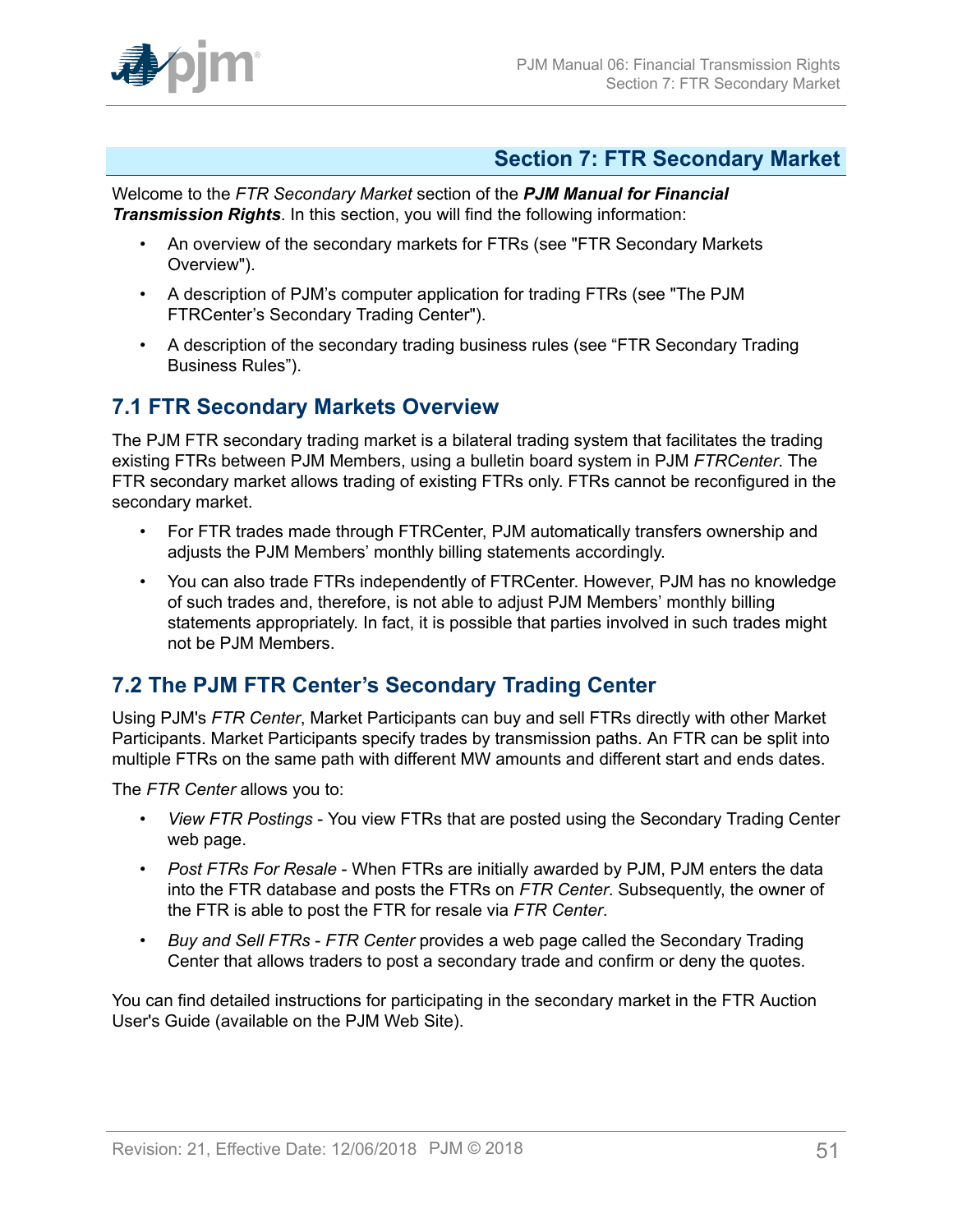

# <span id="page-51-0"></span>**7.3 FTR Secondary Trading Business Rules**

To buy and sell FTRs through *FTRCenter*, you must be a PJM Member . To register, use the *FTRCenter* User Registration Page, which is available on the PJM Web Site.

- When an FTR is traded, the associated firm transmission capacity is not reassigned, just the financial entitlements.
- Credit requirements for traded FTRs will be calculated within the FTRCenter system.
- On the secondary market, an FTR can be split into multiple FTRs with different MW amounts and different start and end times than the original FTR. However, an FTR cannot be reconfigured into FTRs with a larger total MW value, earlier start time, later end time, or different path.
- On the FTR secondary market, an FTR Obligation can only be traded as an FTR Obligation and an FTR Option can only be traded as an FTR Option. An FTR Obligation cannot be reconfigured as an FTR Option and an FTR Option cannot be reconfigured as an FTR Obligation.
- FTR MW values can be split in 0.1 MW increments.
- All FTR trades for a given day are locked out at midnight of the current day.
- Once per day, FTRCenter database sends updated FTR information reflecting the previous day's trades to the PJM Market Settlements system for use in preparing reports and monthly billing statements.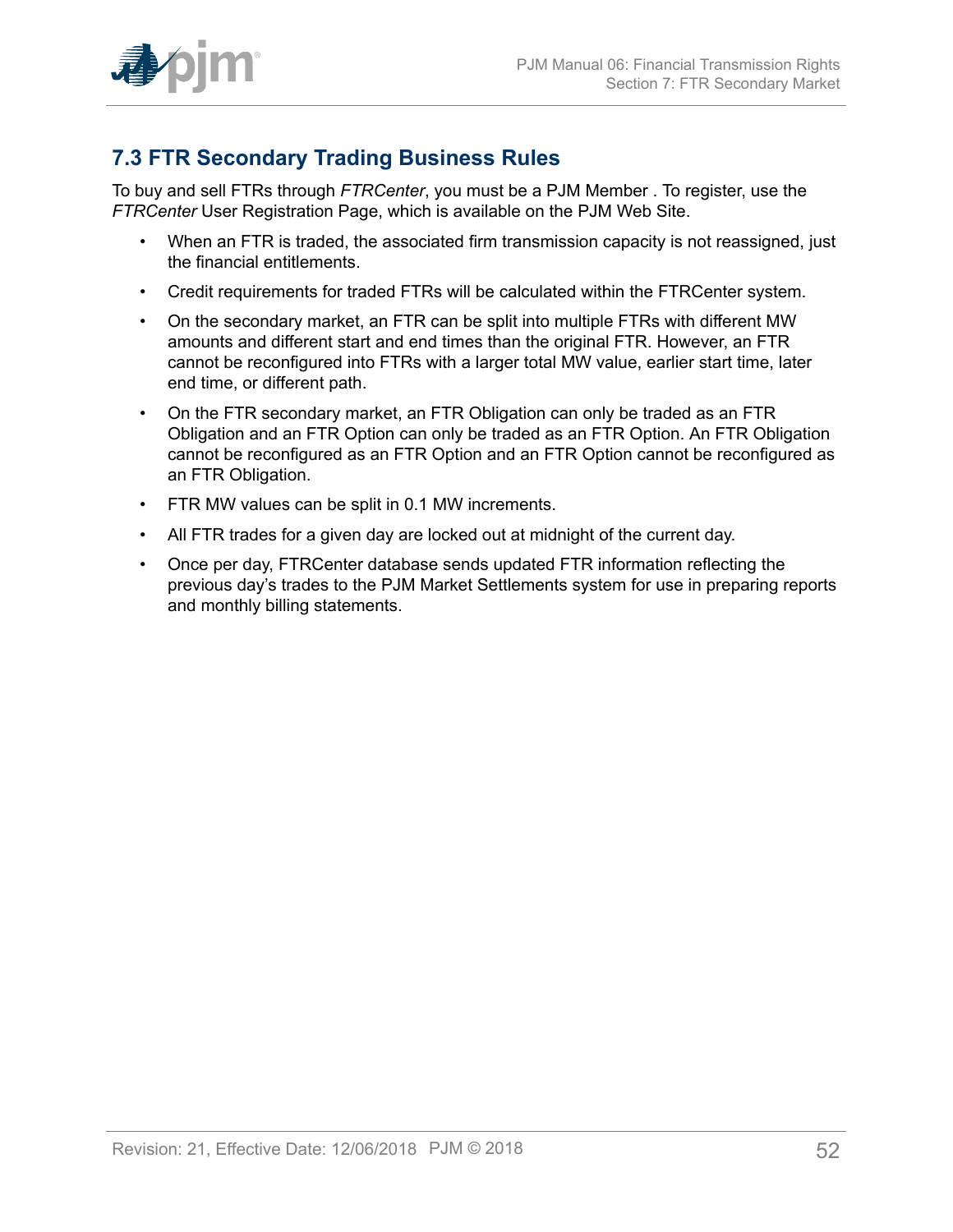

### <span id="page-52-0"></span>**Section 8: Market Settlements**

Welcome to the *Market Settlements* section of the *PJM Manual for Financial Transmission Rights*. In this section, you will find the following information:

- How the proceeds from the Annual FTR Auction are distributed to Auction Revenue Rights holders *(see "Distribution of Annual FTR Auction Revenues").*
- How PJM calculates the settlement of Auction Revenue Rights *(see "Auction Revenue Rights (ARR) Settlement").*
- How PJM calculates Transmission Congestion Credit target allocations for FTR holders *(see "FTR Settlement - Calculating Transmission Congestion Credit Target Allocations").*
- How PJM calculates Transmission Congestion Credits *(see "FTR Settlement - Calculating Transmission Congestion Credits").*
- How excess Transmission Congestion Charges are distributed to FTR holders at the end of each month *(see "Distributing Excess Transmission Congestion Charges").*

# <span id="page-52-1"></span>**8.1 Distribution of FTR Auction Revenues**

Long-term, Annual and Monthly FTR Auction revenues are distributed to Auction Revenue Rights holders in proportion to (but not to exceed) the economic value of the ARRs when compared to the Annual FTR Auction clearing prices for FTR Obligations from each round proportionately.

Long-term FTR auction revenues associated with FTRs that cover multiple Planning Years shall be distributed equally across each planning period in the effective term of the FTR.

Excess revenues after distribution to ARR holders will be used to fund any shortfall in FTR Target Allocations over the Planning Period.

These funds are accounted for on a monthly basis as Excess Congestion Charges and they are distributed with other Excess Congestion Charges as described in the Section entitled "Distributing Excess Transmission Congestion Charges".

For additional information, refer to the PJM Manual for *[Billing \(M-29\)](http://www.pjm.com/~/media/documents/manuals/m29.ashx)* and the PJM Manual for *[Operating Agreement Accounting \(M-28\)](http://www.pjm.com/~/media/documents/manuals/m28.ashx)*.

# <span id="page-52-2"></span>**8.2 Auction Revenue Rights (ARR) Settlement**

The settlements for Auction Revenue Rights will be based on the clearing prices from each round of the Annual FTR Auction. The amount of the credit that the ARR holder should receive for each round is equal to the MW amount of the ARR (divided by the number of rounds) times the price difference from the ARR delivery point to the ARR source point as shown in the

ARR Target Allocation = ARR MWs / # of Rounds \* (LMP<sub>Delivery</sub> – LMP<sub>Source</sub>)

following formula:

#### **Note:**

The LMP values in the above equation are results for FTR Obligations from the appropriate round of the Annual FTR Auction.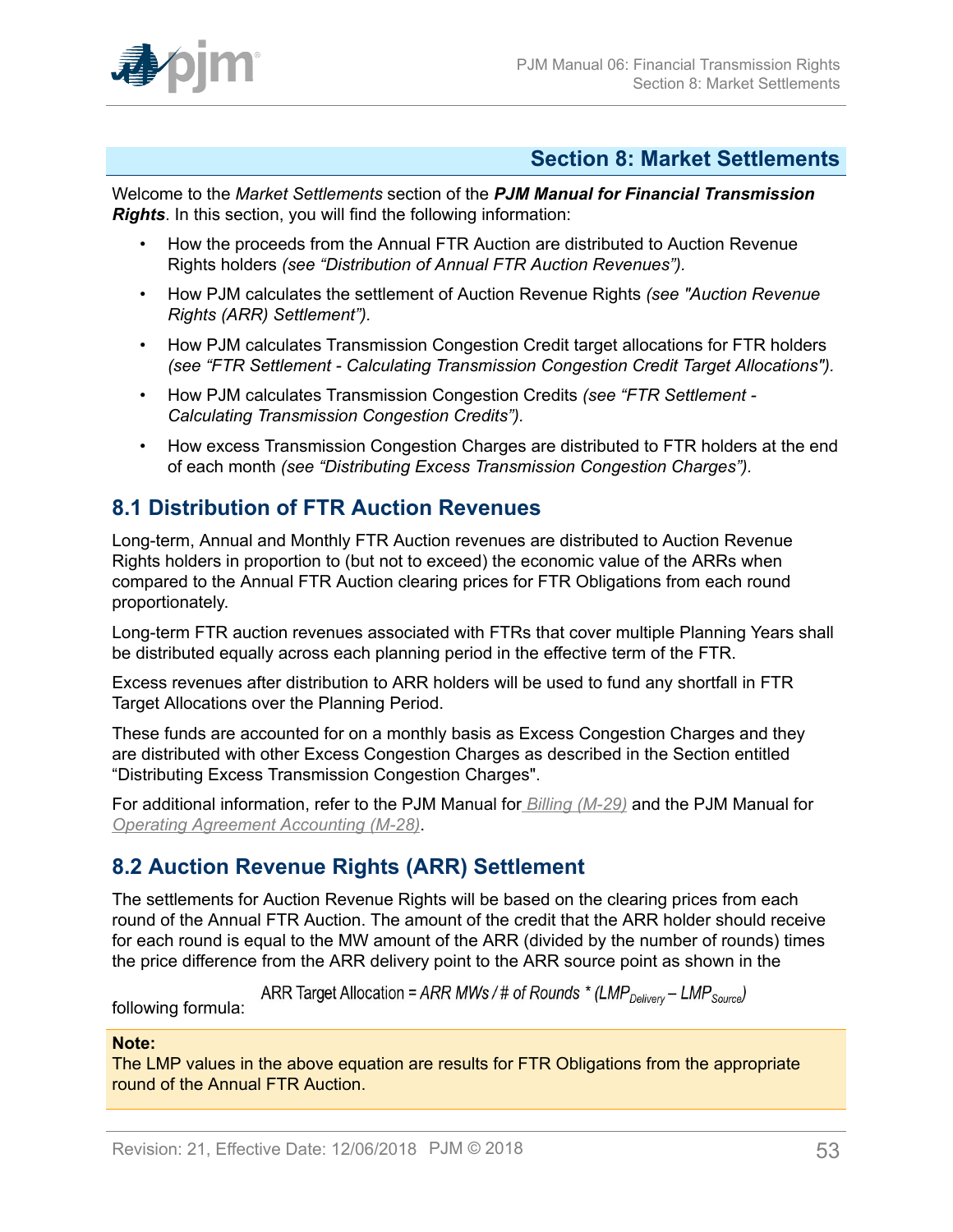

The ARR Target Allocation can be positive or negative. An ARR can be either a benefit or liability to the holder depending on the direction of transmission congestion in the annual auction analysis.

- If sufficient funds are collected in the Annual and Monthly FTR Auctions to satisfy all ARR Target Allocations then the ARR Credits = ARR Target Allocations for all ARR holders.
- The ARR Credits may be prorated proportionately if there are insufficient Annual and Monthly FTR auction revenues collected to cover all of the ARR credits.
- If the ARR Credits are prorated, the difference between ARR Target Allocations and ARR Credits are called ARR Deficiencies. The ARR Deficiencies may be funded by Annual Excess Congestion Charges as explained in the "FTR Settlements" Section.

The settlements for the Annual FTR Auction and the corresponding ARR settlements will be performed on a daily basis.

For additional information, refer to the PJM Manual for *[Billing \(M-29\)](http://www.pjm.com/~/media/documents/manuals/m29.ashx)* and the PJM Manual for *[Operating Agreement Accounting \(M-28\)](http://www.pjm.com/~/media/documents/manuals/m28.ashx)*.

## <span id="page-53-0"></span>**8.3 FTR Settlement – Calculating Transmission Congestion Credit Target Allocations**

The Transmission Congestion Credit Target Allocation is the amount of credit the FTR holder should receive in each constrained hour due to the value of an FTR.

The PJM OI determines a target allocation of Transmission Congestion Credits for each hour for each FTR by using the following formula:

Target Allocation=FTR\*(DALMP<sub>Deliverv</sub> - DALMP<sub>Receipt</sub>)

**where:**

| <b>FTR</b>                 | Financial Transmission Rights between the designated load bus and the<br>designated generation bus, in megawatts |
|----------------------------|------------------------------------------------------------------------------------------------------------------|
| DA LMP <sub>Delivery</sub> | The Day-ahead Congestion LMP during the hour at the Point of Delivery<br>designated in the FTR                   |
| DA LMP <sub>Receipt</sub>  | The Day-ahead Congestion LMP during the hour at the Point of Receipt<br>designated in the FTR                    |

The total target allocation for a Market Participant for each hour is then the sum of the target allocations for all of the Market Participant's FTRs.

Note, if the *DA LMPDelivery* or the *DA LMPReceipt* is an aggregate zone, the following formula is used:

Target=FTR\*ΣLoad Percentage<sub>;</sub> \*(DALMP<sub>Delivery-i</sub> - DALMP<sub>Receipt)</sub>

**where**: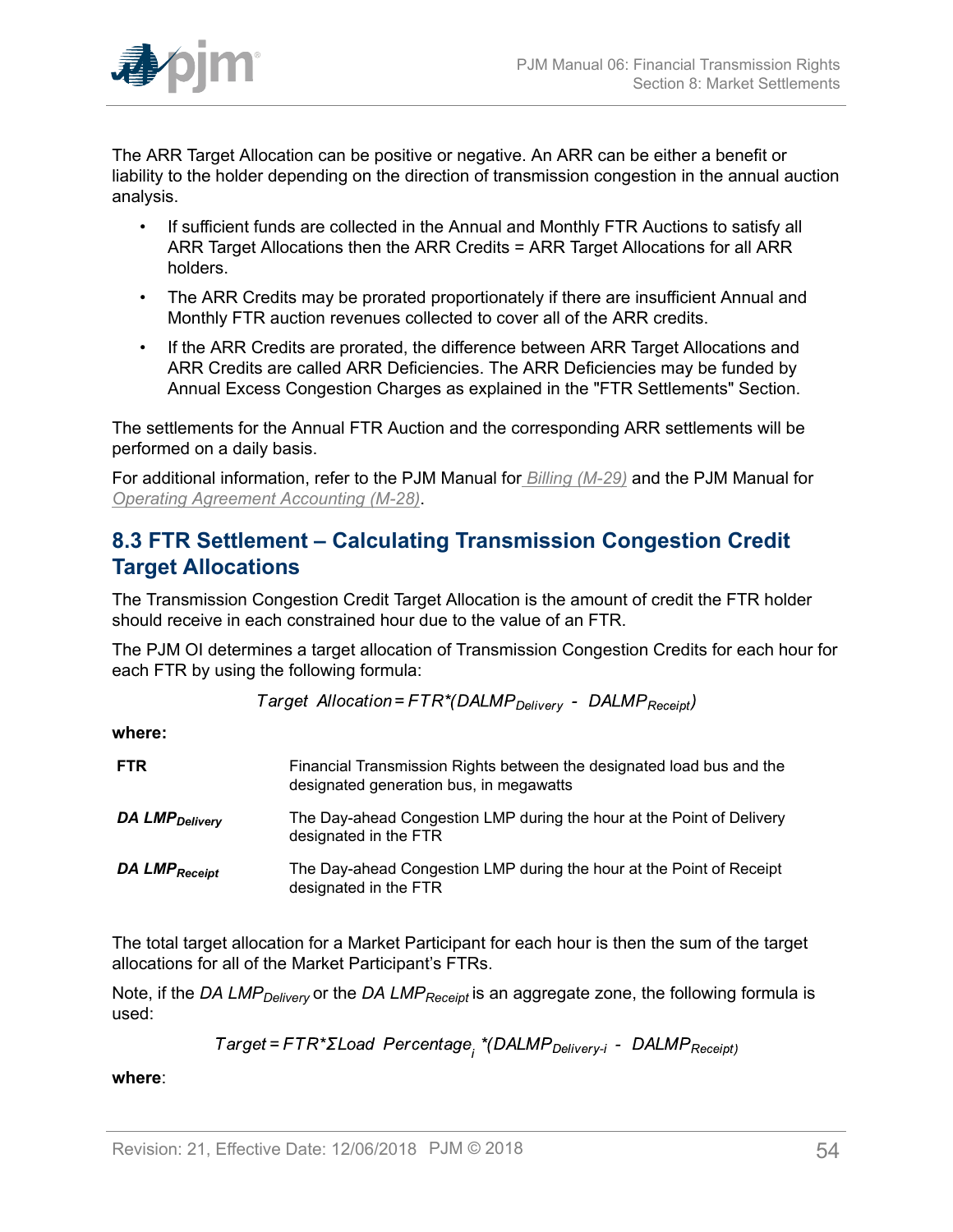

- **FTR** Financial Transmission Rights between the designated Load Aggregation Zone and the designated bus, in megawatts *Load Percentage* The percentage of the load at time of annual peak associated with each
	- individual load bus in the Load Aggregation Zone designated in the FTR

For additional information, refer to the PJM Manual for *[Billing \(M-29\)](http://www.pjm.com/~/media/documents/manuals/m29.ashx)* and the PJM Manual for *[Operating Agreement Accounting \(M-28\)](http://www.pjm.com/~/media/documents/manuals/m28.ashx)*.

### <span id="page-54-0"></span>**8.4 FTR Settlement - Calculating Day-Ahead Transmission Congestion Credits**

The PJM OI compares the total of all Transmission Congestion Credit target allocations to the total Transmission Congestion Charges for the PJM Control Area in each hour resulting from the Day-ahead Market.

- If the total of the target allocations is less than the total Day-Ahead Transmission Congestion Charges, the Day-Ahead Transmission Congestion Credit for each FTR is equal to its *target* allocation. All excess Day-Ahead Transmission Congestion Charges are distributed at the end of the month as described later in this section.
- If the total of the target allocations is equal to the total Day-Ahead Transmission Congestion Charges, the Day-Ahead Transmission Congestion Credit for each FTR is equal to its target allocation.
- If the total of the target allocations is greater than the total Day-Ahead Transmission Congestion Charges, the Day-Ahead Transmission Congestion Credit for each FTR is equal to its target allocation only for those customer accounts whose total target allocation position for their FTR portfolio is net negative for the hour. Customer accounts whose total target allocation position for their FTR portfolio is net positive for the hour will receive a share of the total Day-Ahead Transmission Congestion Charges (including revenues resulting from the collection of the net negative target allocation positions) in proportion to its target allocation. The shortfalls in hourly Day-Ahead Transmission Congestion Credits compared to target allocations may be offset by excess charges from other hours in the end of the month accounting, as described in the next section.
- If the total Day-Ahead Transmission Congestion Charges is negative, the Day-Ahead Transmission Congestion Credit for each FTR is equal to its target allocation only for those customer accounts whose total target allocation position for their FTR portfolio is net negative for the hour. If the revenues resulting from the collection of the net negative target allocation positions is more than enough to cover the negative Day-Ahead Transmission Congestion Charge, then any remaining revenues will be distributed as Day-Ahead Transmission Congestion Credits to customer accounts whose total target allocation position for their FTR portfolio is net positive for the hour, in proportion to their target allocations. If the revenues resulting from the collection of the net negative target allocation positions is not enough to cover the negative Day-Ahead Transmission Congestion Charge, then no Day-Ahead Transmission Congestion Credits will be awarded to customer accounts whose total target allocation position for their FTR portfolio is net positive, and the remaining Day-Ahead Transmission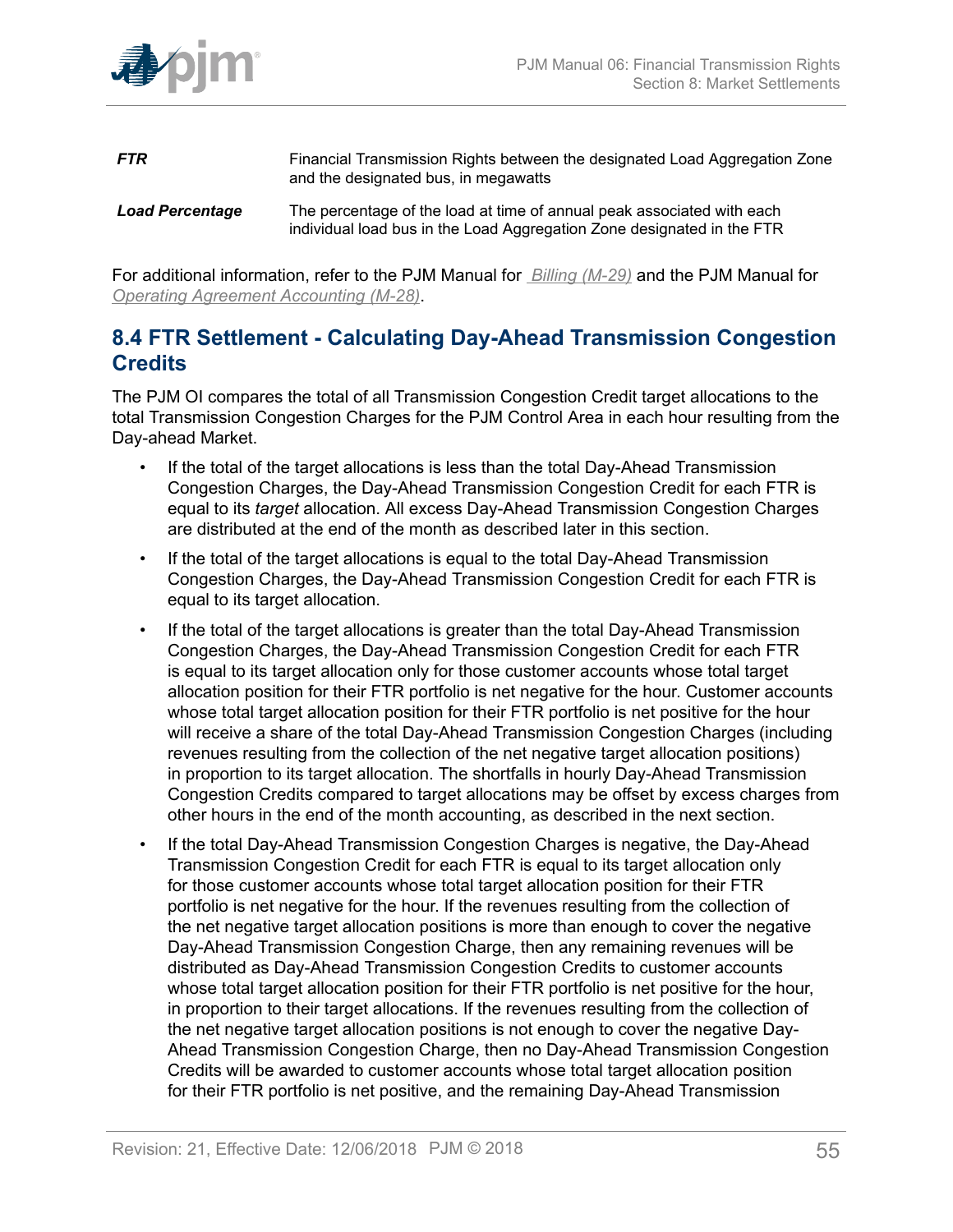

Congestion Charge liability will be subtracted from the total monthly excess prior to the month-end distribution described in the next section. The shortfalls in hourly Day-Ahead Transmission Congestion Credits compared to target allocations may be offset by excess charges from other hours in the end of the month accounting, as described in the next section.

For additional information, refer to the PJM Manual for *[Billing \(M-29\)](http://www.pjm.com/~/media/documents/manuals/m29.ashx)* and the PJM Manual for *[Operating Agreement Accounting \(M-28\)](http://www.pjm.com/~/media/documents/manuals/m28.ashx)*.

## <span id="page-55-0"></span>**8.5 Distributing Excess Transmission Congestion Charges**

The objective of the monthly excess Transmission Congestion Charge distribution is to cover any deficiency in the share of Day-Ahead Transmission Congestion Credits received by each FTR holder during the month as compared to their target allocations for the month.

- Stage One The PJM OI distributes excess Transmission Congestion Charges accumulated during the month to each holder of FTRs in proportion to, but not greater than, any deficiency in the share of Transmission Congestion Charges received by the holder during that month as compared to its total target allocations for the month.
- Stage Two Any remaining excess after the stage one distribution will be used to satisfy any FTR deficiency from previous months within the Planning Period on a pro-rata basis up to the full FTR Target Allocation value.
- Stage Three Any remaining excess after the stage Two distribution will be carried forward to the next month as excess congestion charges.
- Stage Four At the end of the Planning Period, any remaining Excess Congestion Charges will first be used to satisfy any ARR deficiency that may exist. If insufficient funds exist to honor all ARR revenue shortfalls then the funds would be distributed by ratio of the ARR deficiency.
- Stage Five The PJM OI distributes any excess Transmission Congestion Charges remaining after the Stage Four distribution to all ARR holders on a pro-rata basis according to their net ARR target allocation position for all ARRs held at any time during the relevant Planning Period. An entity with a net negative ARR target allocation position is not subject to this excess distribution.

Any revenue deficient transmission rights (ARRs or FTRs) remaining at the end of the Planning Period are satisfied through a transmission rights uplift credit, the costs of which are allocated as charges to FTR holders on a pro-rata basis according to their net FTR target allocation position, relative to the total net FTR target allocation positions of all FTR holders in the PJM Interchange Energy Market. An entity with a net negative FTR target allocation position is not subject to transmission rights uplift allocation charges and are excluded from the uplift charge calculations.

For additional information, refer to the PJM Manual for *[Billing \(M-29\)](http://www.pjm.com/~/media/documents/manuals/m29.ashx)* and the PJM Manual for *[Operating Agreement Accounting \(M-28\)](http://www.pjm.com/~/media/documents/manuals/m28.ashx)*.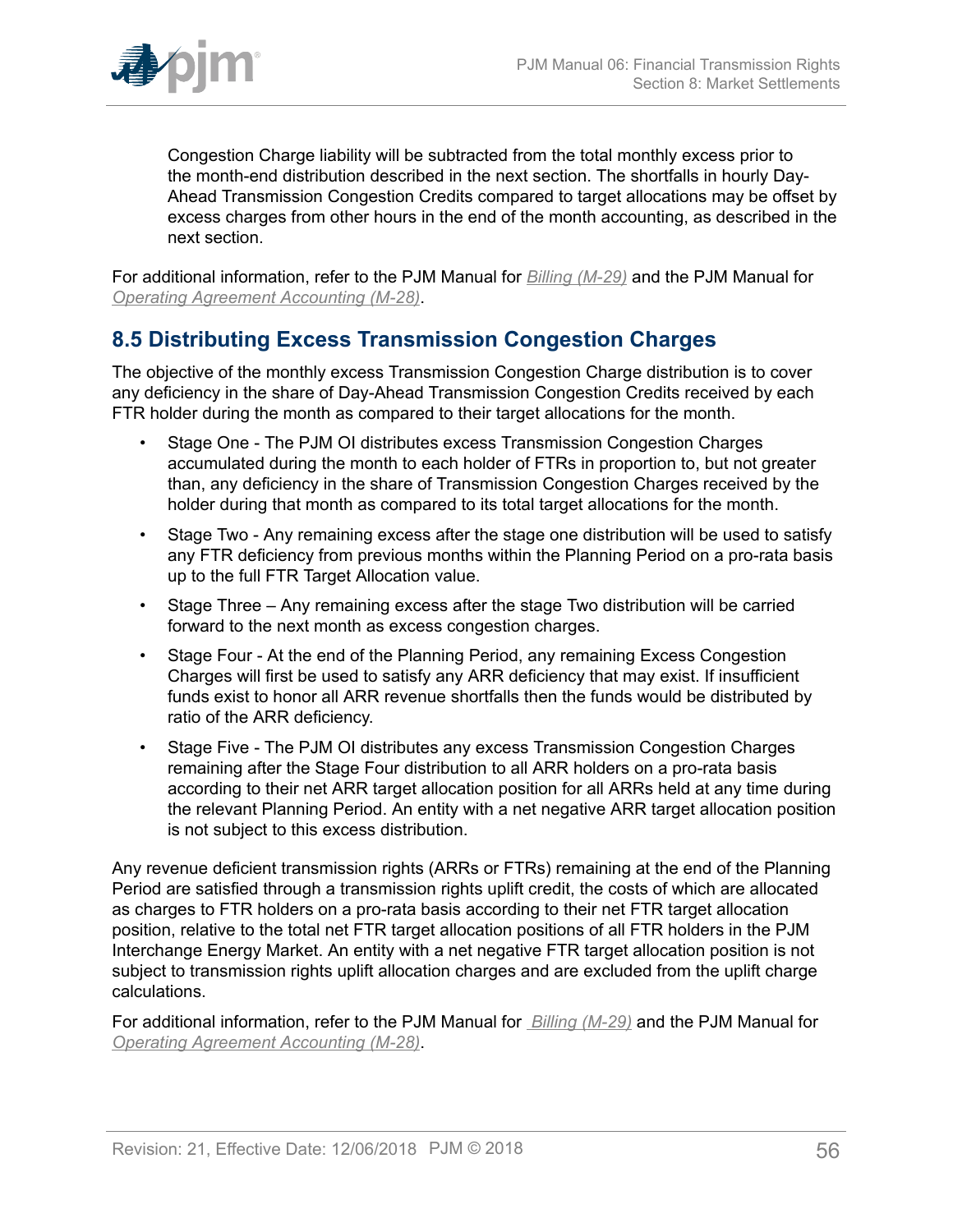

# <span id="page-56-0"></span>**8.6 FTR Forfeiture Rule**

Section 5.2.1 (b) of Schedule 1 of the PJM Operating Agreement requires that if an Effective FTR Holder of a Financial Transmission Right between specified delivery and receipt buses increases the value of their FTR positions through a portfolio of virtual transactions, including Increment Offers and/or Decrement Bids and/or Up-to Congestion Transactions that was accepted by the Office of the Interconnection for an applicable hour in the Day-ahead Energy Market, then the Market Participant shall not receive any Transmission Congestion Credit, associated with such Financial Transmission Right in such hour, in excess of one divided by the number of hours in the applicable month multiplied by the amount that the Market Participant paid for the Financial Transmission Right in the Financial Transmission Rights Auction.

Section 5.2.1 (c) of Schedule 1 of the PJM Operating Agreement defines the criteria used to determine if an Effective FTR Holder's virtual transaction portfolio increases the value of their FTR positions.

The FTR Forfeiture rule is implemented as follows in hours where the difference in Locational Marginal Prices in the Day-ahead Energy Market between such delivery and receipt buses is greater than the difference in Locational Marginal Prices between such delivery and receipt buses in the Real-time Energy Market and where the Effective FTR Holder's net MW position between such delivery and receipt buses is positive:

- An Effective FTR Holder's virtual transaction portfolio net flow is greater of 10% or 0.1MW, or such other threshold as determined by PJM, as described below; and
- The Day-ahead binding constraint has a \$0.01 or greater effect (i.e. the product of the constraint's shadow price times the shift factor) on the absolute value of the difference between the Financial Transmission Right delivery and receipt buses.

In general, the threshold noted above will be set at the greater of 10% or 0.1MW. However, the Office of the Interconnection may utilize different percentage thresholds under certain circumstances. Some of these circumstances may include but are not limited to the Dayahead binding constraint voltage level (i.e. low vs. high voltage) or outage conditions that may isolate an FTR path (i.e. radial path). If a percentage below 10% is utilized, the Office of the Interconnection will notify the membership at the earliest possible opportunity.

When the above conditions exists, the product of the constraint's shadow price times the net shift factor from the FTR sink and source owned by the Effective FTR Holder was greater than zero, and the Effective FTR Holder's virtual transaction portfolio flow on an identified Day-ahead binding constraint is consistent with the flow of congestion, the participant forfeits an amount equal to the hourly FTR Target Allocation minus the hourly FTR Auction clearing price times the FTR MWh for that FTR path.

When the above conditions exists, the product of the constraint's shadow price times the net shift factor from the FTR sink and source owned by the Effective FTR Holder was less than zero, and the Effective FTR Holder's virtual transaction portfolio flow on an identified Day-ahead binding constraint is counter to the flow of congestion, the participant forfeits an amount equal to the hourly FTR Target Allocation minus the hourly FTR Auction clearing price times the FTR MWh for that FTR path.

In no case will the forfeit amount be less than \$0.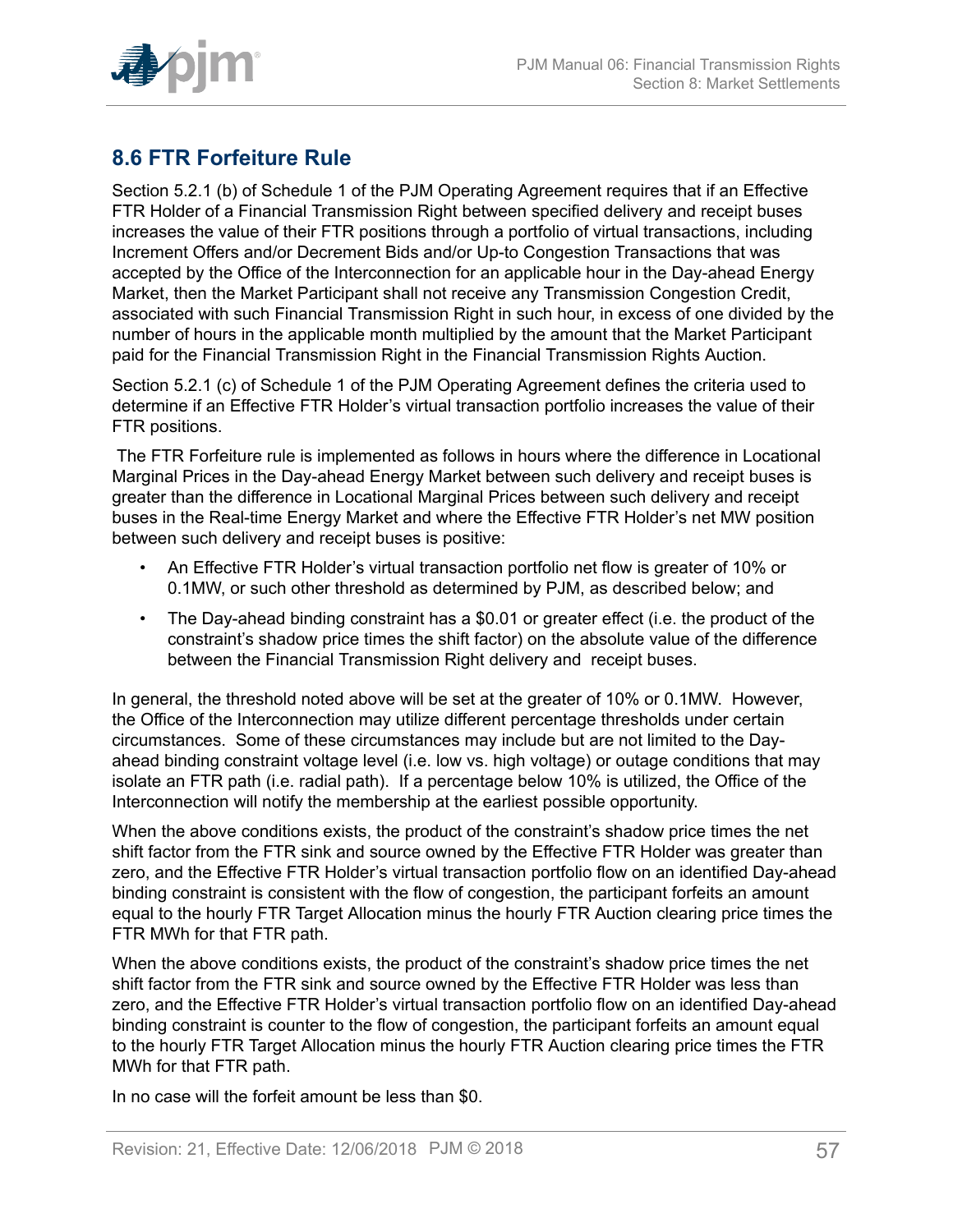

# <span id="page-57-0"></span>**8.7 FTR Nodal Remapping**

As a result of an LMP Bus Model update, effective FTR source or sink points may be deleted or renamed and must be remapped. Prior to each LMP Bus Model effective date, PJM will post a list of impacted FTR pnodes and the corresponding replacement pnode. For deleted pnodes, electrically equivalent replacement pnodes will be determined using engineering judgement through analysis of geographic proximity and historical Day-ahead congestion pricing. If a reasonable electrically equivalent pnode is not available for remapping, the FTR group will create a dummy pnode purely for FTR pricing. For purposes of this new dummy pnode, only sell offers for these pnodes would be allowed in the FTR auctions. When all outstanding FTRs at a dummy pnode expired (or were sold) the pnode would be terminated. Note in cases where effective Incremental Auction Revenue Rights (IARRs) pnodes are deleted, a dummy pnode will always be created following the same logic as above. For renamed pnodes, the replacement pnode will be the new name in the LMP Bus Model update. Affected FTR source or sink points will be changed to the replacement pnode on the effective day of the LMP Bus Model update.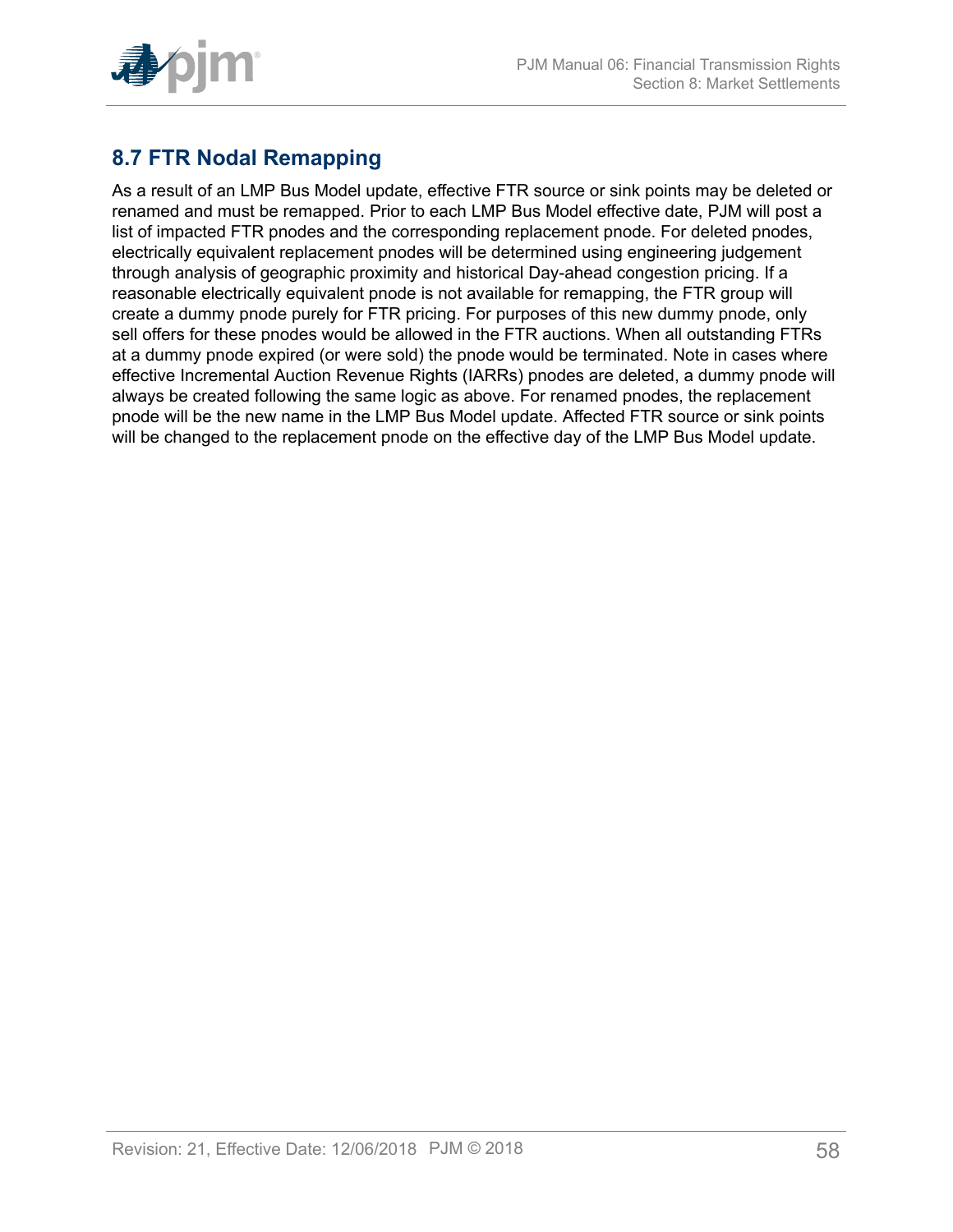

### <span id="page-58-0"></span>**Section 9: Simultaneous Feasibility Test**

Welcome to the *Simultaneous Feasibility Test* section of the *PJM Manual for Financial Transmission Rights*. In this section, you will find the following information:

• A description of the Simultaneous Feasibility Test (SFT) and how it is performed by the PJM OI (see "Simultaneous Feasibility Test Overview").

## <span id="page-58-1"></span>**9.1 Simultaneous Feasibility Test Overview**

The Simultaneous Feasibility Test (SFT) is a market feasibility test run by PJM that provides revenue adequacy by ensuring that the Transmission System can support the subscribed set of FTRs or ARRs during normal system conditions. If the FTRs or ARRs can be supported under normal system conditions and congestion occurs, PJM will be collecting enough congestion charges to cover the FTRs or ARR credits, thus becoming revenue adequate. The purpose of the SFT is to preserve the economic value of FTRs or ARRs to the holders by ensuring that all FTRs or ARRs awarded can be honored. An SFT is run for each ARR or FTR requested.

The SFT uses a DC power flow model that models the requested firm transmission reservations and expected network topology during the period being analyzed. It is not a system reliability test and is not intended to model actual system operating conditions. FTRs and ARRs for Firm Point-to-Point Service are modeled as generation at the receipt (source) point(s) and load at the delivery (sink) point(s). FTRs and ARRs for Network Integration Service are modeled as a set of generators at the receipt (source) point and a network load at the delivery (sink) point. SFTs are run for yearly, monthly, and weekly analysis periods, when network resource changes are submitted and during the determination of the winning quotes for the Annual FTR Auction and the Monthly FTR auction.

Inputs to the SFT model include:

- all newly-requested FTRs and ARRs for the study period,
- all existing FTRs and ARRs for the study period,
- transmission line outage schedules, thermal operating limits for transmission lines, that are expected to last for 2 months or more will be included in the determination of simultaneous feasibility for the Annual PJM FTR Auction and outages of five days or more shall be included in the determination of simultaneous feasibility for monthly PJM FTR auctions as well as outages of shorter duration that are determined through PJM analysis to be likely to cause FTR revenue inadequacy if not modeled. Simultaneous Feasibility determinations shall take into account outages based on reasonable assumptions about configuration and availability of transmission capability.
- PJM reactive interface limits that are valid for the study period, and
- estimates of uncompensated power flow circulation through the PJM Control Area from other Control Areas.

Specific to residual ARR allocations and long-term FTR auctions pursuant to section 6.3, the model will include any transmission upgrade that meets the following criteria:

• Approved to be in service by June 30 of the following year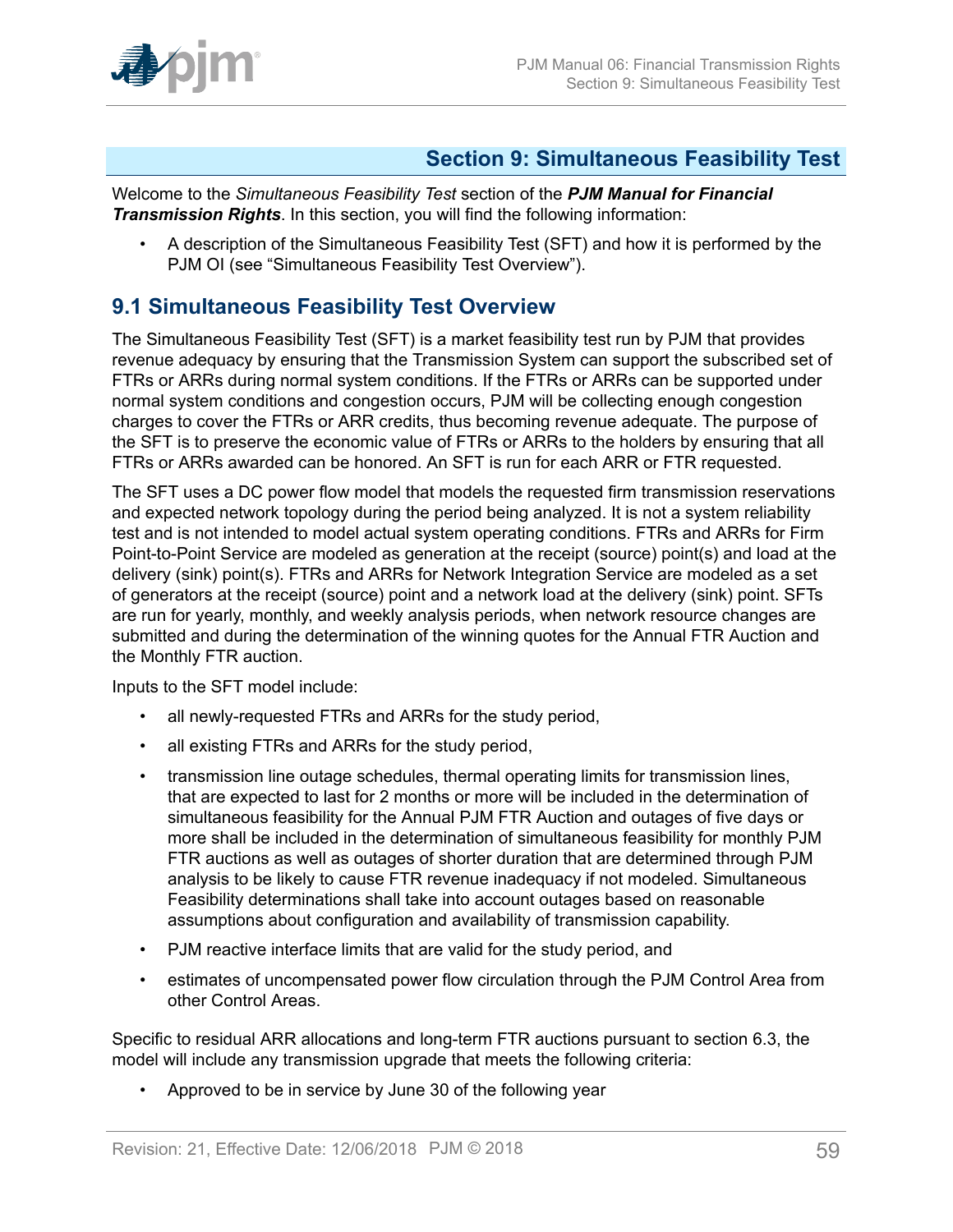

• Determined to individually, or together, have 10% or more impact on the transmission congestion on an individual constraint or constraints with congestion of \$5 million or more affecting a common congestion path.

Consistent with PJM Operating and Planning criteria, the SFT evaluates the ability of all system facilities to remain within normal ratings during normal, extended-period operation, while maintaining an acceptable bulk system voltage profile. The system must also be able to sustain any single contingency event with all system facilities remaining within applicable short-term, emergency ratings while maintaining an acceptable bulk system voltage profile and a maximum bulk system voltage drop of five percent. To ensure feasibility, each constraint is monitored for limit violation by the worse-case scenario combination of awarded FTR options and obligations. Counterflow created by an FTR option is ignored.

PJM may use normal capability limits instead of the increased ARR Stage 1A capability limits in FTR Auctions for all ARR Stage 1A infeasible facilities if ARR funding is not impacted, requested Self Scheduled FTRs are fully cleared, and net FTR Auction revenue is positive. If normal capability limits cannot be achieved then the lowest achievable limit may be used by decreasing capability limits below Stage 1A increased capability limits pro-rata based on the MWs of ARR Stage 1A infeasibility. PJM will only reduce infeasibilities on facilities in which there are auction bids available to reduce infeasibilities.

Before the start of each planning period, PJM will post a list of future transmission outages that are anticipated to cause monthly auction base case infeasibilities. The posted list may include outages that meet the following criteria:

- Transmission outages that have historically caused FTR underfunding.
- Transmission outages on the High Voltage system.
- Transmission outages that create an infeasibility of at least 10%.

PJM may attempt to remove or reduce infeasibilities in FTR Auctions caused by selected modeled transmission outages only if ARR funding is not impacted and net FTR Auction revenues are positive. PJM will only reduce infeasibilities on facilities in which there are auction bids available to reduce infeasibilities. PJM will update the posted list of transmission outages that are anticipated to cause infeasibilities as necessary throughout the Planning Period.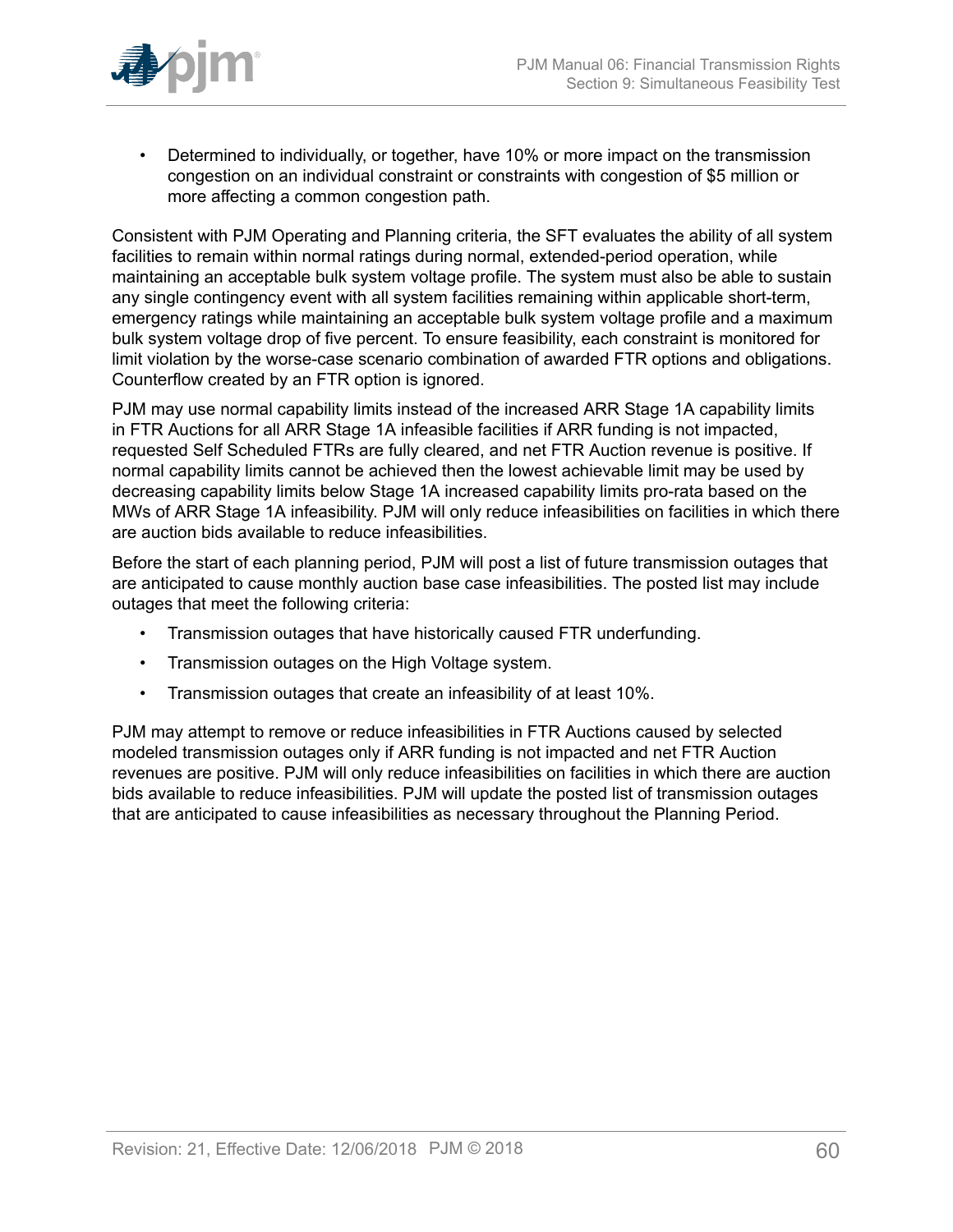

## <span id="page-60-0"></span>**Section 10: PJM FTRCenter**

Welcome to the *PJM FTRCenter* section of the *PJM Manual for Financial Transmission Rights*. In this section, you will find the following information:

• A description of the PJM FTR Auction system (see "PJM FTRCenter Overview").

### <span id="page-60-1"></span>**10.1 PJM FTRCenter Overview**

<span id="page-60-2"></span>PJM FTRCenter is an Internet application that allows Market Participants to participate in PJM's FTR Auctions and secondary market. Figure 9.1 presents a conceptual view of the FTR auction subsystems.



*Exhibit 2: FTR Auction Subsystems*

Offers to sell or bids to purchase FTRs are submitted by Market Participants through the Market User Interface (MUI). All entered quotes are validated and entered into the FTR auction database by the MUI.

In addition to the quotes, other data that is required by the FTR Auctions is provided by other PJM systems. These items include external grid/flow modeling, outage schedules, and facility ratings.

The FTR auction subsystem consists of the following four components: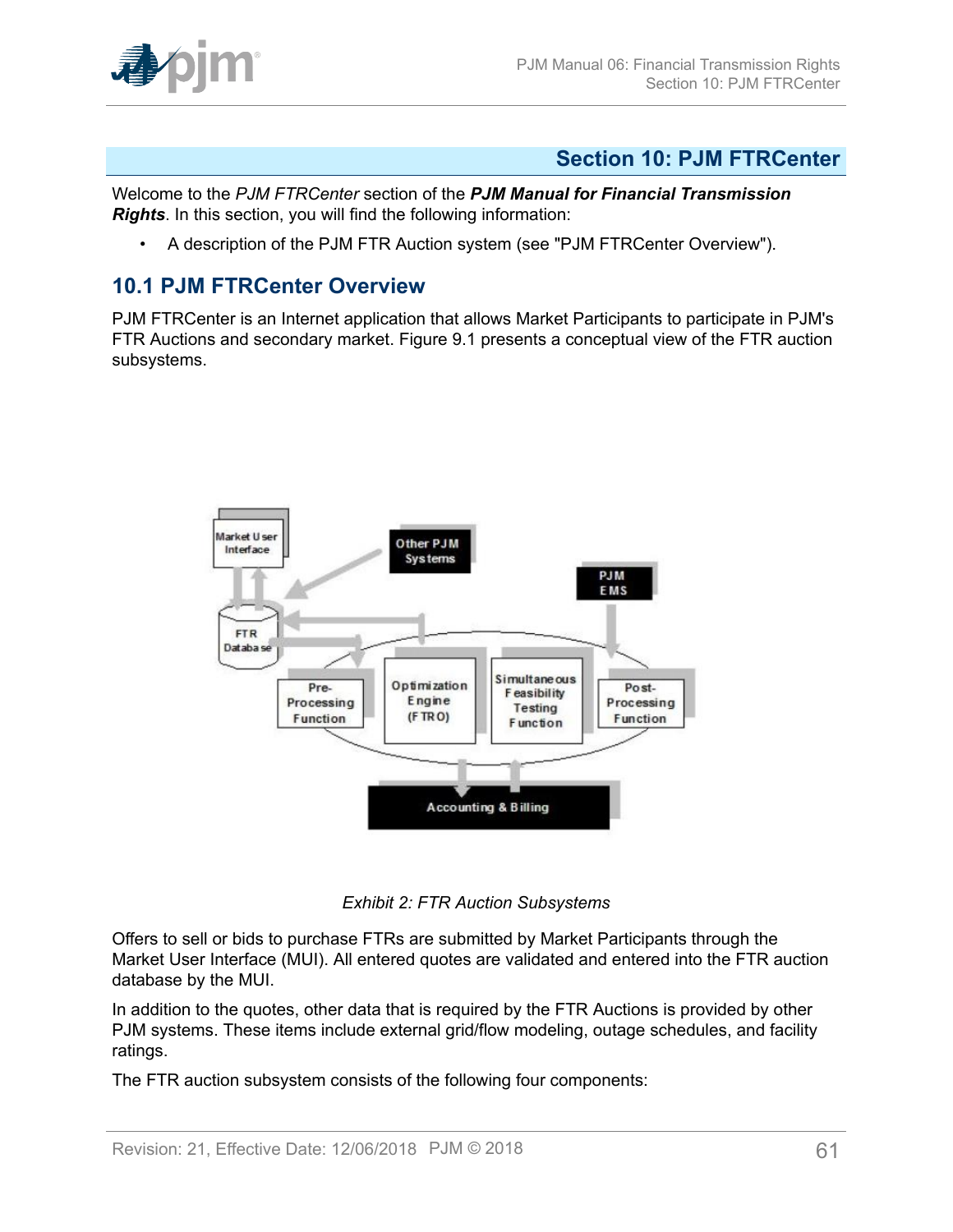

- *Pre-processing Function* performs all activities necessary to setup a base case for the evaluation process, including evaluating the quotes and preparing a set of FTRs to be tested for simultaneous feasibility.
- *Optimization Engine (FTRO)* formulates the Linear Programming (LP) problem including transmission facility limits constraints, generic constraints, and contingencies and solve the LP problem. The objective is to determine the highest valued combination of FTRs to be awarded in the auction that is simultaneously feasible while respecting pre-and post-contingency transmission limits in conjunction with the previously awarded FTRs. FTR offers and bids are cleared based on their comprehensive prices determined by both their bid/offer prices and their relevant impacts on all the binding constraints. This optimization is based on a DC transmission network model.
- *Simultaneous Feasibility Testing Function* checks the feasibility of the FTR auction solution generated by the optimization module under network contingency conditions. This module performs DC power flow based contingency analysis and identifies those contingencies that cause violations of facility limits. To ensure feasibility, each constraint is monitored for limit violation by the worse-case scenario combination of awarded FTR Options and Obligations. Impacts of counterflows from FTRs Options are taken into account, and counterflow created by an FTR option is ignored. Once identified, constraints corresponding to these contingencies are constructed and the optimization module is called again to solve the FTR auction with the newly identified contingencies included.
- *Post-*processing *Function* ensures that the appropriate data items are transferred to the FTR auction database for posting on the MUI and ensures the results are transferred to the accounting and billing subsystems.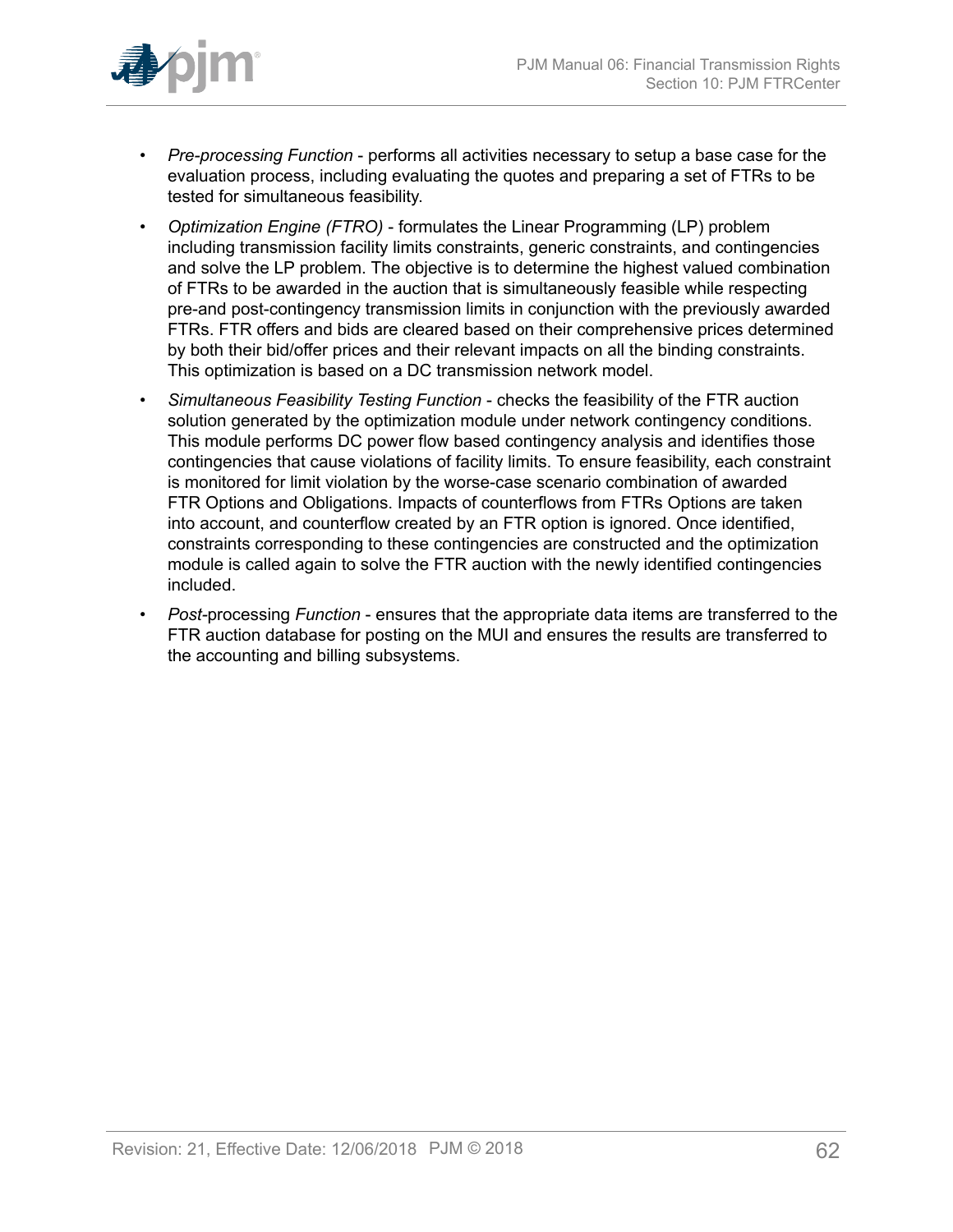

### <span id="page-62-0"></span>**Revision History**

#### **Revision 20 (06/01/2018):**

• Added conforming changes to section 6.1, 6.3, 9.1 to account for long term FTR modeling changes and monthly BOPP biddable period changes.

#### **Revision 19 (09/01/2017):**

• Added conforming changes to section 8.6 to account for FTR Forfeiture rule changes

#### **Revision 18 (06/01/2017):**

- Cover to Cover 2017 Periodic Review
- Added conforming changes to section 4.2 and 4.3 to account for Qualified Replacement Resources in Stage 1 of the Annual ARR allocation
- Added conforming changes to section 8.4 to account for exclusion of balancing congestion for FTR Target funding
- Added conforming changes to section 4.10 to account for removal of negatively valued Residual ARRs

#### **Administrative Change (10/26/2016):**

- Revised Revision History to remove incorrect reference
- Revised Manual Owner from Tim Horger to Asanga Perera

#### **Revision 17 (06/01/2016):**

- Periodic Review clarifying changes to better describe existing rules and processes
- Administrative Change updated references for eFTR to FTRCenter

#### **Revision 16 (06/01/2014):**

• Added conforming changes to section 4.2 for purposes of determining the Zonal Base Load for use in stage 1A of the annual ARR allocation, a clause has been added to modify the definition such that the negative impacts of extraordinary circumstances are properly taken into account. Added conforming changes to section 4.2 for purposes of residual zone pricing.

#### **Revision 15 (10/10/2013):**

• Added conforming changes to section 9.1explaining process PJM utilizes to reduce Stage 1A infeasible facilities.

#### **Revision 14 (7/01/2013):**

• Conforming changes to incorporate rules for Residual Zone Pricing as approved by FERC in Docket(s) ER13-347. Residual metered load pricing is effective 6/1/2015. Conforming revisions made to sections 3 and 4.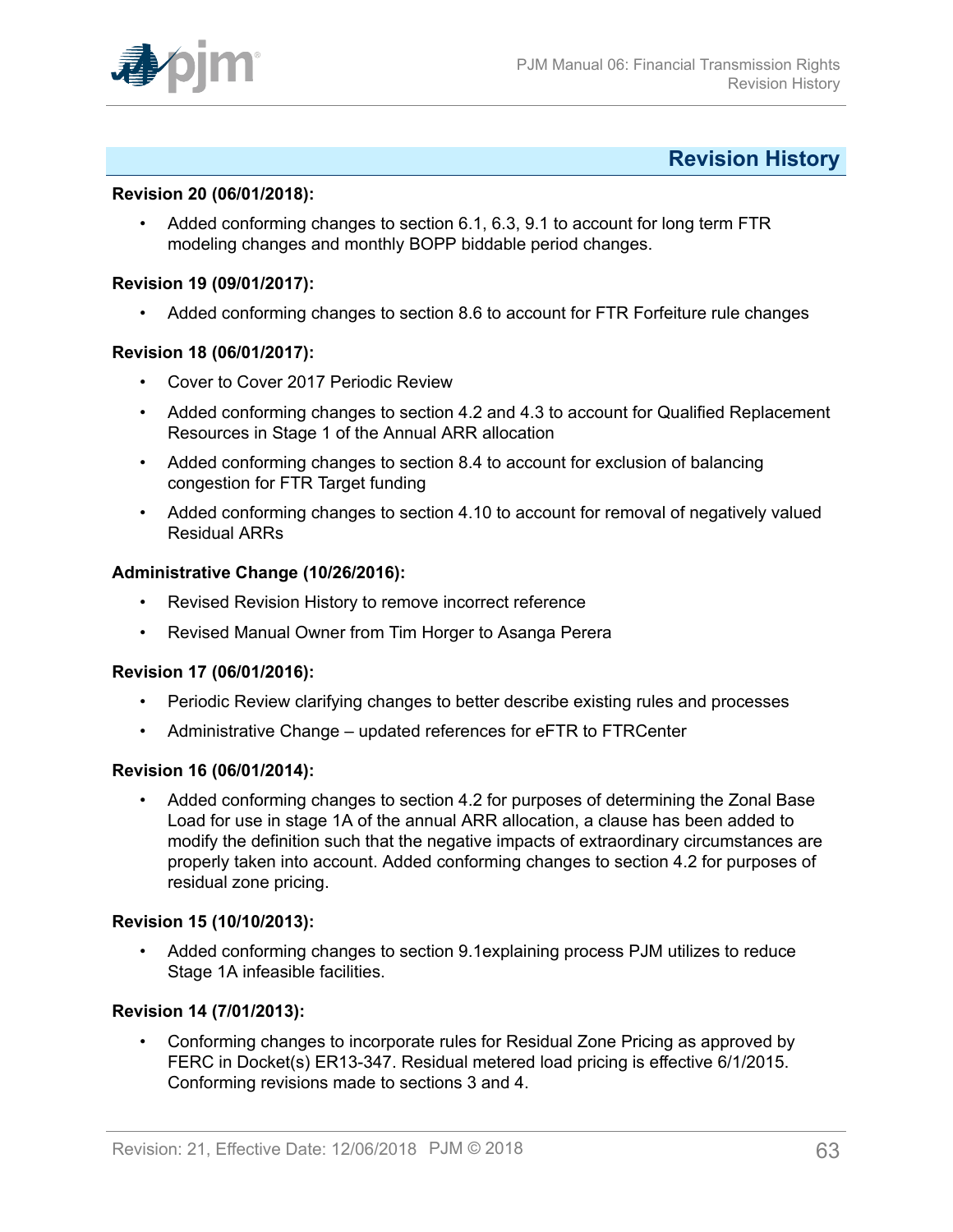

- Added section 8.6 to include conforming changes to incorporate rules for applying FTR Forfeiture Rule to cleared increment offers, cleared decrement bids, and cleared Up-to transactions
- Added conforming changes to section 9.1explaining process PJM utilizes to reduce infeasibilities associated with modeled transmission outages.

#### **Revision 13 (06/28/2012):**

Added Section headers to entire document.

Section 1.1: Definition and Purpose of FTRs

• Deleted Language on valid source and sink designations for the Monthly FTR Auctions and Long Term and Annual FTR Auctions.

Section 3.2: Firm Point-to-Point Transmission Auction Revenue Rights (ARRs)

• Deleted language for the timeline of TSR/ARR request and approval process for Firm Point to Point Transmission Service

Section 4 Introduction: Annual ARR Allocation

• Removed language on inclusionary topics in Section 4

Section 4.5: Annual Allocation of Auction Revenue Rights (ARRs) – Stage 2

• Added the term available to clarify the type of source node of an ARR request

Section 4.9.2: Regional Transmission Expansion Plan (RTEP) IARRs

- Added clarification of RTEP to heading topics
- Clarified language on the allocation of IARRs to state that PJM will determine the quantity of IARRS to be allocated within 3 months prior to the actual in-service date of the upgrade
- Moved language of effective day and Value of IARRs to separate section (now 4.9.4)

Section 4.9.3: Elective Upgrade IARRs

• Modified Heading Name to Elective Upgrade IARRs

Section 4.9.4: Duration and Value of IARRs

• New section formed to encompass duration and value of IARRs

Section 5.1: FTR Allocation Process for New Load in Zones Associated with Market Growth

• Removed language regarding new member elections in FTR Auctions.

Section 5.3: Firm Point-to-Point Transmission Financial Transmission Rights (FTRs)

• Changed 'ARR' to 'FTR'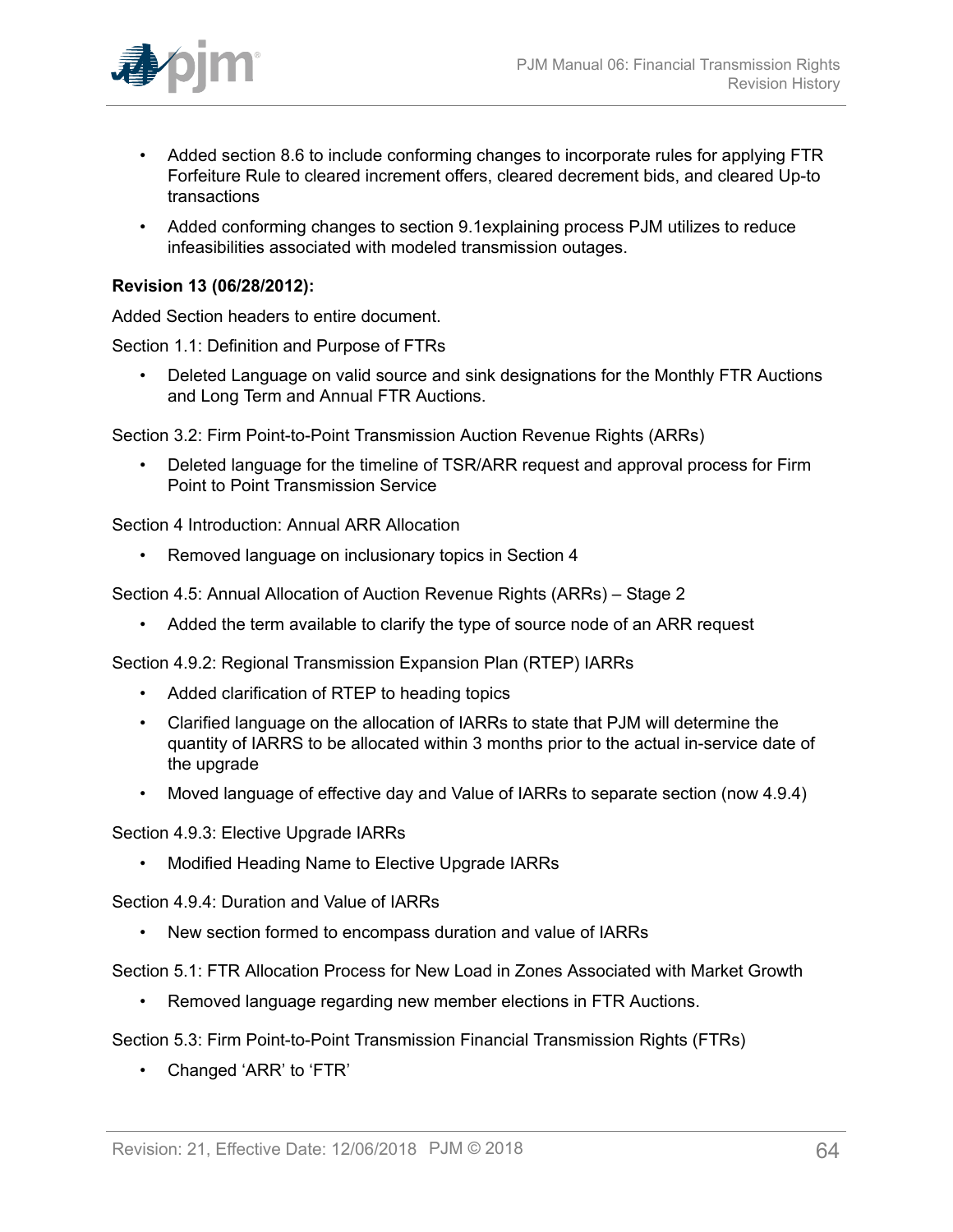

• Removed timeline for the TSR/FTR request and approval process for Firm Point-to-Point Transmission Service (Exhibit 3)

Section 6.1: FTR Auctions Overview

- Updated language to reflect 3 Long-Term FTR Auction rounds and that each round will award 1/3 of the feasible FTR available capability.
- Added the term available to clarify the type of valid source and sinks for an FTR Auction.
- Added language that the list of available source and sinks for each auction will be posted before the start of the bidding window.
- Removed language that PJM determines and posts the expected non-simultaneous estimates of available FTR capability for each interface, via the MUI

Section 6.3: Long-Term FTR Auction Time Line

• Updated Long-term FTR Auction Time Line to reflect 3 rounds being conducted as opposed to 2 rounds.

Section 6.7: FTR Auctions Credit Business Rules

- Removed language regarding self-scheduled FTRs having a zero credit requirement
- Clarified language of the credit responsibility of an FTR that is traded.
- Removed additional language of payment and revenue credits as well as credit requirements of transactions involving a 3rd party
- Removed language that allows credit requirement to be reduced by zonal/base load for LSEs for portfolio diversification calculation as language was rejected by FERC.

Section 7.3: FTR Secondary Trading Business Rules

• Added language stating the credit requirements for traded FTRs will be calculated through the FTRCenter system.

Section 8.3: FTR Settlement – Calculating Transmission Congestion Credit Target Allocations

• Added clarifying text that the DA LMPDelivery and DA LMPReceipt LMPs are the Day-Ahead Congestion LMP.

Section 9.1: Simultaneous Feasibility Test Overview

• Added language indicating the Simultaneous Feasibility determinations shall take outages into account based on reasonable assumptions about configuration and availability of transmission capability.

#### **Revision 12 (07/01/2009):**

Section 4: Annual ARR Allocation

• Revised to reflect new rules associated ARR Stage 1 Participation for External LSEs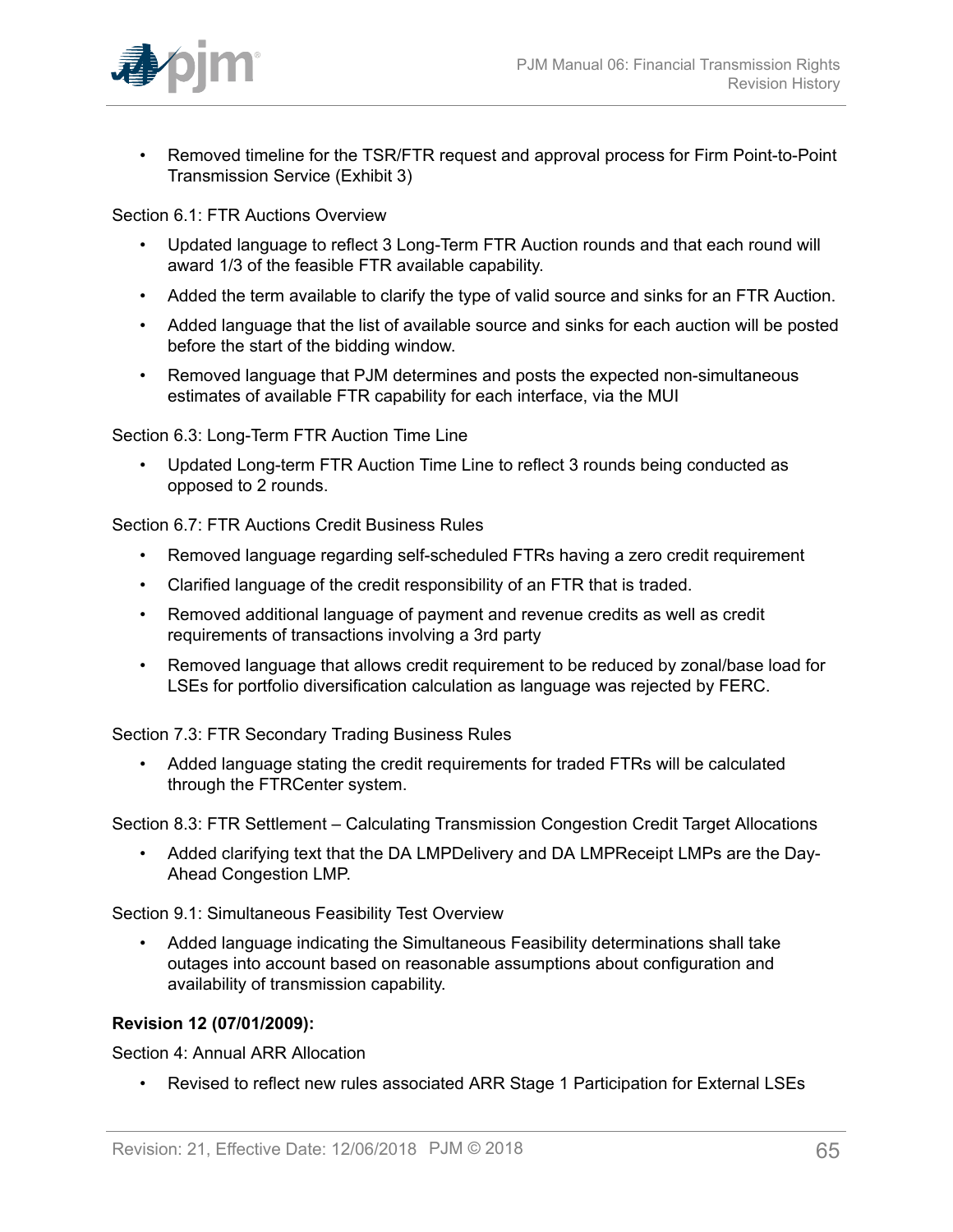

- Revised to reflect rules associated with historic resource splits for historic load aggregation zone splits.
- Revised to reflect new rules associated with credit responsibility for traded ARRs.
- Revised to reflect new rules associated with IARRs for RTEP projects

Section 6: FTR Auctions

- Revised to reflect removal of prompt month established participant credit requirement exemption.
- Revised to reflect new rules associated with undiversified credit calculation for LSEs.
- Revised to reflect new rules associated with Termination and Liquidation of FTR Positions for Credit Defaults.

#### **Revision 11 (08/01/2008):**

Section 1: Financial Transmission Rights Overview

• Revised to reflect new rules associated with implementation of Long-term FTR Auctions

Section 4: Annual ARR Allocation

- Revised to reflect new rules associated with the implementation of Residual ARRs
- Revised to reflect rules surrounding Incremental Auction Revenue Rights

Section 6: FTR Auctions

- Revised to reflect new rules associated with implementation of Long-term FTR Auctions
- Revised to reflect rules surrounding FTR Credit

Section 8: Market Settlements

- Revised to reflect new rules associated with implementation of Long-term FTR Auctions
- Revised to reflect rules surrounding distribution of end-of-period excess transmission congestion credit charges
- Revised to reflect rules surrounding collection and distribution of end-of-period uplift required to fully fund FTRs.

#### **Revision 10 (06/01/07):**

Section 1: Financial Transmission Rights Overview

• Revised to reflect new rules associated with the implementation Marginal Losses

Section 2: Auction Revenue Rights Overview

• Revised to reflect new rules associated with the implementation Marginal Losses

#### **Revision 9 (04/04/07):**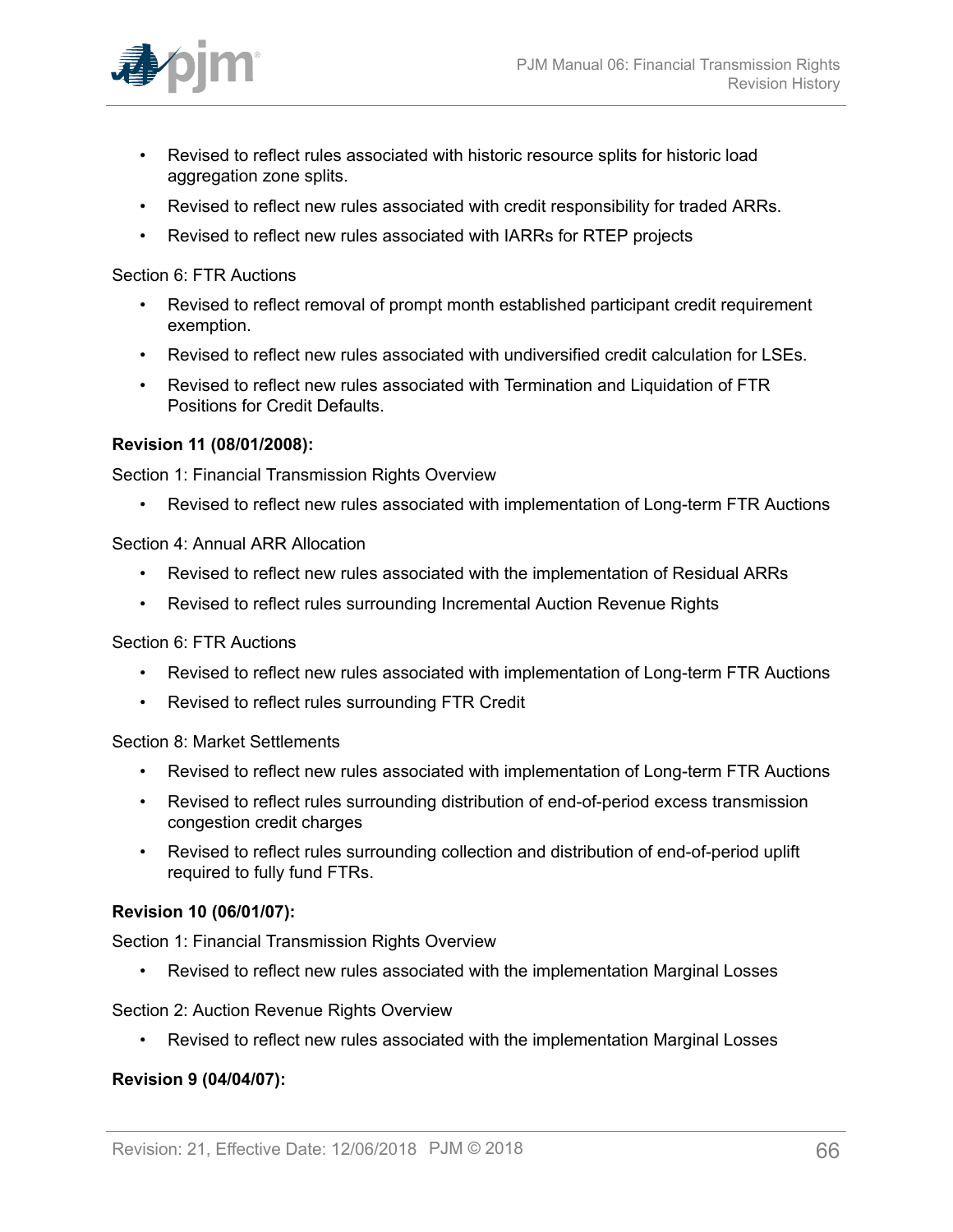Section 4: Annual ARR Allocation

• Revised to reflect new rules associated with LTTR filing.

#### **Revision 08 (03/08/06):**

Section 4: Annual ARR Allocation

• Revised to reflect a clarification of rules for ARR trading.

#### Section 6: FTR Auctions

- Revised to reflect new rule that \$0 bids will not be awarded on paths with a clearing price of zero.
- Revised to reflect rules surrounding new monthly balance-of-planning-period auction format.
- Revised to reflect new annual and monthly auction credit rules.
- Revisions were made on the following pages: 24-27, 34-36 and 38-43.

### **Revision 07 (04/15/05):**

Section 4: Annual ARR Allocation

Section 5: Financial Transmission Rights (FTRs) for New Load in Zones Associated with Market Growth

• Revised to reflect to business rule changes approved by FERC, effective March 8, 2005, that allow Point-to-point customers, with long-term firm transmission service used to deliver energy from a designated network resource located outside or within PJM to load located outside or within PJM and that was confirmed and in effect during the historical reference year, to participate in Stage 1 of the Annual Allocation.

#### **Revision 06 (12/7/04):**

Section 9: Simultaneous Feasibility Test

• Revised to reflect to clarify the inputs in the SFT (Simultaneous Feasibility Test) Model. The revised business rule provides an overview of the process of including transmission line outage schedules in the SFT model.

#### **Revision 05 (02/01/04):**

• Revised to reflect the implementation of a new Annual Allocation mechanism. The new business rules outline the procedures under which PJM Network Service Customer may designate sources of Auction Revenue Rights (ARRs) or Financial Transmission Rights (FTRs) that they submit in the Annual Allocation process. The new Annual Allocation method is designed to eliminate the unit-specific capacity requirement related to the Network Service ARR or FTR source designation.

#### **Revision 04 (03/15/03):**